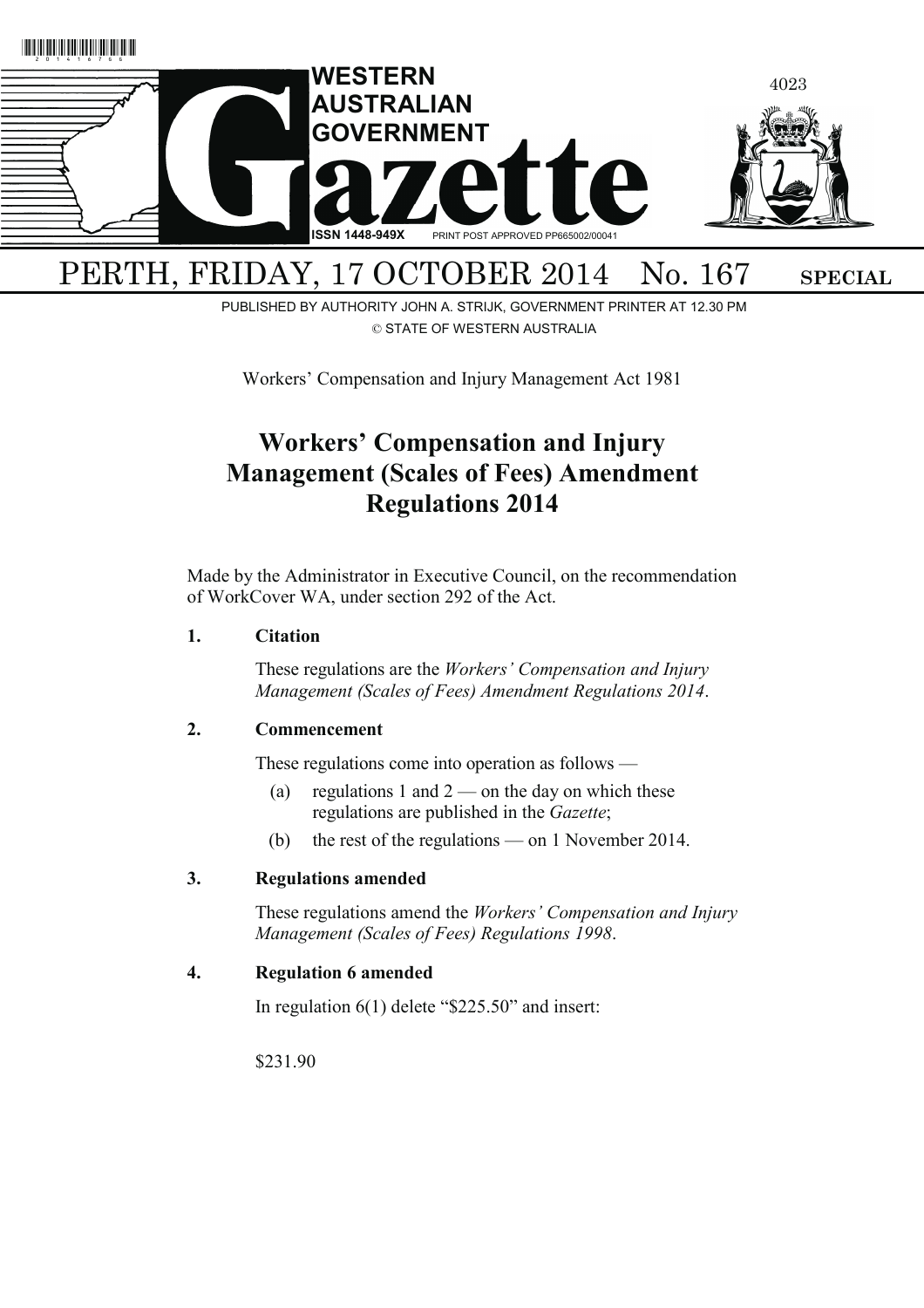| . . |  |  |
|-----|--|--|
|     |  |  |

| 5. | <b>Regulation 6A amended</b> |
|----|------------------------------|
|----|------------------------------|

In regulation 6A delete "\$225.50" and insert:

\$231.90

### **6. Regulation 7A amended**

In regulation 7A delete "\$71.35" and insert:

\$73.35

### **7. Regulation 8 amended**

In regulation 8 delete "\$168.35" and insert:

\$173.10

### **8. Schedule 1 Part 1 amended**

 In Schedule 1 Part 1 delete the passage that begins with "*GENERAL PRACTITIONER*" and ends immediately before "**CONSULTATIONS AND ATTENDANCES**" and insert:

#### *GENERAL PRACTITIONER*

### CONSULTATIONS

Surgery Consultation

in hours

### **Content based**

Minor or Specific Service (Level A or B) \$72.10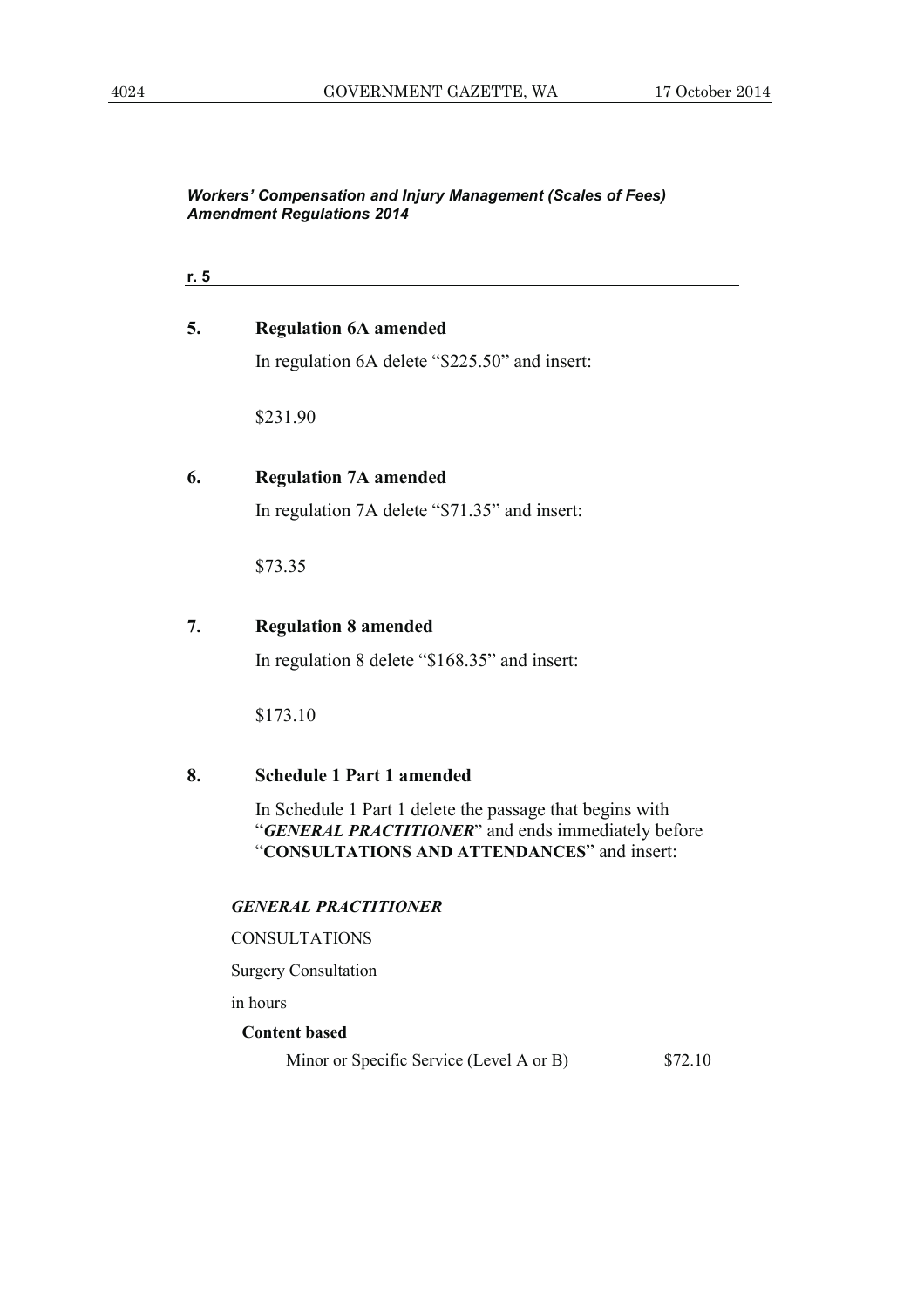|                                    | r. 8     |
|------------------------------------|----------|
|                                    |          |
| Extended Service (Level C)         | \$131.75 |
| Comprehensive Service (Level D)    | \$202.40 |
| Time based                         |          |
| up to 5 minutes                    | \$43.05  |
| more than 5 minutes to 15 minutes  | \$56.10  |
| more than 15 minutes to 30 minutes | \$108.25 |
| more than 30 minutes to 45 minutes | \$163.65 |
| more than 45 minutes to 60 minutes | \$221.80 |
|                                    |          |

### Surgery Consultations

out of hours

For attendances between the hours of 6 p.m. and 8 a.m. on a weekday or between 12 noon on Saturday and 8 a.m. on the following Monday and Public Holiday.

### **Content based**

| Minor Service (Level A)            | \$54.10  |  |  |
|------------------------------------|----------|--|--|
| Specific Service (Level B)         | \$108.25 |  |  |
| Extended Service (Level C)         | \$197.00 |  |  |
| Comprehensive Service (Level D)    | \$305.00 |  |  |
| Time based                         |          |  |  |
| up to 5 minutes                    | \$85.65  |  |  |
| more than 5 minutes to 15 minutes  | \$92.95  |  |  |
| more than 15 minutes to 30 minutes | \$144.05 |  |  |
| more than 30 minutes               | \$197.00 |  |  |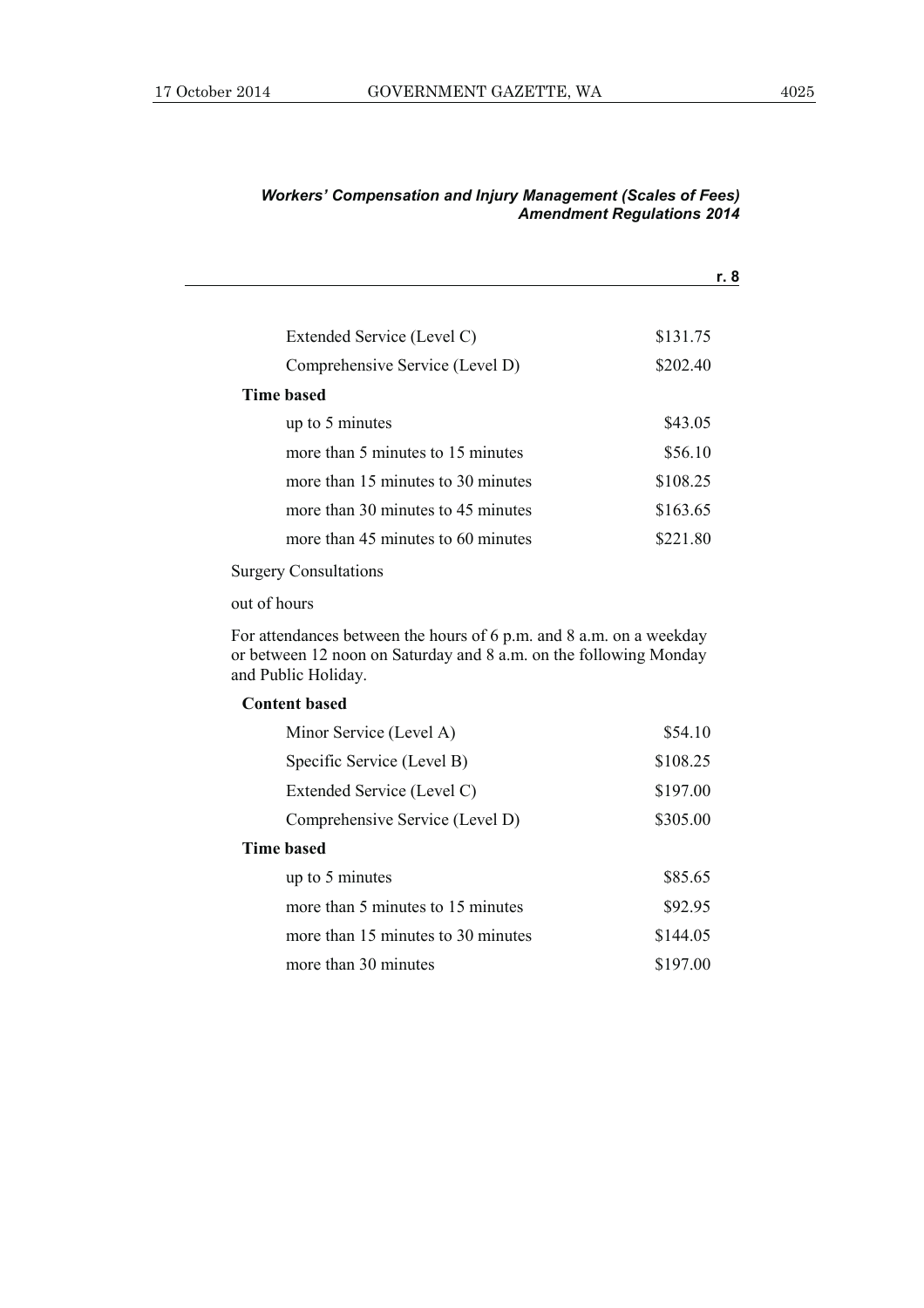| ٦<br>×<br>v.<br>v |
|-------------------|
|-------------------|

| <b>VISITS</b>                                                                                                   |          |
|-----------------------------------------------------------------------------------------------------------------|----------|
| Consultations at a place other than the Consulting Rooms                                                        |          |
| in hours                                                                                                        |          |
| Minor Service (Level A)                                                                                         | \$90.25  |
| Specific Service (Level B)                                                                                      | \$123.35 |
| Extended Service (Level C)                                                                                      | \$183.00 |
| Comprehensive Service (Level D)                                                                                 | \$255.05 |
| out of hours                                                                                                    |          |
| Minor Service (Level A)                                                                                         | \$108.25 |
| Specific Service (Level B)                                                                                      | \$160.90 |
| Extended Service (Level C)                                                                                      | \$246.85 |
| Comprehensive Service (Level D)                                                                                 | \$360.45 |
| <b>TELEPHONE CONSULTATIONS</b>                                                                                  |          |
| <b>Time based</b>                                                                                               |          |
| up to 5 minutes                                                                                                 | \$24.05  |
| more than 5 minutes to 15 minutes                                                                               | \$30.15  |
| more than 15 minutes to 30 minutes                                                                              | \$63.10  |
| more than 30 minutes                                                                                            | \$94.50  |
| CASE CONFERENCES, discussions with employers/insurers,<br>rehabilitation providers, workplace assessments, etc. |          |
| per hour                                                                                                        | \$271.15 |
| <b>TRAVELLING FEES</b>                                                                                          |          |
| Rate per kilometre                                                                                              | \$4.85   |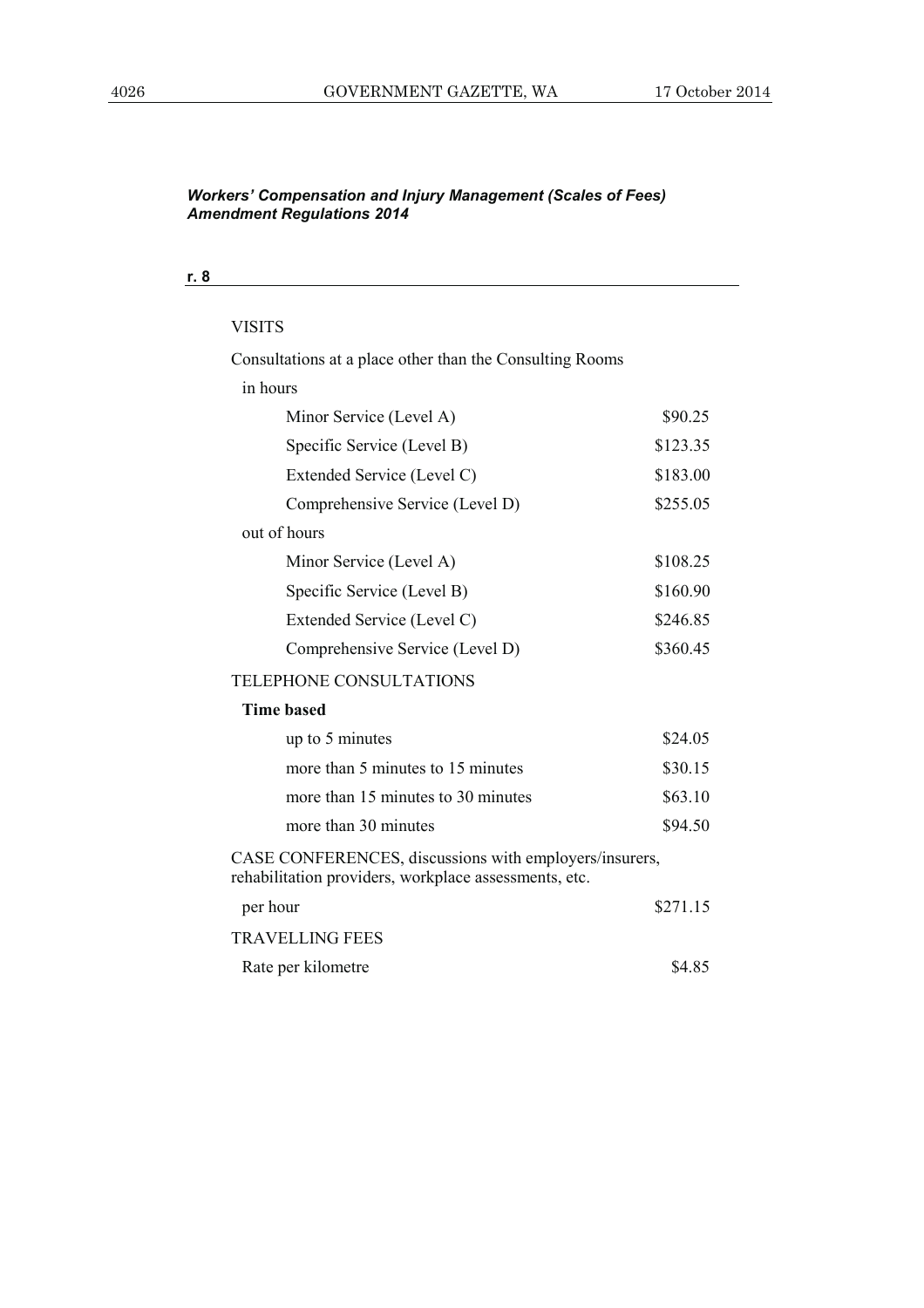**r. 8**

### **PHYSICIANS, OCCUPATIONAL & REHABILITATION PHYSICIANS**

#### *PHYSICIANS*

### CONSULTATIONS

Professional attendance at consulting rooms and issue of certificate (if required) et al

| first attendance       | \$273.75 |
|------------------------|----------|
| subsequent attendances | \$136.95 |

#### VISITS

Professional attendance at a place other than consulting rooms and issue of certificate (if required) et al

| first attendance       | \$327.80 |
|------------------------|----------|
| subsequent attendances | \$189.15 |

#### *REHABILITATION PHYSICIANS*

#### CONSULTATIONS

| Professional attendance at consulting rooms and issue<br>of certificate (if required) et al.                    |          |
|-----------------------------------------------------------------------------------------------------------------|----------|
| first attendance                                                                                                | \$273.75 |
| subsequent attendances                                                                                          | \$136.95 |
| VISITS                                                                                                          |          |
| Professional attendance at a place other than consulting<br>rooms and issue of certificate (if required) et al. |          |
| first attendance                                                                                                | \$327.80 |
| subsequent attendances                                                                                          | \$189.15 |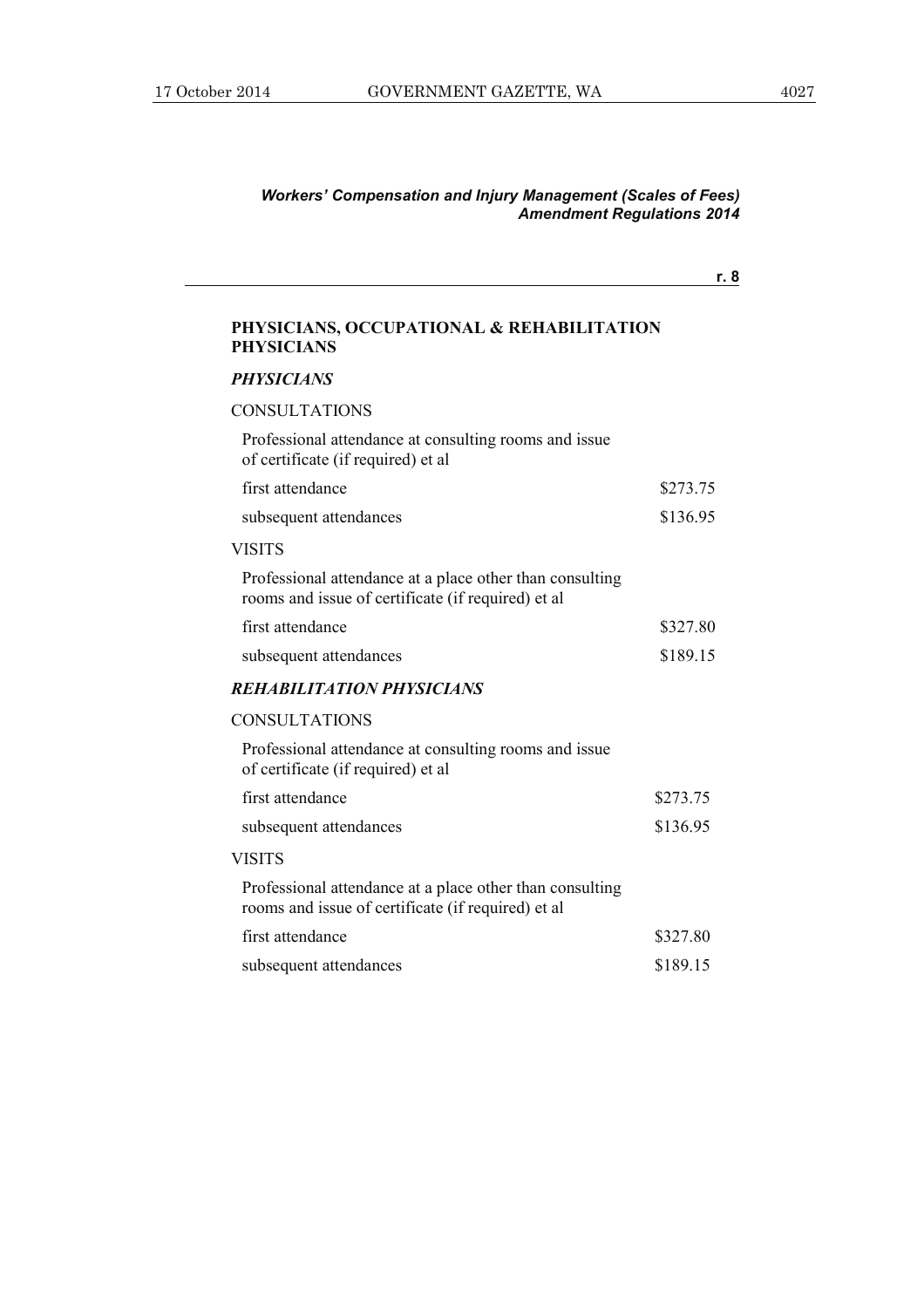### **r. 8**

### *OCCUPATIONAL PHYSICIANS*

| CONSULTATIONS                                                                                                   |          |
|-----------------------------------------------------------------------------------------------------------------|----------|
| Professional attendance at consulting rooms and issue.<br>of certificate (if required) et al                    |          |
| first attendance                                                                                                | \$278.30 |
| subsequent attendances                                                                                          | \$136.95 |
| <b>VISITS</b>                                                                                                   |          |
| Professional attendance at a place other than consulting<br>rooms and issue of certificate (if required) et al  |          |
| first attendance                                                                                                | \$327.80 |
| subsequent attendances                                                                                          | \$189.15 |
| <b>TELEPHONE CONSULTATIONS</b>                                                                                  |          |
| <b>Time based</b>                                                                                               |          |
| up to 5 minutes                                                                                                 | \$36.00  |
| more than 5 minutes to 15 minutes                                                                               | \$44.25  |
| more than 15 minutes to 30 minutes                                                                              | \$92.60  |
| more than 30 minutes                                                                                            | \$139.85 |
| CASE CONFERENCES, discussions with employers/insurers,<br>rehabilitation providers, workplace assessments, etc. |          |
| per hour                                                                                                        | \$402.10 |
| <b>TRAVELLING FEES</b>                                                                                          |          |
| Rate per kilometre                                                                                              | \$4.85   |
|                                                                                                                 |          |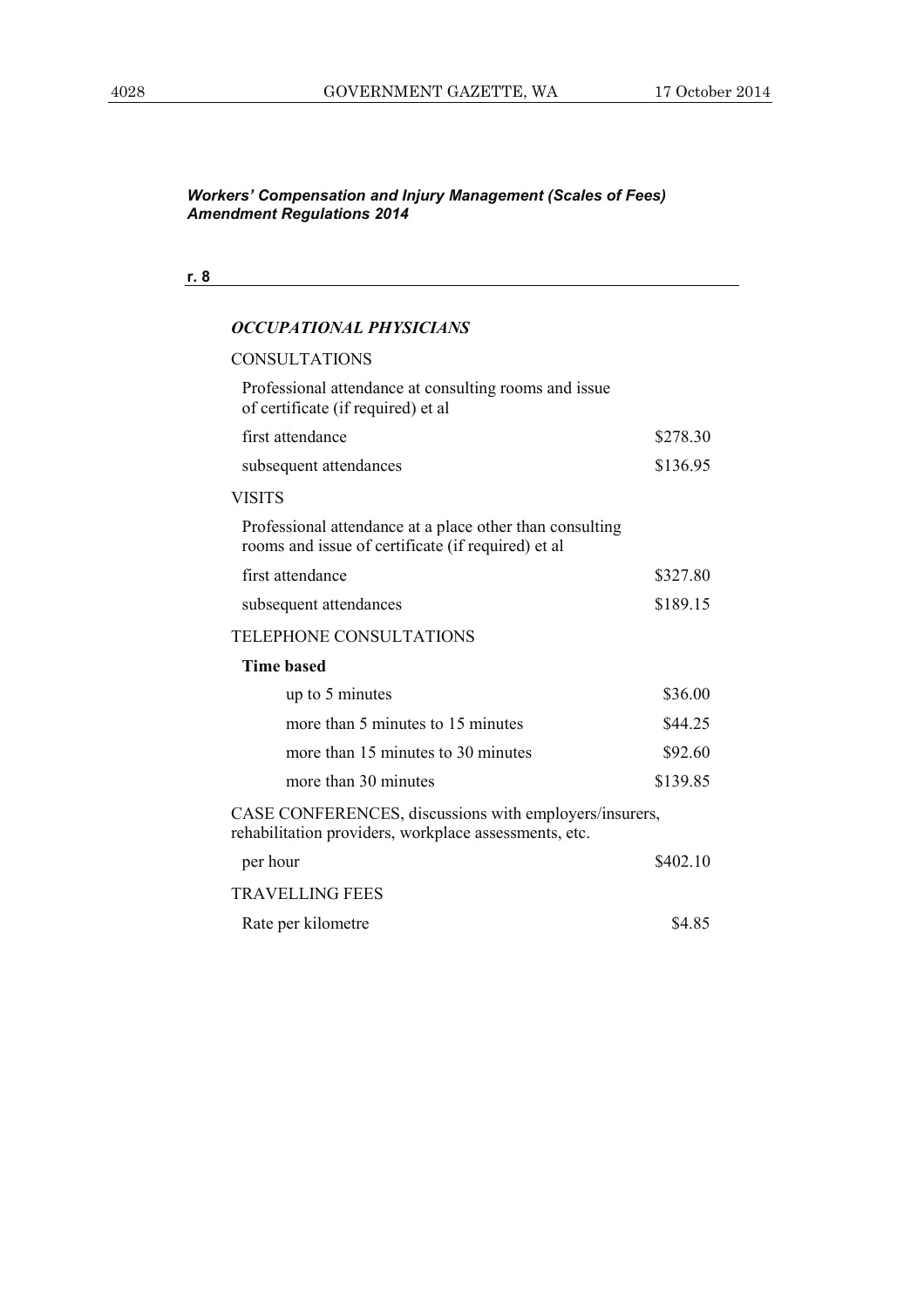**r. 8**

### *CONSULTANT PSYCHIATRISTS*

### CONSULTATIONS

Professional attendance at consulting rooms and issue of certificate (if required) et al

### **Time based**

| up to 15 minutes                   | \$80.25  |
|------------------------------------|----------|
| more than 15 minutes to 30 minutes | \$160.20 |
| more than 30 minutes to 45 minutes | \$239.95 |
| more than 45 minutes to 60 minutes | \$321.05 |
| more than 60 minutes to 75 minutes | \$363.30 |
| more than 75 minutes               | \$405.50 |

### VISITS

Professional attendance at a place other than consulting rooms and issue of certificate (if required) et al Visits include both attendance at hospitals and home visits

### **Time based**

| up to 15 minutes                   | \$131.85 |
|------------------------------------|----------|
| more than 15 minutes to 30 minutes | \$212.90 |
| more than 30 minutes to 45 minutes | \$290.55 |
| more than 45 minutes to 75 minutes | \$371.70 |
| more than 75 minutes               | \$447.90 |
|                                    |          |

### TELEPHONE CONSULTATIONS

### **Time based**

| up to 45 minutes     | \$106.55 |
|----------------------|----------|
| more than 45 minutes | \$232.55 |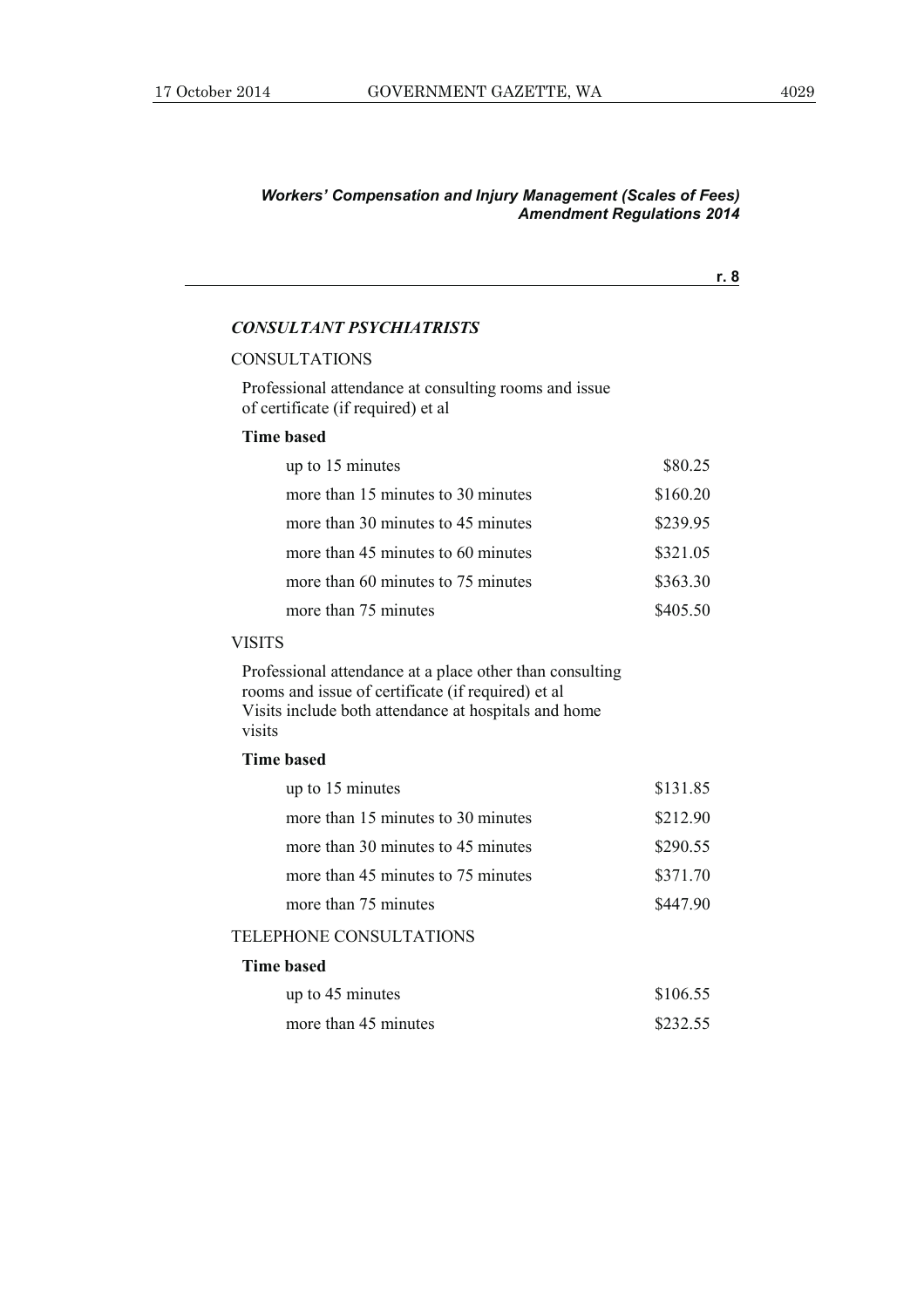| r. 8 |                                                                                                                 |          |
|------|-----------------------------------------------------------------------------------------------------------------|----------|
|      | CASE CONFERENCES, discussions with employers/insurers,<br>rehabilitation providers, workplace assessments, etc. |          |
|      | per hour                                                                                                        | \$402.10 |
|      | <b>TRAVELLING FEES</b>                                                                                          |          |
|      | Rate per kilometre                                                                                              | \$4.85   |
|      | <b>SPECIALISTS</b>                                                                                              |          |
|      | <b>SURGEONS</b>                                                                                                 |          |
|      | <b>CONSULTATIONS</b>                                                                                            |          |
|      | Professional attendance at consulting rooms and issue<br>of certificate (if required) et al                     |          |
|      | first attendance                                                                                                | \$155.65 |
|      | subsequent attendances                                                                                          | \$81.20  |
|      | <b>VISITS</b>                                                                                                   |          |
|      | Professional attendance at a place other than consulting<br>rooms and issue of certificate (if required) et al  |          |
|      | first attendance                                                                                                | \$209.75 |
|      | subsequent attendances                                                                                          | \$133.75 |
|      | <b>DERMATOLOGISTS</b>                                                                                           |          |
|      | <b>CONSULTATIONS</b>                                                                                            |          |
|      | Professional attendance at consulting rooms and issue<br>of certificate (if required) et al                     |          |
|      | first attendance                                                                                                | \$155.65 |
|      | subsequent attendances                                                                                          | \$81.20  |
|      |                                                                                                                 |          |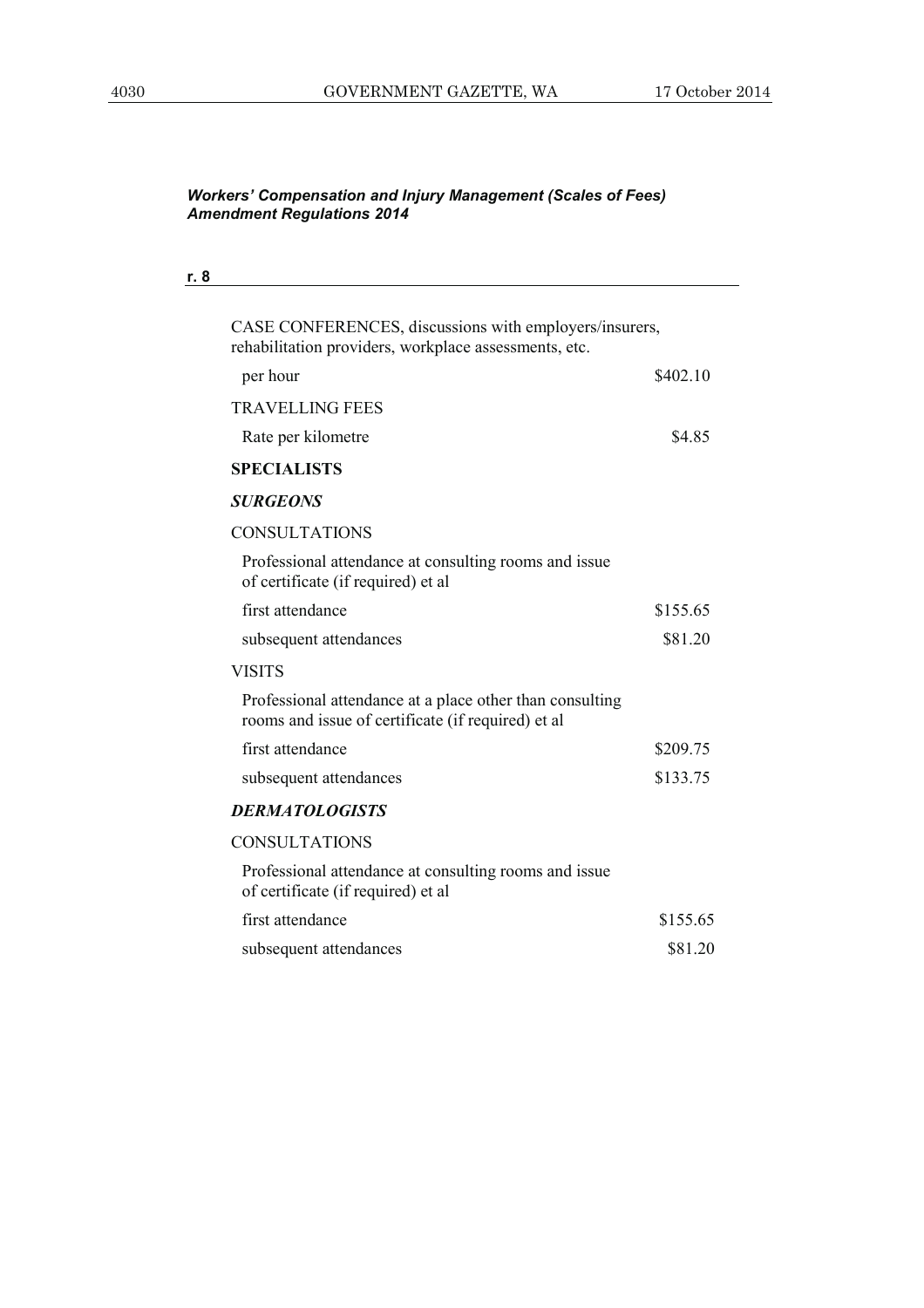|                                                                                                                 | r. 9     |
|-----------------------------------------------------------------------------------------------------------------|----------|
| VISITS                                                                                                          |          |
| Professional attendance at a place other than consulting<br>rooms and issue of certificate (if required) et al  |          |
| first attendance                                                                                                | \$209.45 |
| subsequent attendances                                                                                          | \$133.50 |
| <b>TELEPHONE CONSULTATIONS</b>                                                                                  |          |
| <b>Time based</b>                                                                                               |          |
| up to 5 minutes                                                                                                 | \$36.00  |
| more than 5 minutes to 15 minutes                                                                               | \$44.25  |
| more than 15 minutes to 30 minutes                                                                              | \$92.60  |
| more than 30 minutes                                                                                            | \$139.85 |
| CASE CONFERENCES, discussions with employers/insurers,<br>rehabilitation providers, workplace assessments, etc. |          |
| per hour                                                                                                        | \$402.10 |
| <b>TRAVELLING FEES</b>                                                                                          |          |
| Rate per kilometre                                                                                              | \$4.85   |
| <i><b>ANAESTHETISTS</b></i>                                                                                     |          |
| All anaesthesia fees are calculated by multiplying the units for the                                            |          |

consultation, attendance, procedure or service by the\$ value per unit allocated by this Schedule.

\$ VALUE PER UNIT

\$\, value per unit \$80.95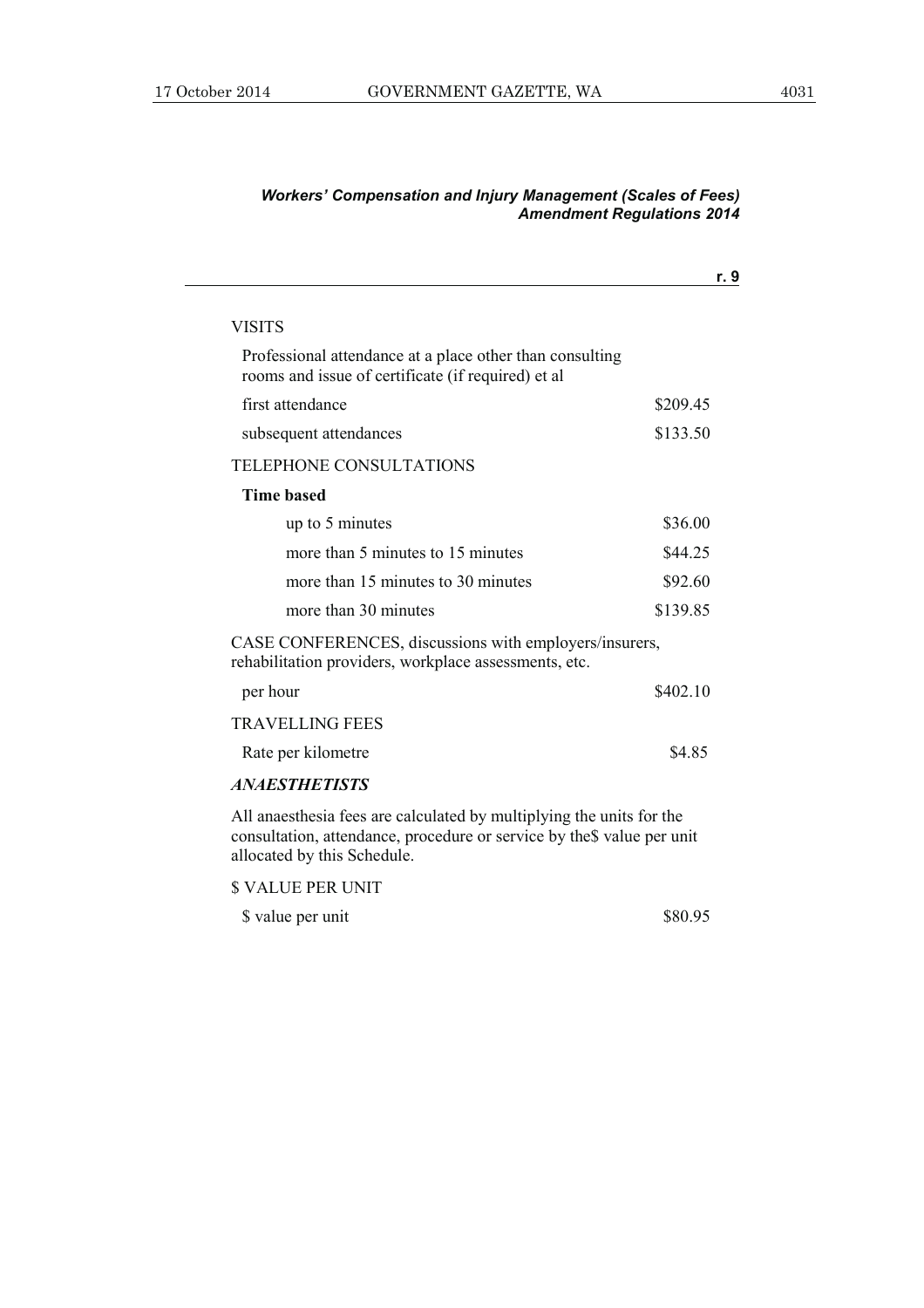**r. 9**

### **9. Schedule 1 Parts 2 and 3 replaced**

Delete Schedule 1 Parts 2 and 3 and insert:

| Type of procedure                                                                                                                                                                              | Fee      |
|------------------------------------------------------------------------------------------------------------------------------------------------------------------------------------------------|----------|
| <b>GENERAL</b>                                                                                                                                                                                 |          |
| Localised burns                                                                                                                                                                                | \$60.10  |
| Localised burns, including dressing of, under general<br>anaesthetic                                                                                                                           | \$170.95 |
| <b>Extensive burns</b>                                                                                                                                                                         | \$103.70 |
| Extensive burns, including dressing of, under general<br>anaesthetic                                                                                                                           | \$361.90 |
| Dressing of wounds, under general anaesthetic                                                                                                                                                  | \$170.95 |
| Acupuncture, including consultation                                                                                                                                                            | \$79.75  |
| <b>DISLOCATIONS</b>                                                                                                                                                                            |          |
| closed reduction means non-operative reduction of the<br>dislocation, and included percutaneous fixation and/or<br>external splintage by cast or splint.                                       |          |
| open reduction means treatment by either closed<br>reduction and intra-medullary fixation or treatment by<br>operative exposure of the dislocation including<br>internal or external fixation. |          |
| <i>other</i> means treatment by any other method and<br>includes the use of external splintage.                                                                                                |          |
| [Where injuries are associated with a compound (open)<br>wound, an additional fee of 50% of the fee listed is to apply.]                                                                       |          |
| Elbow, by closed reduction                                                                                                                                                                     | \$322.45 |
| Elbow, by open reduction                                                                                                                                                                       | \$427.65 |

### **Part 2** — **Medical procedures**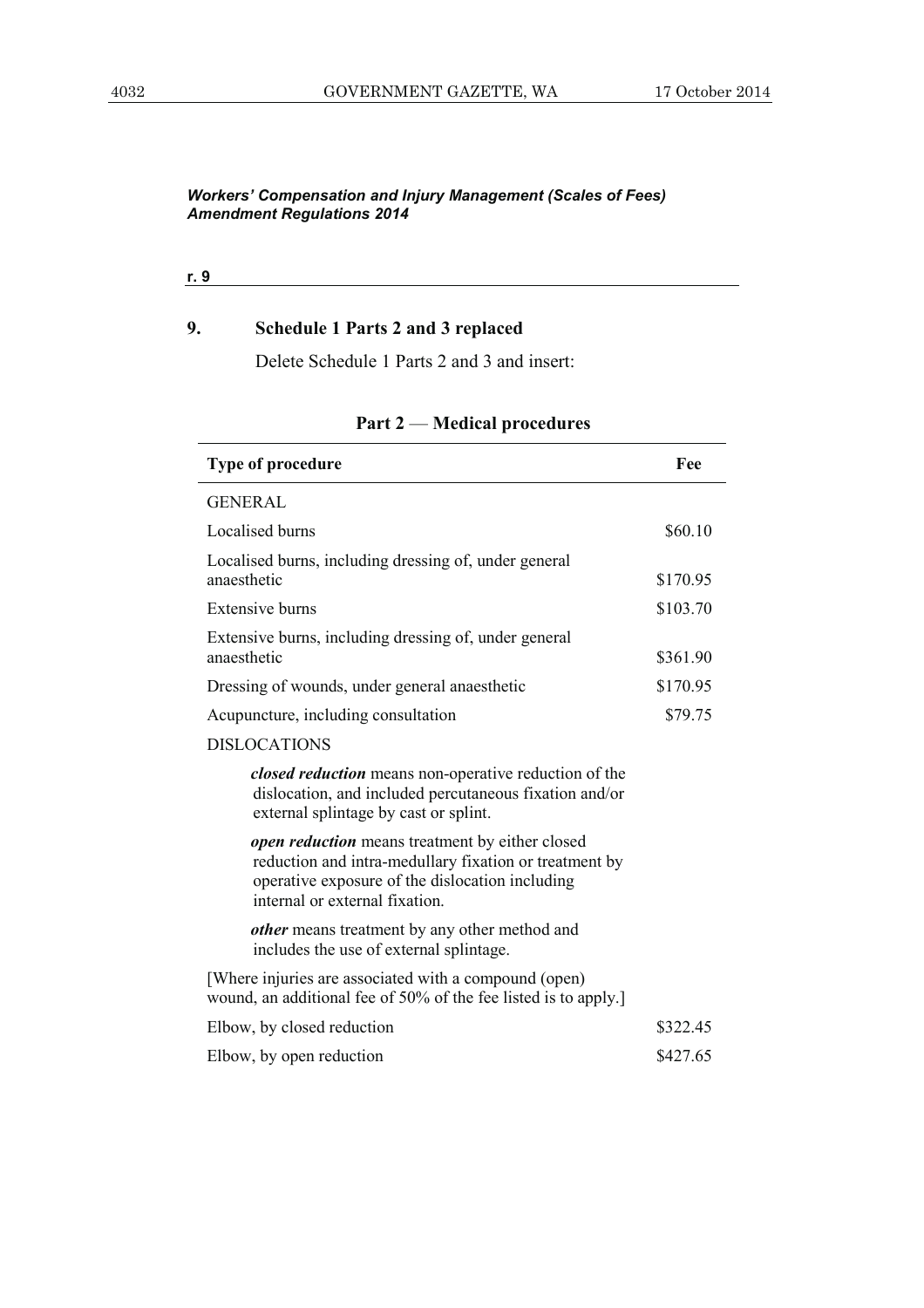| Type of procedure                                     | Fee      |
|-------------------------------------------------------|----------|
| Interphalangeal joint, by closed reduction            | \$138.25 |
| Interphalangeal joint, by open reduction              | \$184.25 |
| Mandible, by closed reduction                         | \$115.20 |
| Clavicle, by closed reduction                         | \$136.70 |
| Clavicle, by open reduction                           | \$276.35 |
| Shoulder, not requiring general anaesthetic           | \$153.75 |
| Shoulder, by open reduction, with general anaesthetic | \$551.25 |
| Shoulder, other, with general anaesthetic             | \$273.00 |
| Metacarpophalangeal joint, by closed reduction        | \$184.25 |
| Metacarpophalangeal joint, by open reduction          | \$246.85 |
| Patella, by closed reduction                          | \$207.15 |
| Patella, by open reduction                            | \$276.35 |
| Radioulnar joint, by closed reduction                 | \$322.45 |
| Radioulnar joint, by open reduction                   | \$427.65 |
| Toe, by closed reduction                              | \$115.20 |
| Toe, by open reduction                                | \$153.00 |
| <b>REMOVAL OF FOREIGN BODIES</b>                      |          |
| as independent procedure                              | \$50.15  |
| superficial                                           | \$223.70 |
| deep tissue or muscle                                 | \$625.20 |
| ear, other than by syringing                          | \$161.15 |
| nose, other than by simple probing                    | \$161.15 |
| cornea or sclera, embedded                            | \$164.55 |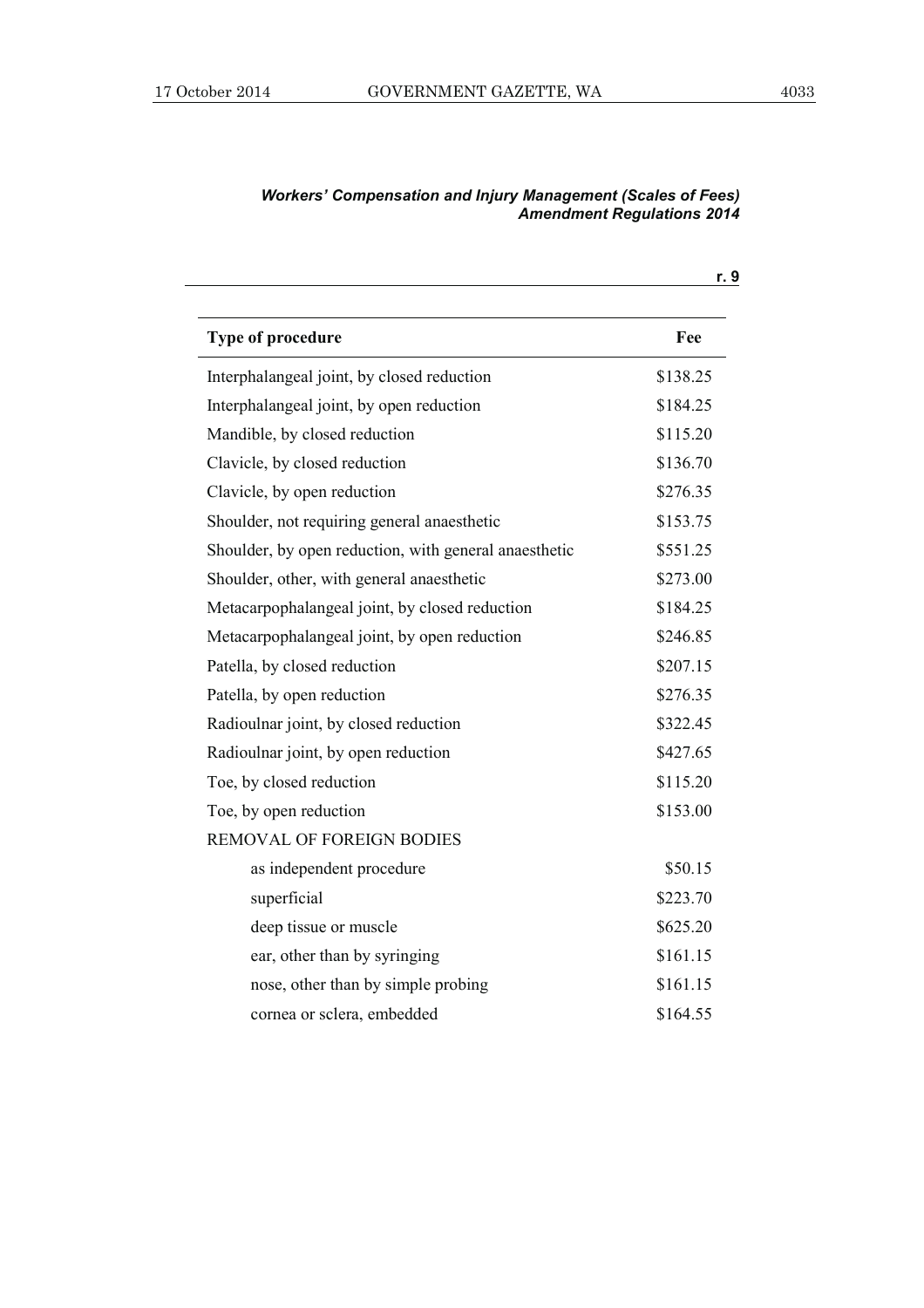| <b>Type of procedure</b>                                                                                                                                                                                  | Fee      |
|-----------------------------------------------------------------------------------------------------------------------------------------------------------------------------------------------------------|----------|
| <b>FRACTURES</b>                                                                                                                                                                                          |          |
| closed reduction means non-operative reduction of the<br>fracture and included percutaneous fixation and/or<br>external splintage by cast or splint.                                                      |          |
| <b><i>open reduction</i></b> means treatment by either closed<br>reduction and intra-medullary fixation or treatment by<br>operative exposure of the fracture including internal or<br>external fixation. |          |
| <i>other</i> means treatment by any other method and<br>includes the use of external splintage.                                                                                                           |          |
| [Where injuries are associated with a compound (open)<br>wound, an additional fee of 50% of the fee listed is to apply.]                                                                                  |          |
| Distal phalanx of finger or thumb                                                                                                                                                                         |          |
| fracture, by closed reduction                                                                                                                                                                             | \$207.15 |
| fracture, intra-articular, by closed reduction                                                                                                                                                            | \$240.20 |
| fracture, by open reduction                                                                                                                                                                               | \$276.35 |
| fracture, intra-articular, by open reduction                                                                                                                                                              | \$345.40 |
| Middle phalanx of finger                                                                                                                                                                                  |          |
| fracture, by closed reduction                                                                                                                                                                             | \$312.55 |
| fracture, intra-articular, by closed reduction                                                                                                                                                            | \$353.60 |
| fracture, by open reduction                                                                                                                                                                               | \$411.20 |
| fracture, intra-articular, by open reduction                                                                                                                                                              | \$518.15 |
| Proximal phalanx of finger or thumb                                                                                                                                                                       |          |
| fracture, by closed reduction                                                                                                                                                                             | \$411.20 |
| fracture, intra-articular, by closed reduction                                                                                                                                                            | \$485.20 |
| fracture, by open reduction                                                                                                                                                                               | \$551.25 |
| fracture, intra-articular, by open reduction                                                                                                                                                              | \$690.90 |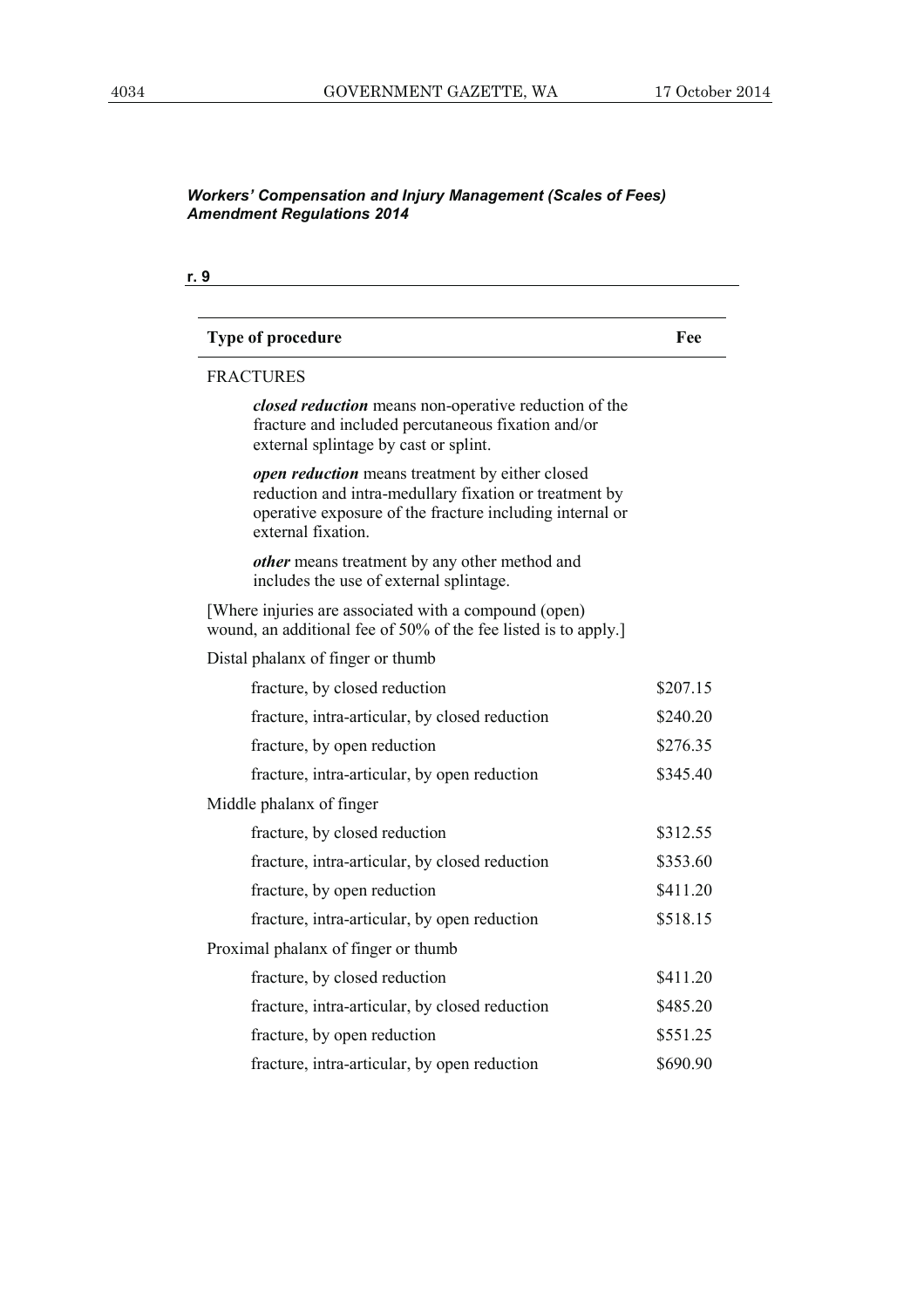|                                                             | r. 9       |
|-------------------------------------------------------------|------------|
| <b>Type of procedure</b>                                    | Fee        |
| Metacarpal                                                  |            |
| fracture, by closed reduction                               | \$411.20   |
| fracture, intra-articular, by closed reduction              | \$485.20   |
| fracture, by open reduction                                 | \$551.25   |
| fracture, intra-articular, by open reduction                | \$690.90   |
| Carpal Scaphoid, by open reduction                          | \$921.20   |
| Carpal Scaphoid, other                                      | \$411.20   |
| Carpus (excluding Scaphoid), by open reduction              | \$575.70   |
| Carpus (excluding Scaphoid), other                          | \$230.35   |
| Radius                                                      |            |
| by closed management                                        | \$460.45   |
| by open management                                          | \$921.20   |
| Radius or Ulnar, distal end, (Colies', Smith's or Barton's) |            |
| by closed reduction                                         | \$690.90   |
| by open reduction                                           | \$921.20   |
| Ribs (1 or more), each attendance                           | \$105.40   |
| Tibia, plateau of, medial or lateral                        |            |
| by closed reduction                                         | \$830.75   |
| by open reduction                                           | \$1 102.10 |
| Tibia, plateau of, medial and lateral                       |            |
| by closed reduction                                         | \$1 381.75 |
| by open reduction                                           | \$1850.60  |
| <b>SUTURES</b>                                              |            |
| face or neck, less than 7 cm, superficial                   | \$164.55   |
| face or neck, less than 7 cm, deep                          | \$250.05   |
|                                                             |            |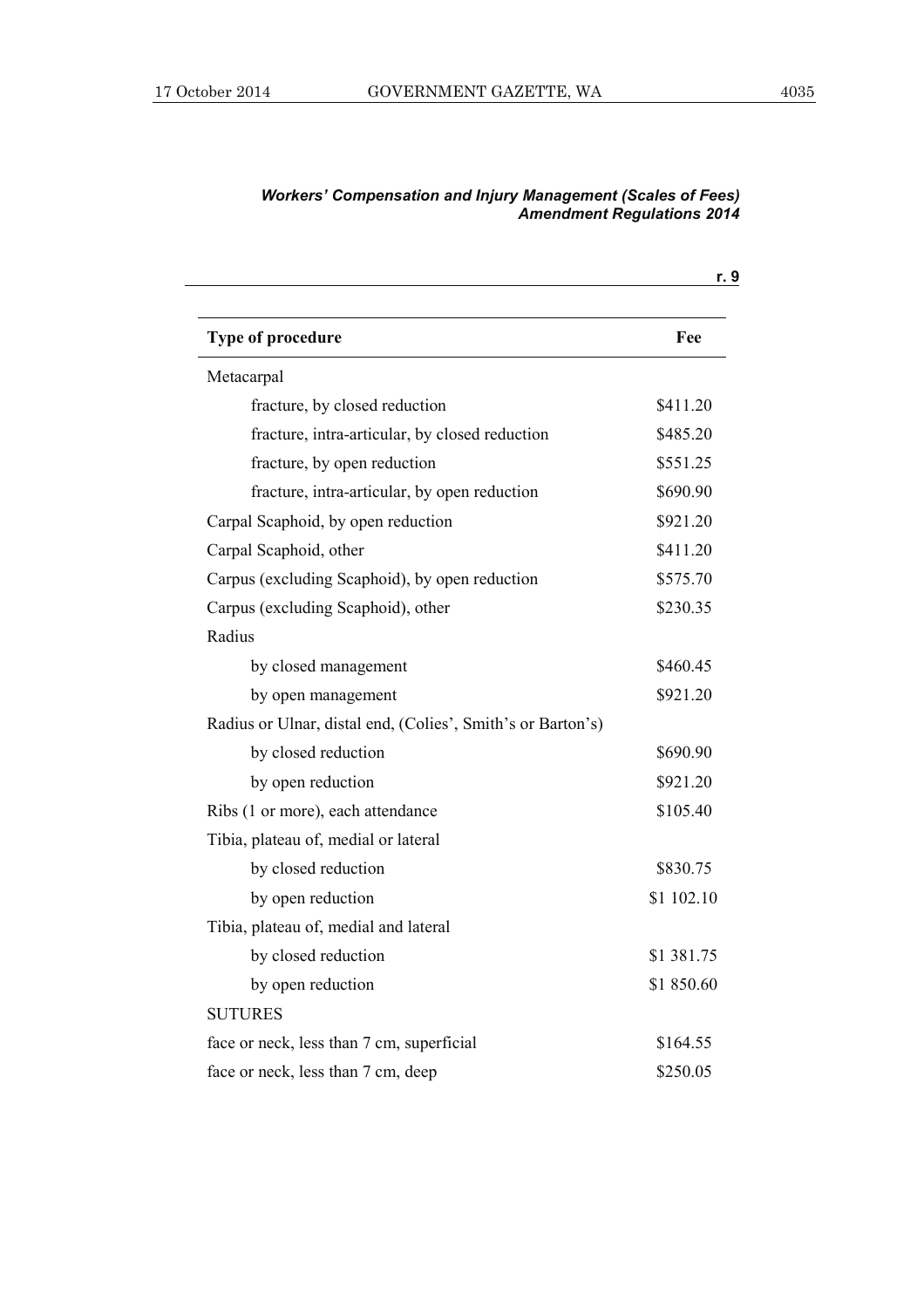| <b>Type of procedure</b>                                  | Fee        |
|-----------------------------------------------------------|------------|
| face or neck, more than 7 cm, superficial                 | \$250.05   |
| face or neck, more than 7 cm, deep                        | \$427.65   |
| except face or neck, less than 7 cm, superficial          | \$125.00   |
| except face or neck, less than 7 cm, deep                 | \$187.50   |
| except face or neck, more than 7 cm, superficial          | \$187.50   |
| except face or neck, more than 7 cm, deep                 | \$411.20   |
| <b>AMPUTATIONS</b>                                        |            |
| Hand, midcarpal or transmetacarpal                        | \$625.20   |
| Hand, forearm or through arm                              | \$723.80   |
| At shoulder                                               | \$1 225.35 |
| Interscapulothoracic                                      | \$2 434.45 |
| One digit of foot                                         | \$328.90   |
| Two digits of one foot                                    | \$493.55   |
| Three digits of one foot                                  | \$666.20   |
| Four digits of one foot                                   | \$830.75   |
| Five digits of one foot                                   | \$995.20   |
| Toe including metatarsal or part of metatarsal — each toe | \$388.40   |
| Foot, at ankle                                            | \$723.80   |
| Foot, midtarsal or transmetatarsal                        | \$625.20   |
| Through thigh, at knee or below knee                      | \$1 069.35 |
| At hip                                                    | \$1 505.00 |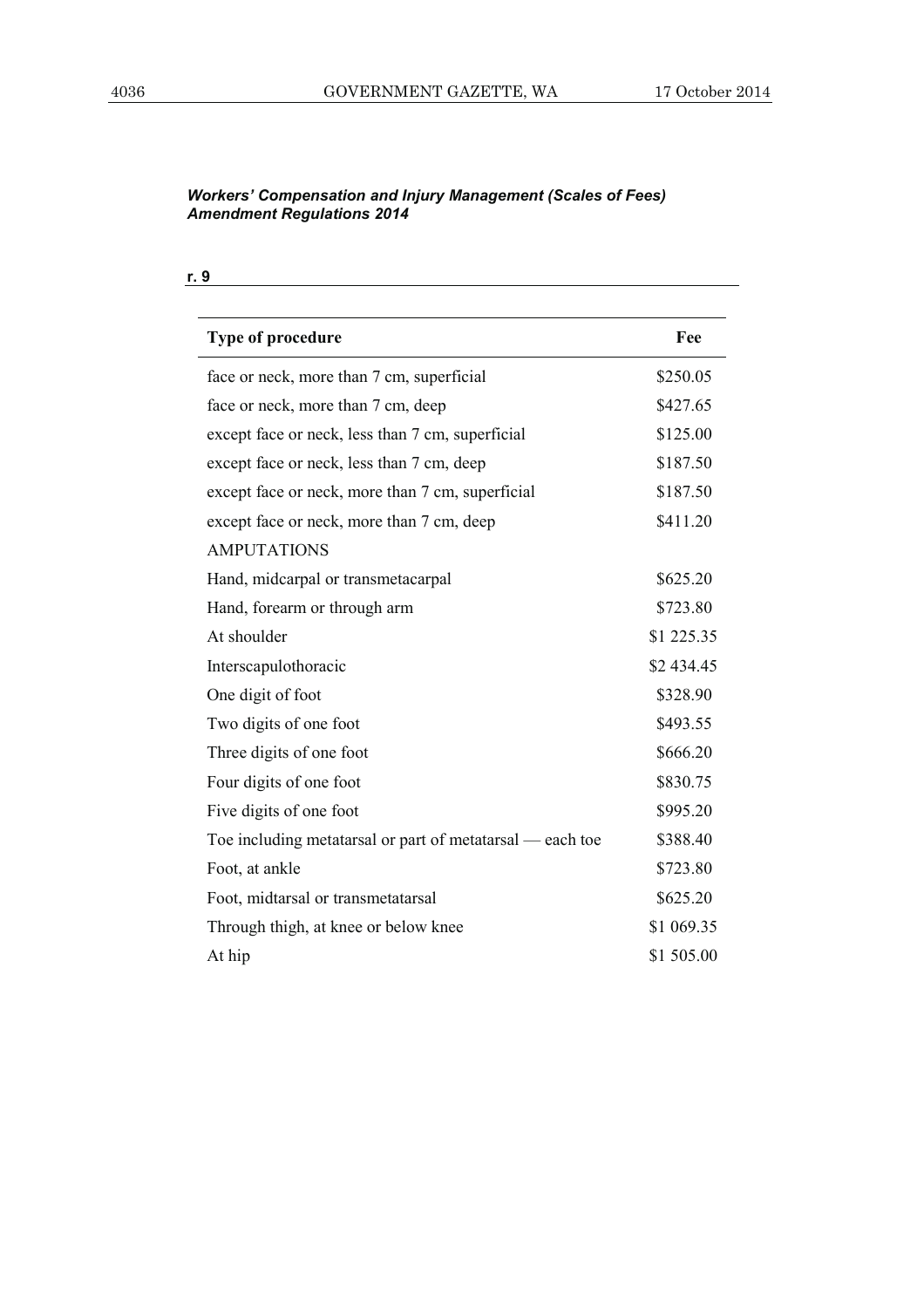| <b>Type of procedure</b> | Fee |
|--------------------------|-----|
|                          |     |

#### ASSISTANCE AT OPERATIONS

The fee for assistance at any operation (or series or combination of operations) is to be related to the fee listed for the operation (or series or combination of operations) itself.

The fee is 20% of the total fee or the minimum sum of **\$207.15**, whichever is greater.

### USE OF PRIVATE THEATRES

A theatre fee of **\$125.00** will be paid to practitioners for the use of their private theatre, but this fee may only be charged if the patient would otherwise have been sent to hospital.

| <b>ULTRASOUND</b>                          |          |
|--------------------------------------------|----------|
| <b>MBS</b> item number<br>1 November 2009) | Fee      |
| 55028                                      | \$201.50 |
| 55029                                      | \$69.85  |
| 55030                                      | \$201.50 |
| 55031                                      | \$69.85  |
| 55032                                      | \$201.50 |
| 55033                                      | \$69.85  |
| 55036                                      | \$205.45 |
| 55037                                      | \$69.85  |
| 55038                                      | \$201.50 |
| 55039                                      | \$69.85  |
| 55044                                      | \$205.45 |
| 55045                                      | \$69.85  |
| 55048                                      | \$201.50 |

### **Part 3 — Diagnostic Imaging Services**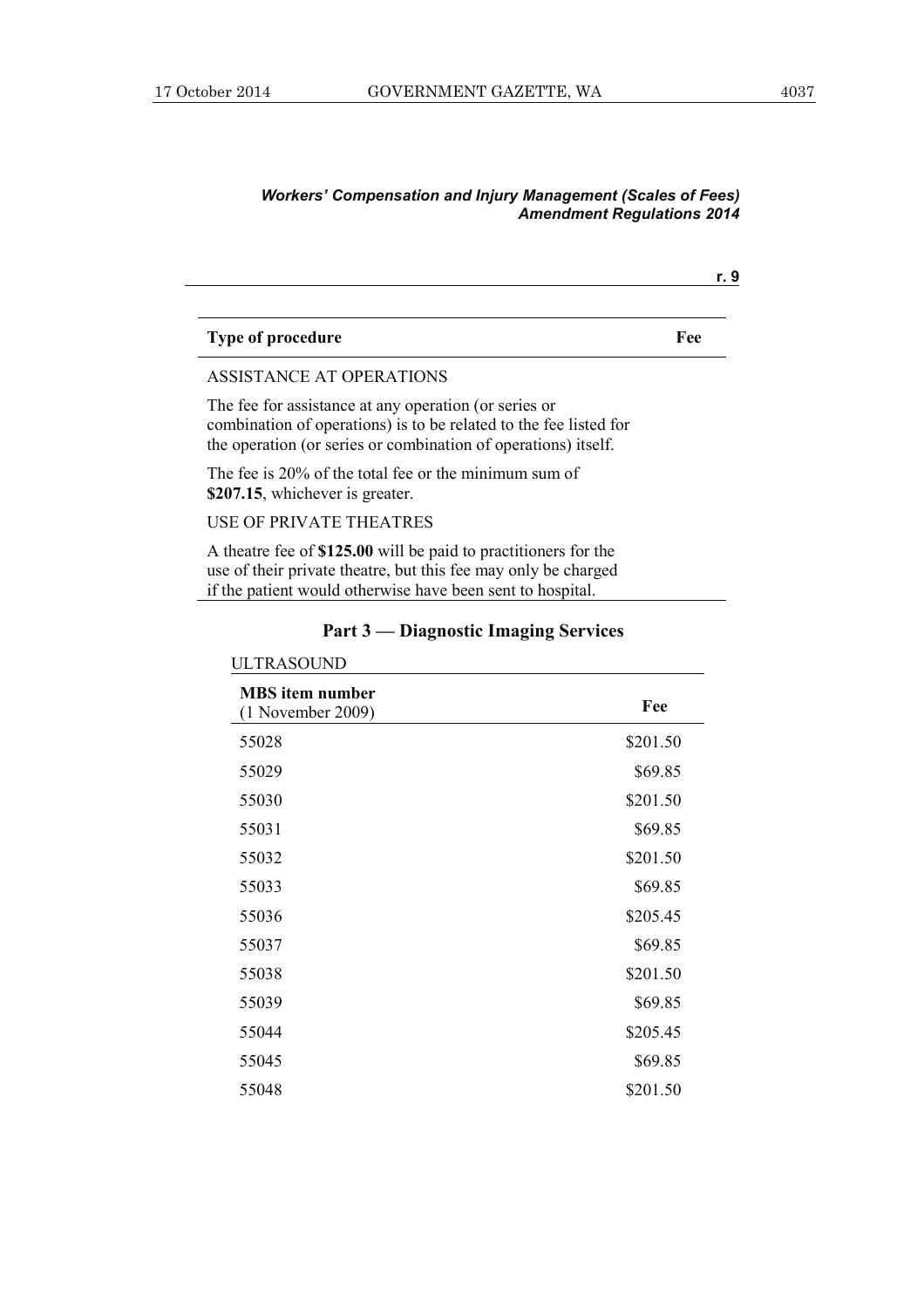| <b>MBS</b> item number<br>$(1$ November 2009) | Fee      |
|-----------------------------------------------|----------|
| 55049                                         | \$69.85  |
| 55054                                         | \$201.50 |
| 55070                                         | \$181.40 |
| 55073                                         | \$62.85  |
| 55076                                         | \$201.50 |
| 55079                                         | \$69.85  |
| 55084                                         | \$181.40 |
| 55085                                         | \$62.85  |
| 55113                                         | \$425.90 |
| 55114                                         | \$425.90 |
| 55115                                         | \$425.90 |
| 55116                                         | \$473.65 |
| 55117                                         | \$473.65 |
| 55118                                         | \$508.65 |
| 55130                                         | \$314.00 |
| 55135                                         | \$652.95 |
| 55238                                         | \$312.95 |
| 55244                                         | \$312.95 |
| 55246                                         | \$312.95 |
| 55248                                         | \$312.95 |
| 55252                                         | \$312.95 |
| 55274                                         | \$312.95 |
| 55276                                         | \$312.95 |
| 55278                                         | \$312.95 |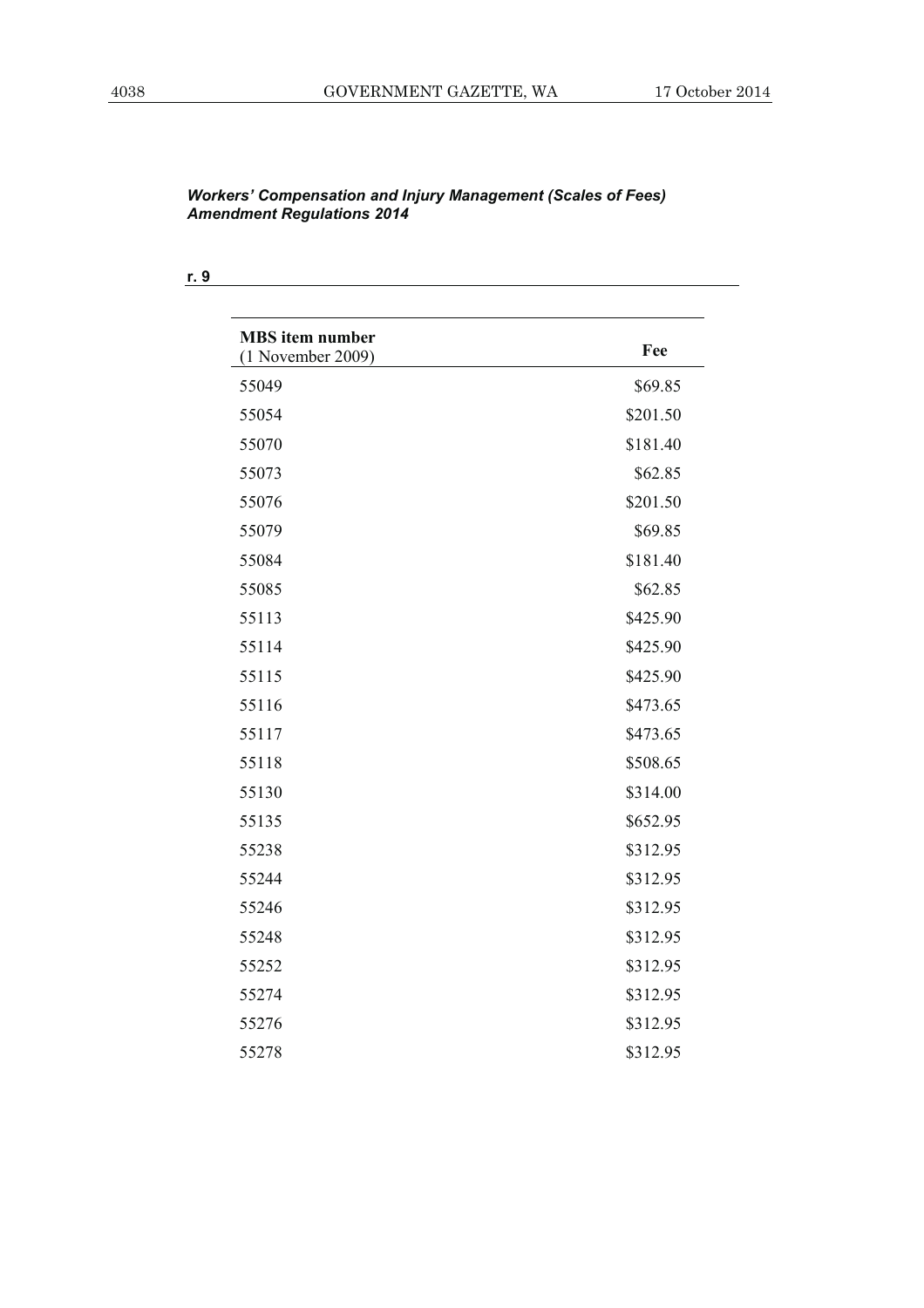| <b>MBS</b> item number<br>$(1$ November 2009) | Fee      |
|-----------------------------------------------|----------|
| 55280                                         | \$312.95 |
| 55282                                         | \$312.95 |
| 55284                                         | \$312.95 |
| 55292                                         | \$312.95 |
| 55294                                         | \$312.95 |
| 55296                                         | \$205.15 |
| 55600                                         | \$201.50 |
| 55603                                         | \$201.50 |
| 55700                                         | \$110.70 |
| 55703                                         | \$64.65  |
| 55704                                         | \$129.30 |
| 55705                                         | \$64.65  |
| 55706                                         | \$184.65 |
| 55707                                         | \$129.30 |
| 55708                                         | \$64.65  |
| 55709                                         | \$70.20  |
| 55712                                         | \$212.40 |
| 55715                                         | \$73.85  |
| 55718                                         | \$184.65 |
| 55721                                         | \$212.40 |
| 55723                                         | \$70.20  |
| 55725                                         | \$73.85  |
| 55729                                         | \$50.30  |
| 55731                                         | \$181.10 |
| 55733                                         | \$64.65  |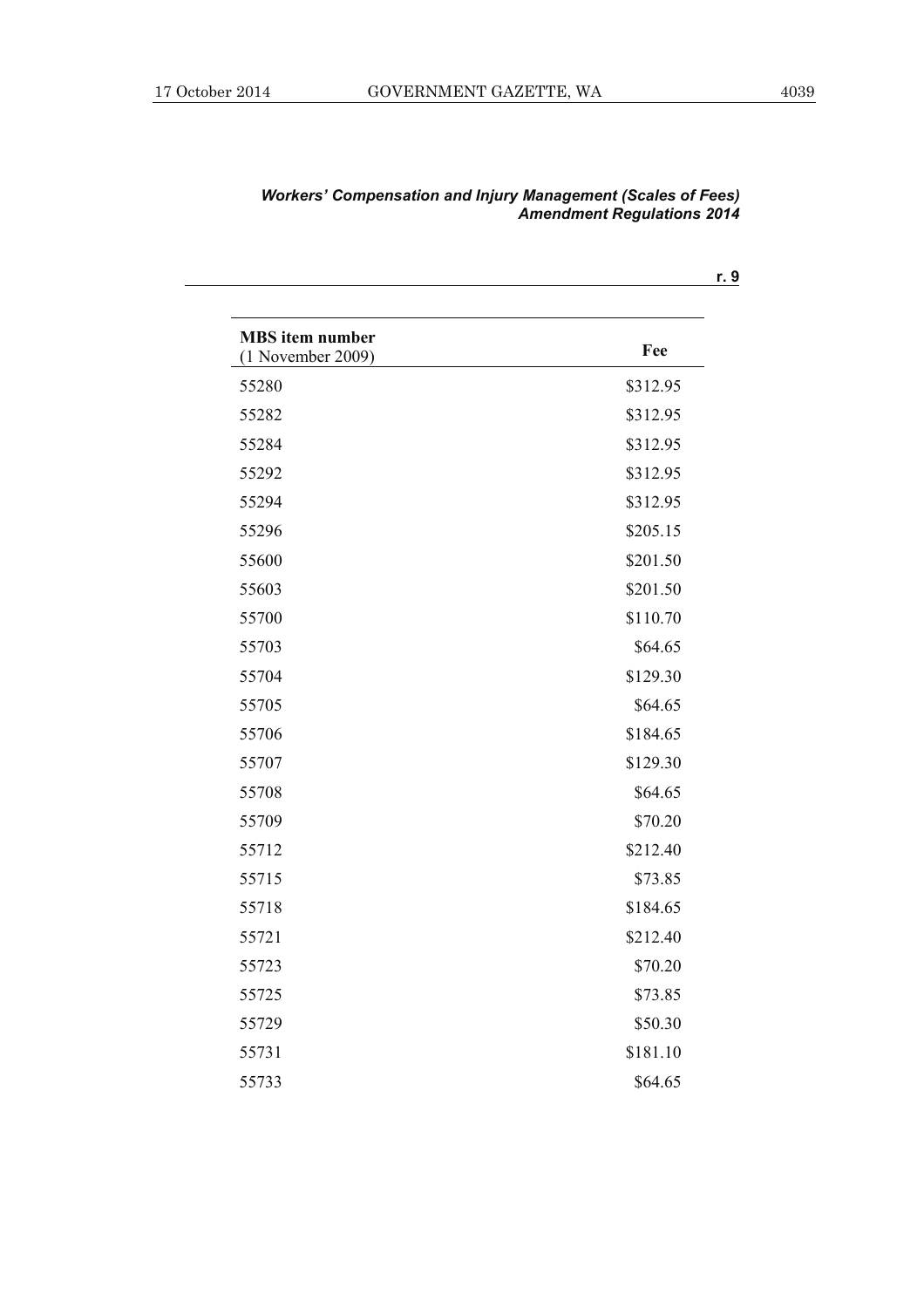| <b>MBS</b> item number<br>$(1$ November 2009) | Fee      |
|-----------------------------------------------|----------|
| 55736                                         | \$234.45 |
| 55739                                         | \$105.20 |
| 55759                                         | \$277.00 |
| 55762                                         | \$110.70 |
| 55764                                         | \$295.45 |
| 55766                                         | \$119.95 |
| 55768                                         | \$277.00 |
| 55770                                         | \$110.70 |
| 55772                                         | \$295.45 |
| 55774                                         | \$119.95 |
| 55800                                         | \$201.50 |
| 55802                                         | \$69.85  |
| 55804                                         | \$201.50 |
| 55806                                         | \$69.85  |
| 55808                                         | \$201.50 |
| 55810                                         | \$69.85  |
| 55812                                         | \$201.50 |
| 55814                                         | \$69.85  |
| 55816                                         | \$201.50 |
| 55818                                         | \$69.85  |
| 55820                                         | \$201.50 |
| 55822                                         | \$69.85  |
| 55824                                         | \$201.50 |
| 55826                                         | \$69.85  |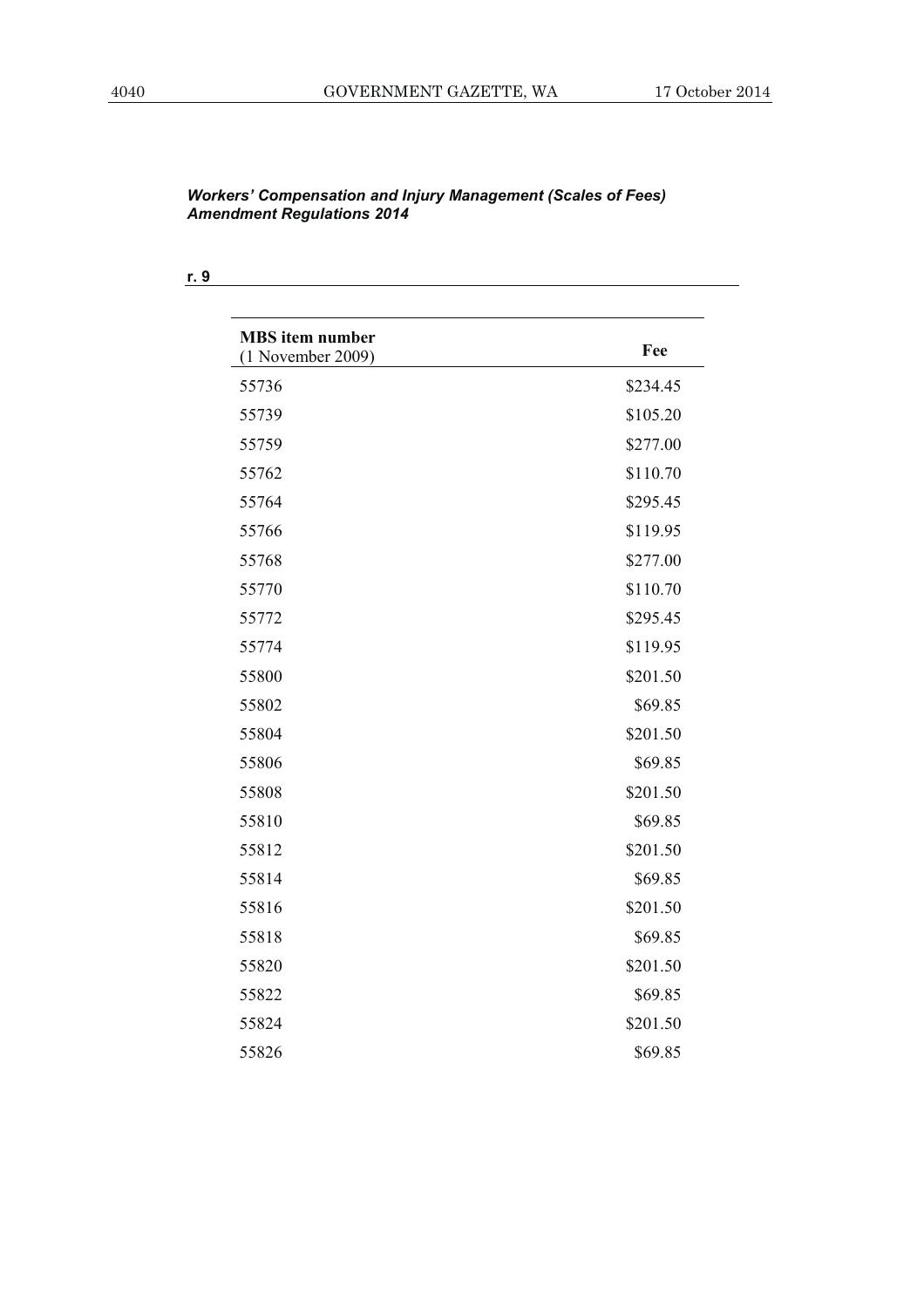| <b>MBS</b> item number<br>$(1$ November 2009)         | Fee      |
|-------------------------------------------------------|----------|
| 55828                                                 | \$201.50 |
| 55830                                                 | \$69.85  |
| 55832                                                 | \$201.50 |
| 55834                                                 | \$69.85  |
| 55836                                                 | \$201.50 |
| 55838                                                 | \$69.85  |
| 55840                                                 | \$201.50 |
| 55842                                                 | \$69.85  |
| 55844                                                 | \$161.30 |
| 55846                                                 | \$69.85  |
| 55848                                                 | \$201.50 |
| 55850                                                 | \$282.25 |
| 55852                                                 | \$201.50 |
| 55854                                                 | \$69.85  |
| COMPUTED TOMOGRAPHY-<br><b>EXAMINATION AND REPORT</b> |          |
| <b>MBS</b> item number<br>$(1$ November 2009)         | Fee      |
| 56001                                                 | \$330.70 |
|                                                       |          |

| <b>MBS</b> item number<br>$(1$ November 2009) | Fee      |
|-----------------------------------------------|----------|
| 56001                                         | \$330.70 |
| 56007                                         | \$424.00 |
| 56010                                         | \$427.45 |
| 56013                                         | \$424.00 |
| 56016                                         | \$491.85 |
| 56022                                         | \$381.55 |
| 56028                                         | \$571.20 |
| 56030                                         | \$381.55 |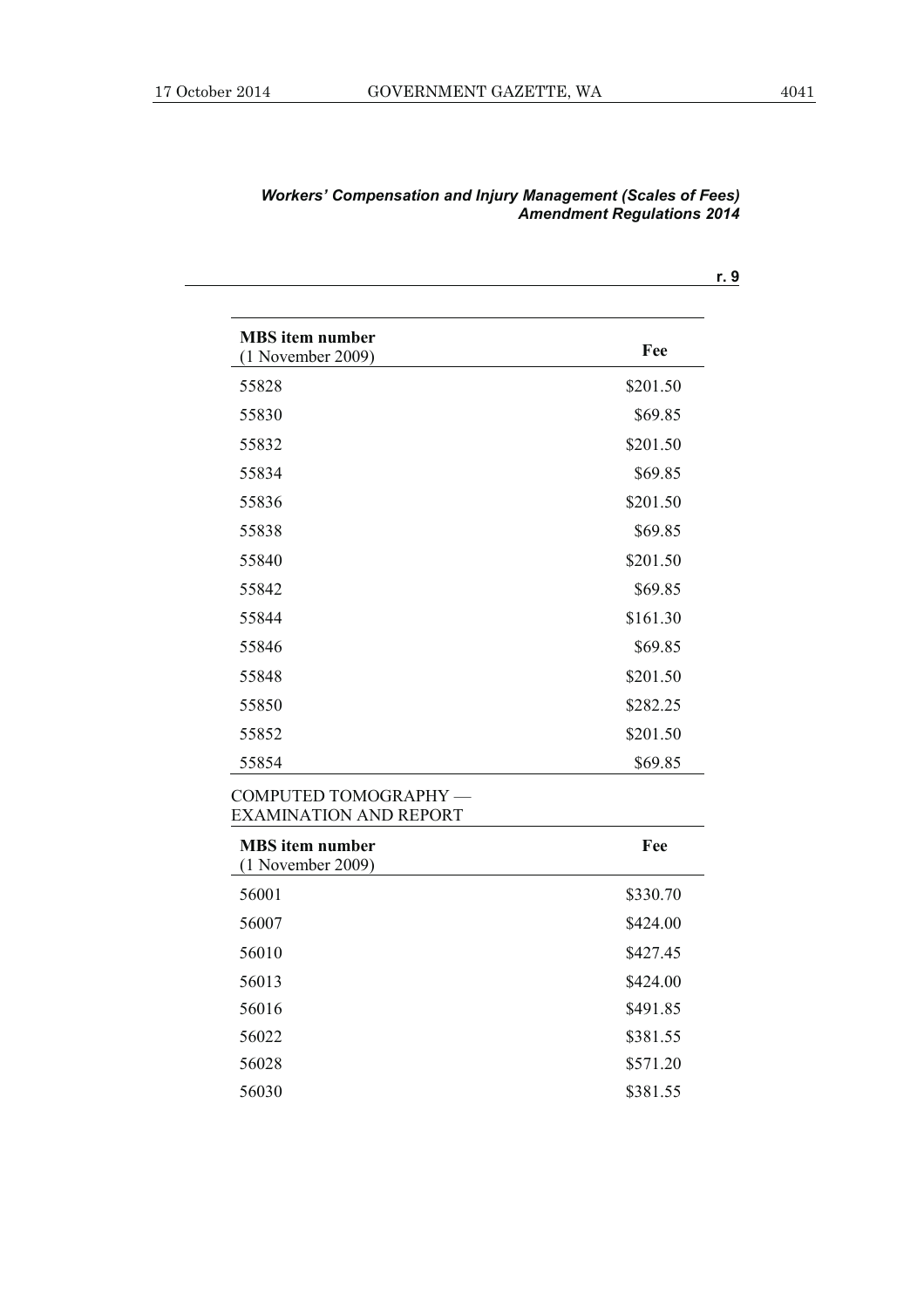**r. 9**

| <b>MBS</b> item number<br>$(1$ November 2009) | Fee      |
|-----------------------------------------------|----------|
| 56036                                         | \$571.20 |
| 56041                                         | \$167.55 |
| 56047                                         | \$213.95 |
| 56050                                         | \$217.45 |
| 56053                                         | \$217.45 |
| 56056                                         | \$263.50 |
| 56062                                         | \$191.85 |
| 56068                                         | \$285.60 |
| 56070                                         | \$191.85 |
| 56076                                         | \$285.60 |
| 56101                                         | \$390.20 |
| 56107                                         | \$576.70 |
| 56141                                         | \$197.45 |
| 56147                                         | \$291.05 |
| 56219                                         | \$553.25 |
| 56220                                         | \$407.05 |
| 56221                                         | \$407.05 |
| 56223                                         | \$407.05 |
| 56224                                         | \$595.95 |
| 56225                                         | \$595.95 |
| 56226                                         | \$595.95 |
| 56227                                         | \$207.75 |
| 56228                                         | \$207.75 |
| 56229                                         | \$207.75 |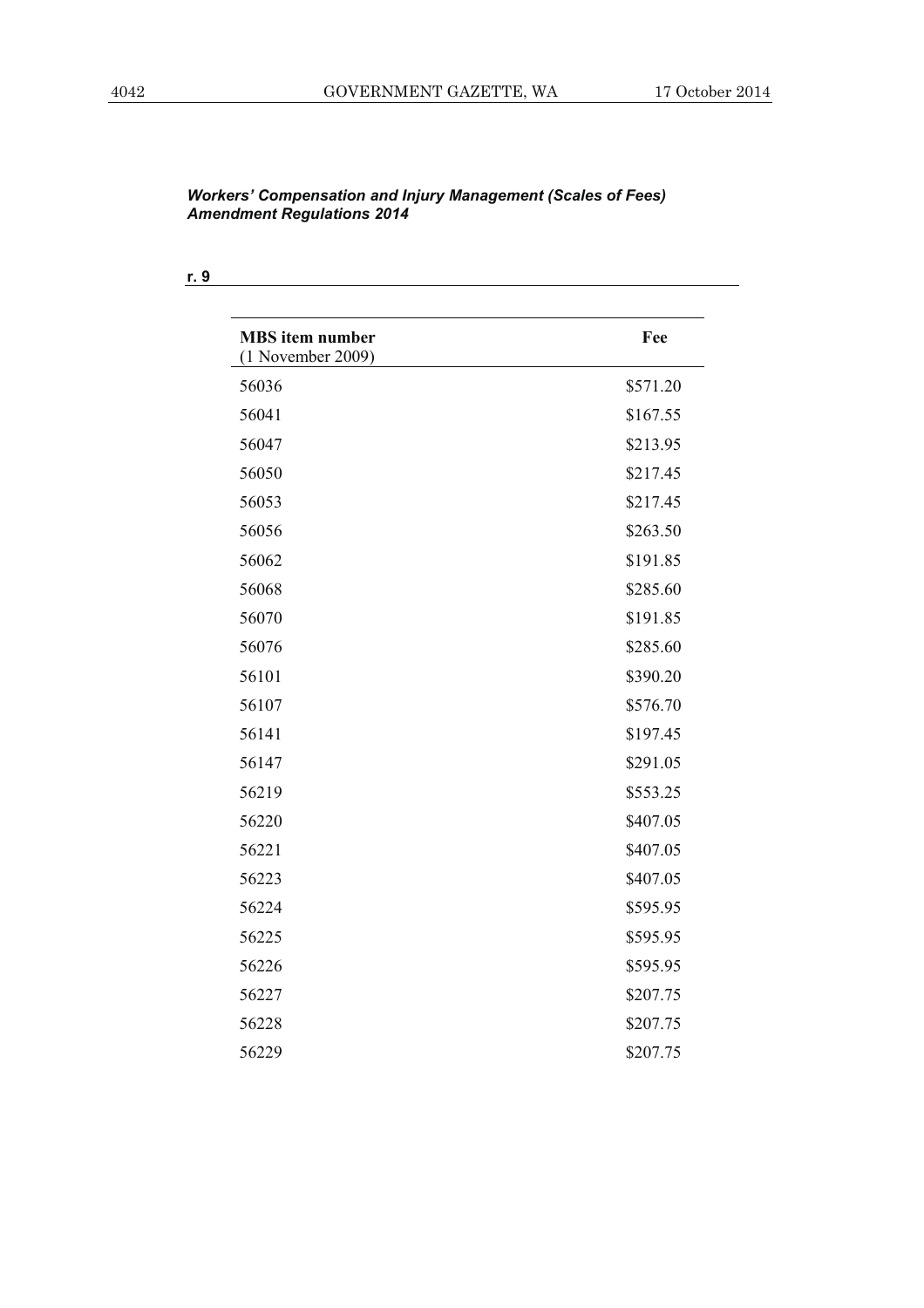| <b>MBS</b> item number<br>$(1$ November 2009) | Fee      |
|-----------------------------------------------|----------|
| 56230                                         | \$300.95 |
| 56231                                         | \$300.95 |
| 56232                                         | \$300.95 |
| 56233                                         | \$407.05 |
| 56234                                         | \$595.95 |
| 56235                                         | \$207.70 |
| 56236                                         | \$300.95 |
| 56237                                         | \$407.05 |
| 56238                                         | \$595.95 |
| 56239                                         | \$207.70 |
| 56240                                         | \$300.95 |
| 56259                                         | \$279.45 |
| 56301                                         | \$500.35 |
| 56307                                         | \$678.25 |
| 56341                                         | \$253.50 |
| 56347                                         | \$342.55 |
| 56401                                         | \$424.00 |
| 56407                                         | \$610.50 |
| 56409                                         | \$424.00 |
| 56412                                         | \$610.50 |
| 56441                                         | \$215.00 |
| 56447                                         | \$307.75 |
| 56449                                         | \$215.00 |
| 56452                                         | \$307.75 |
| 56501                                         | \$652.95 |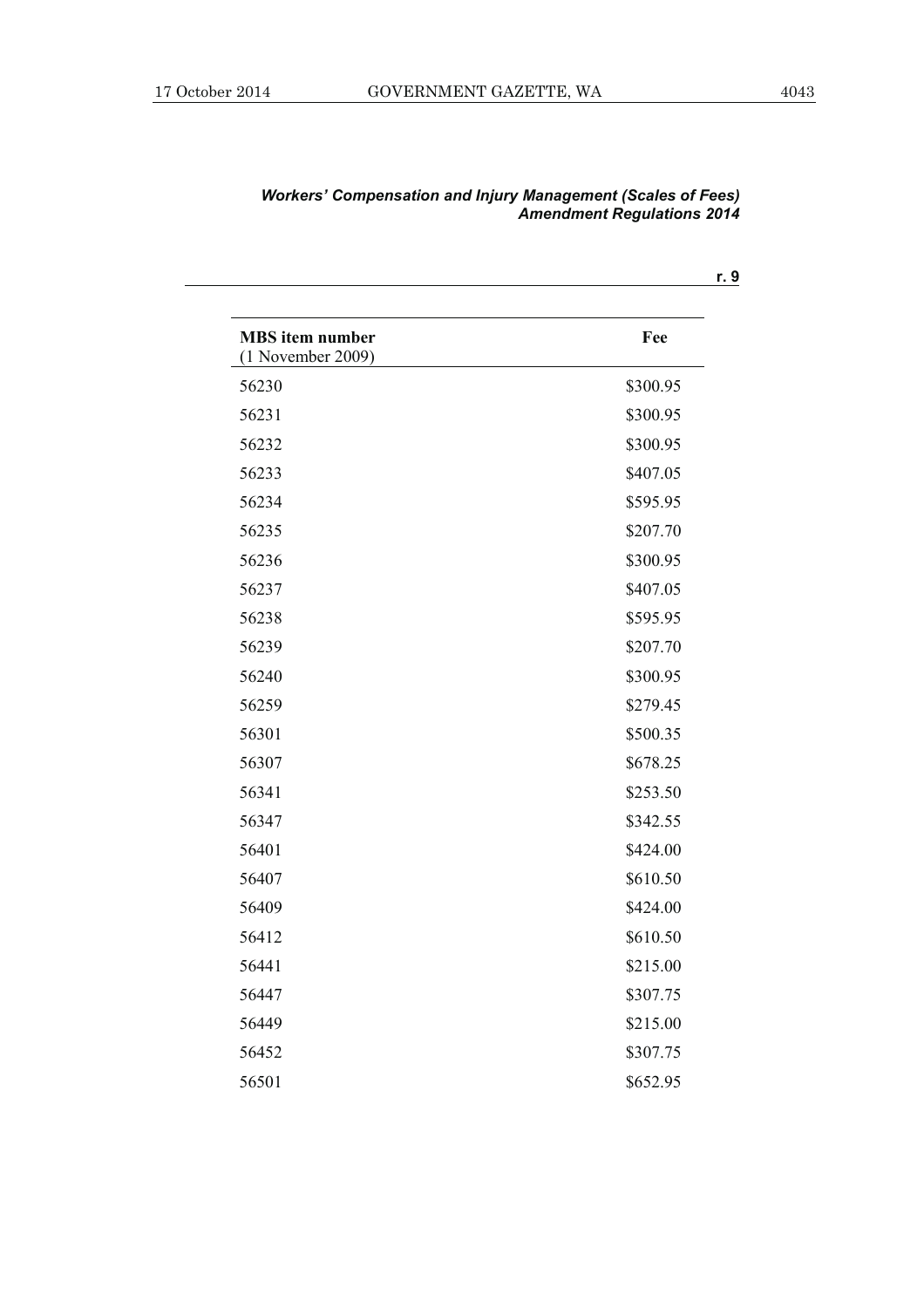| <b>MBS</b> item number<br>$(1$ November 2009) | Fee      |
|-----------------------------------------------|----------|
| 56507                                         | \$814.05 |
| 56541                                         | \$327.55 |
| 56547                                         | \$413.40 |
| 56549                                         | \$652.95 |
| 56551                                         | \$652.95 |
| 56619                                         | \$373.10 |
| 56625                                         | \$567.50 |
| 56659                                         | \$190.10 |
| 56665                                         | \$283.95 |
| 56801                                         | \$791.30 |
| 56807                                         | \$949.85 |
| 56841                                         | \$395.70 |
| 56847                                         | \$481.45 |
| 57001                                         | \$791.45 |
| 57007                                         | \$962.90 |
| 57041                                         | \$395.80 |
| 57047                                         | \$481.50 |
| 57201                                         | \$263.20 |
| 57247                                         | \$131.40 |
| 57341                                         | \$797.15 |
| 57345                                         | \$409.80 |
| 57350                                         | \$864.95 |
| 57351                                         | \$864.95 |
| 57355                                         | \$448.00 |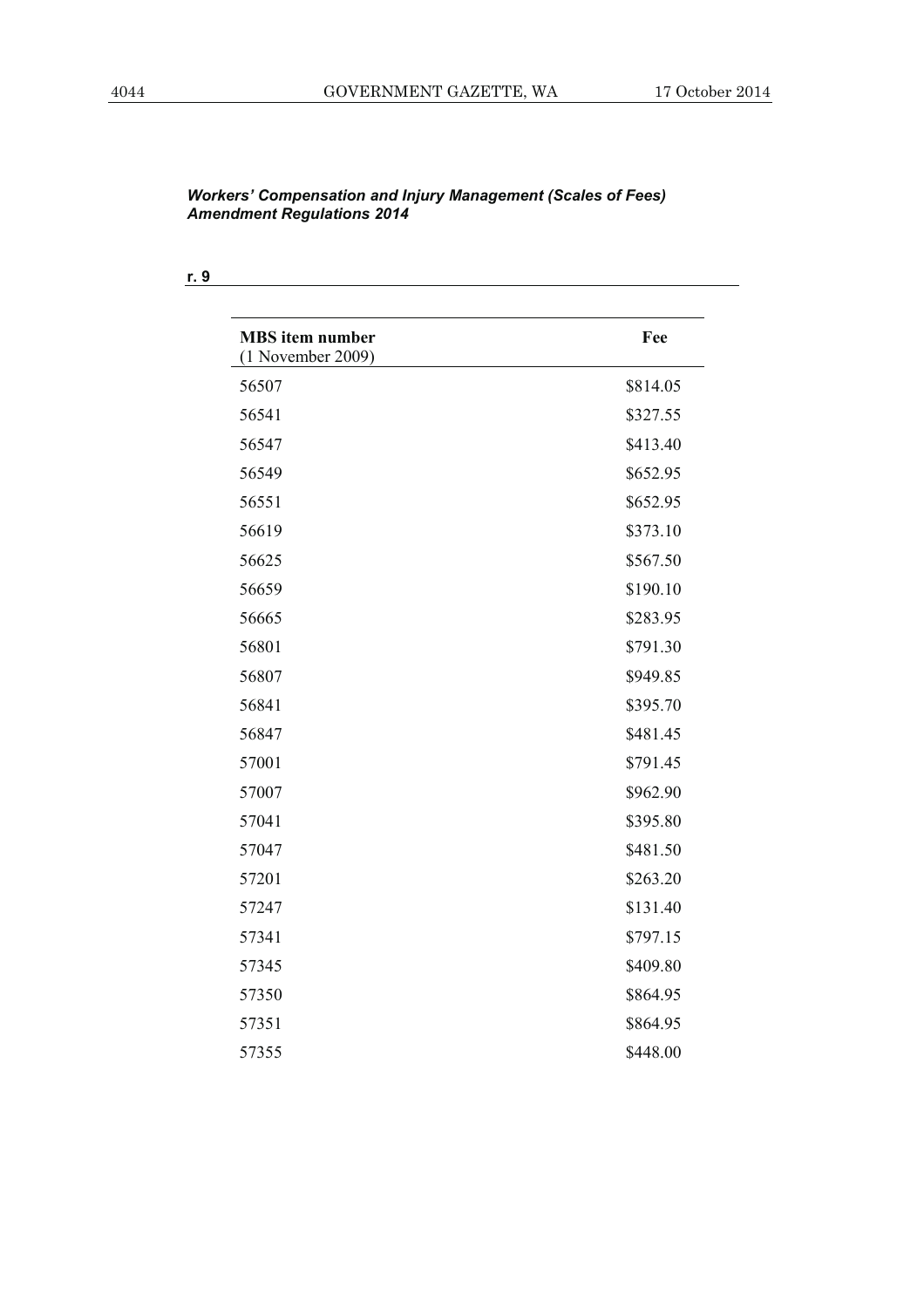| <b>MBS</b> item number<br>$(1$ November 2009) | Fee      |
|-----------------------------------------------|----------|
| 57356                                         | \$448.00 |
| DIAGNOSTIC RADIOLOGY                          |          |
| <b>MBS</b> item number<br>$(1$ November 2009) | Fee      |
| 57506                                         | \$58.25  |
| 57509                                         | \$77.85  |
| 57512                                         | \$79.35  |
| 57515                                         | \$105.75 |
| 57518                                         | \$63.60  |
| 57521                                         | \$84.95  |
| 57524                                         | \$96.85  |
| 57527                                         | \$128.85 |
| 57700                                         | \$79.35  |
| 57703                                         | \$105.75 |
| 57706                                         | \$63.60  |
| 57709                                         | \$84.95  |
| 57712                                         | \$92.35  |
| 57715                                         | \$119.35 |
| 57721                                         | \$194.35 |
| 57901                                         | \$126.30 |
| 57902                                         | \$126.30 |
| 57903                                         | \$92.60  |
| 57906                                         | \$126.30 |
| 57909                                         | \$126.30 |
| 57912                                         | \$92.35  |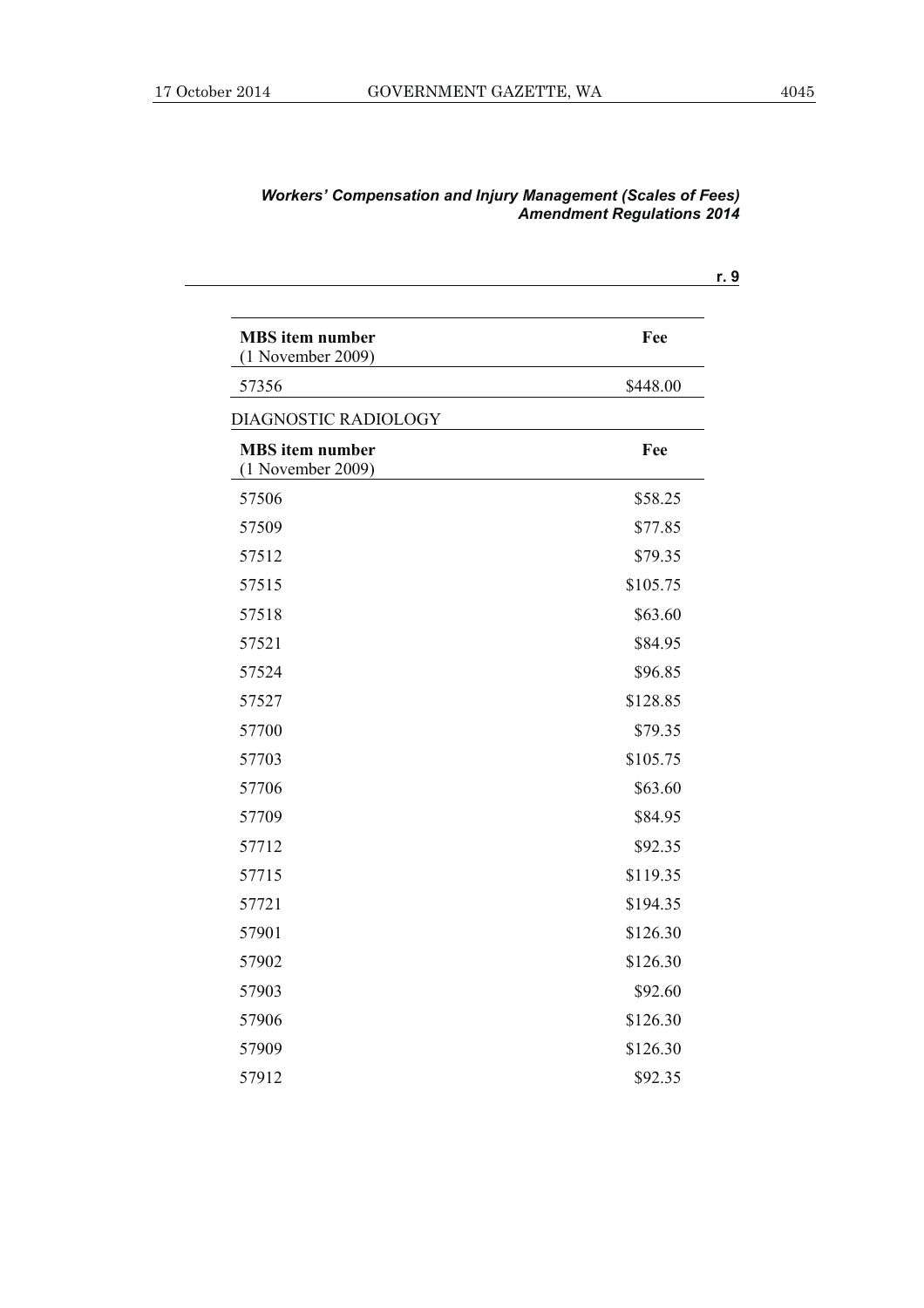| <b>MBS</b> item number<br>$(1$ November 2009) | Fee      |
|-----------------------------------------------|----------|
| 57915                                         | \$92.35  |
| 57918                                         | \$92.35  |
| 57921                                         | \$92.35  |
| 57924                                         | \$92.35  |
| 57927                                         | \$97.10  |
| 57930                                         | \$64.40  |
| 57933                                         | \$153.25 |
| 57939                                         | \$126.30 |
| 57942                                         | \$97.10  |
| 57945                                         | \$84.95  |
| 57960                                         | \$92.90  |
| 57963                                         | \$92.90  |
| 57966                                         | \$92.90  |
| 57969                                         | \$92.90  |
| 58100                                         | \$131.40 |
| 58103                                         | \$107.95 |
| 58106                                         | \$150.75 |
| 58108                                         | \$260.25 |
| 58109                                         | \$92.10  |
| 58112                                         | \$190.45 |
| 58115                                         | \$260.25 |
| 58300                                         | \$78.60  |
| 58306                                         | \$175.00 |
| 58500                                         | \$69.25  |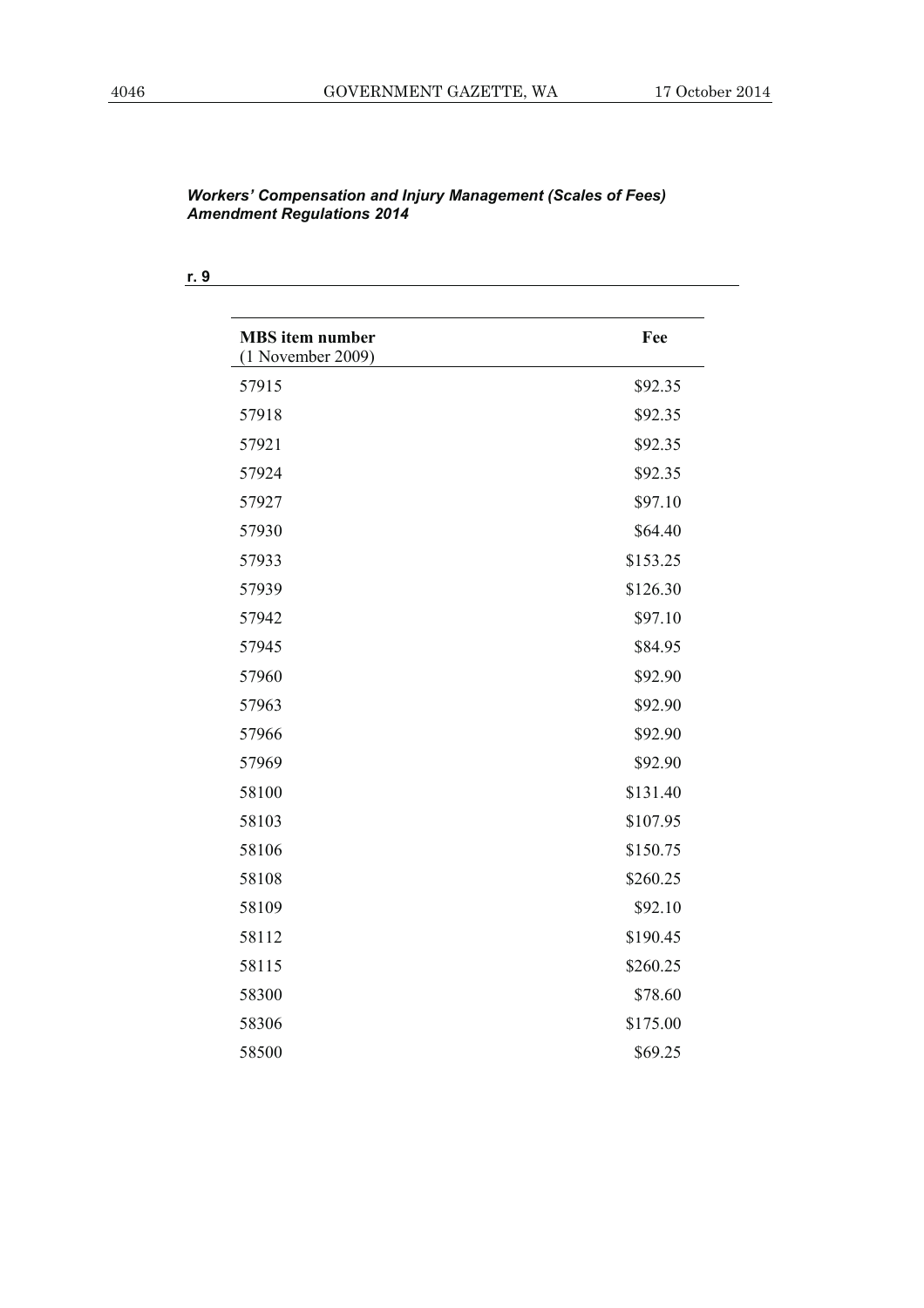| <b>MBS</b> item number<br>$(1$ November 2009) | Fee      |
|-----------------------------------------------|----------|
| 58503                                         | \$92.35  |
| 58506                                         | \$119.15 |
| 58509                                         | \$77.85  |
| 58521                                         | \$84.95  |
| 58524                                         | \$110.65 |
| 58527                                         | \$135.90 |
| 58700                                         | \$90.30  |
| 58706                                         | \$309.25 |
| 58715                                         | \$296.80 |
| 58718                                         | \$247.10 |
| 58721                                         | \$270.80 |
| 58900                                         | \$69.85  |
| 58903                                         | \$93.15  |
| 58909                                         | \$176.10 |
| 58912                                         | \$215.95 |
| 58915                                         | \$154.60 |
| 58916                                         | \$271.20 |
| 58921                                         | \$264.90 |
| 58924                                         | \$164.65 |
| 58927                                         | \$149.75 |
| 58933                                         | \$402.75 |
| 58936                                         | \$383.85 |
| 58939                                         | \$272.85 |
| 59103                                         | \$41.80  |
| 59300                                         | \$175.35 |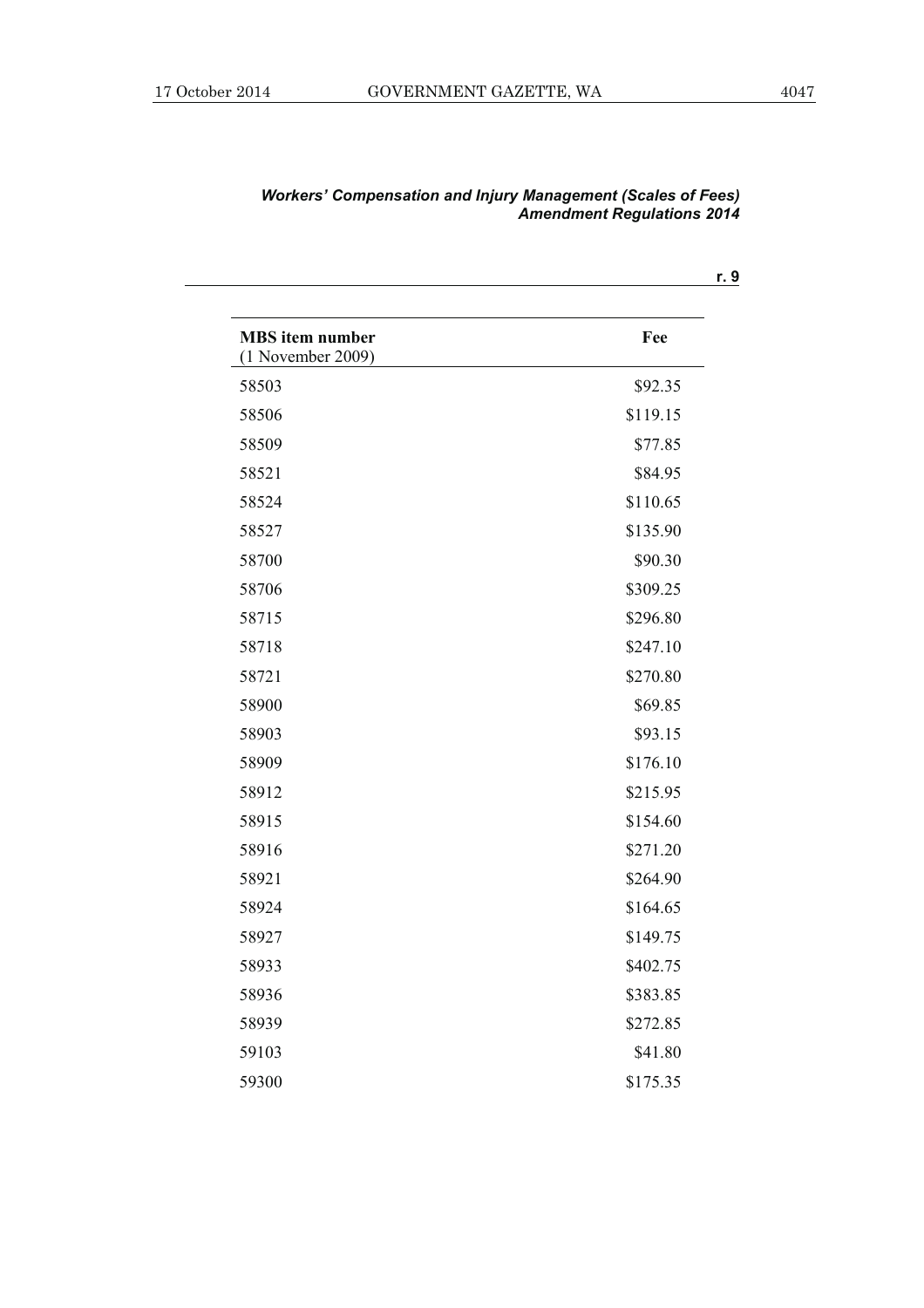| <b>MBS</b> item number<br>$(1$ November 2009) | Fee      |
|-----------------------------------------------|----------|
| 59303                                         | \$105.65 |
| 59306                                         | \$196.50 |
| 59309                                         | \$392.75 |
| 59312                                         | \$170.45 |
| 59314                                         | \$102.80 |
| 59318                                         | \$92.15  |
| 59503                                         | \$175.00 |
| 59700                                         | \$189.10 |
| 59703                                         | \$148.70 |
| 59712                                         | \$222.75 |
| 59715                                         | \$281.15 |
| 59718                                         | \$263.75 |
| 59724                                         | \$443.55 |
| 59733                                         | \$210.95 |
| 59736                                         | \$121.45 |
| 59739                                         | \$144.65 |
| 59751                                         | \$272.60 |
| 59754                                         | \$429.55 |
| 59760                                         | \$225.55 |
| 59763                                         | \$262.30 |
| 59903                                         | \$224.40 |
| 59912                                         | \$597.75 |
| 59925                                         | \$709.85 |
| 59970                                         | \$329.70 |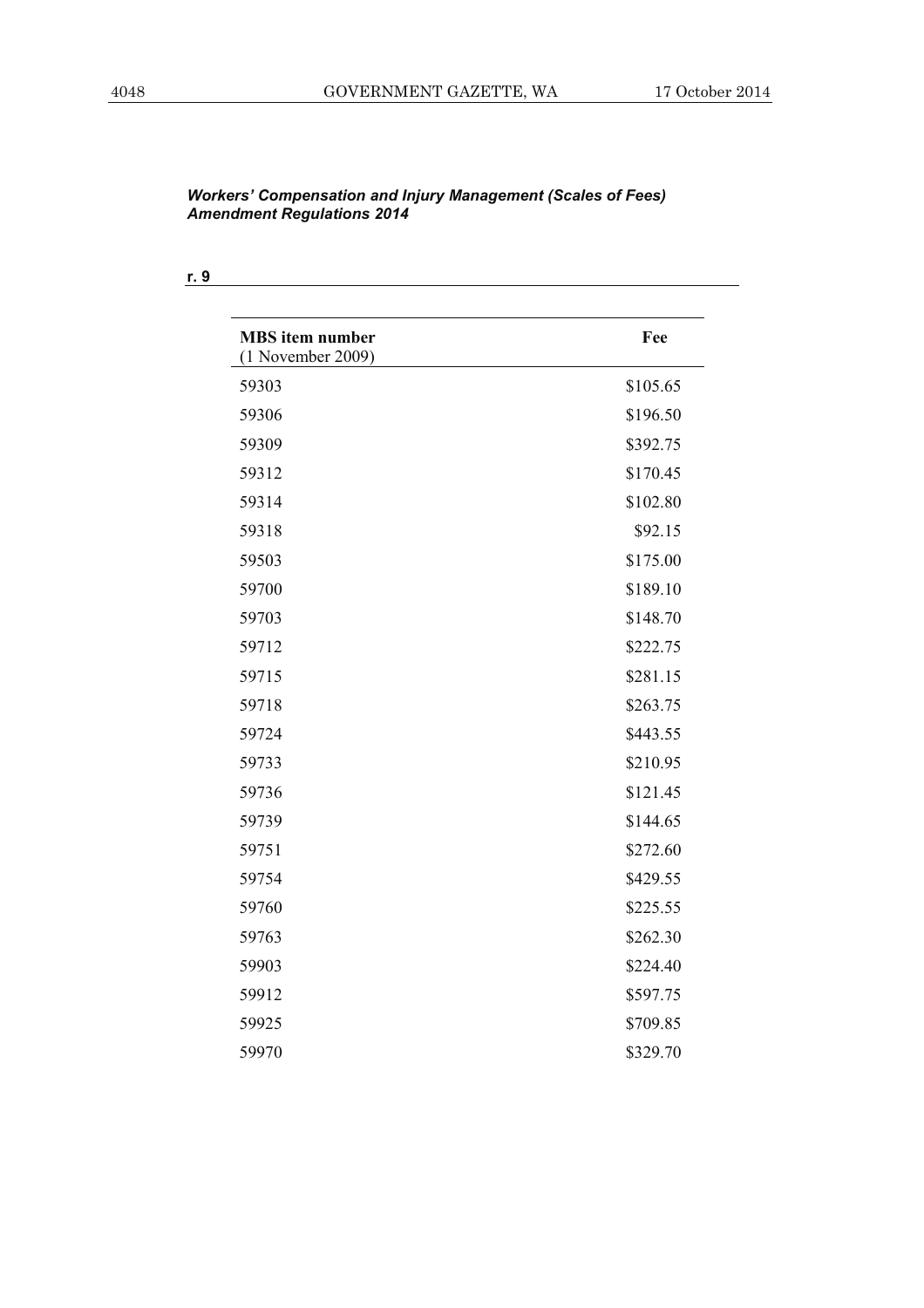| <b>MBS</b> item number<br>$(1$ November 2009) | Fee        |
|-----------------------------------------------|------------|
| 59971                                         | \$112.25   |
| 59972                                         | \$298.80   |
| 59973                                         | \$354.90   |
| 59974                                         | \$164.85   |
| 60000                                         | \$1 104.70 |
| 60003                                         | \$1 620.00 |
| 60006                                         | \$2 303.50 |
| 60009                                         | \$2 695.75 |
| 60012                                         | \$1 104.70 |
| 60015                                         | \$1 620.00 |
| 60018                                         | \$2 303.50 |
| 60021                                         | \$2 695.75 |
| 60024                                         | \$1 104.70 |
| 60027                                         | \$1 620.00 |
| 60030                                         | \$2 303.50 |
| 60033                                         | \$2 695.75 |
| 60036                                         | \$1 104.70 |
| 60039                                         | \$1 620.00 |
| 60042                                         | \$2 303.50 |
| 60045                                         | \$2 695.75 |
| 60048                                         | \$1 104.70 |
| 60051                                         | \$1 620.00 |
| 60054                                         | \$2 303.50 |
| 60057                                         | \$2 695.75 |
| 60060                                         | \$1 104.70 |

| <b>Workers' Compensation and Injury Management (Scales of Fees)</b> |                                   |  |
|---------------------------------------------------------------------|-----------------------------------|--|
|                                                                     | <b>Amendment Regulations 2014</b> |  |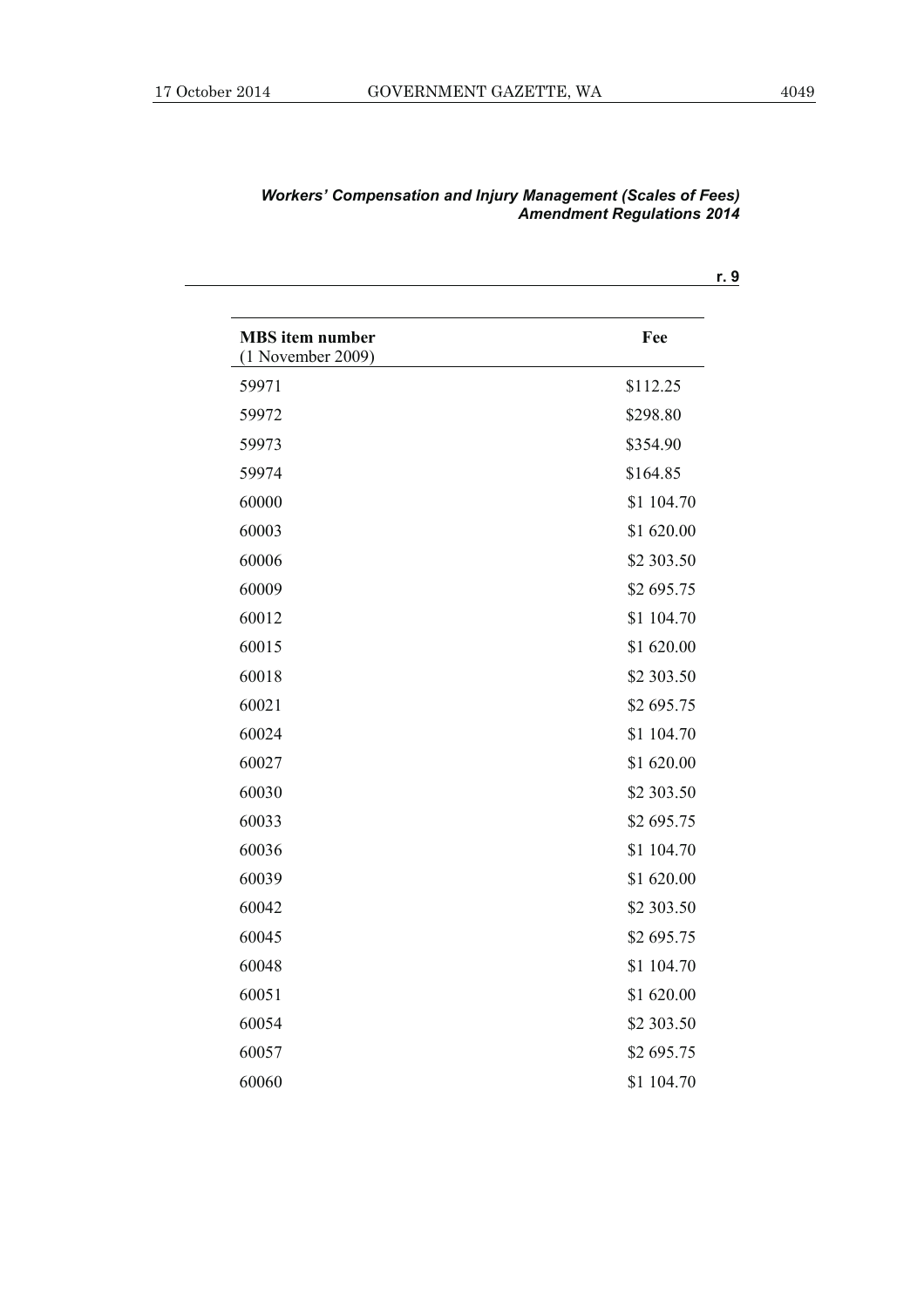**r. 9**

| <b>MBS</b> item number<br>$(1$ November 2009) | Fee        |
|-----------------------------------------------|------------|
| 60063                                         | \$1 620.00 |
| 60066                                         | \$2 303.50 |
| 60069                                         | \$2 695.75 |
| 60072                                         | \$94.30    |
| 60075                                         | \$188.25   |
| 60078                                         | \$282.45   |
| 60100                                         | \$119.15   |
| 60500                                         | \$84.95    |
| 60503                                         | \$58.25    |
| 60506                                         | \$124.90   |
| 60509                                         | \$193.65   |
| 60918                                         | \$92.35    |
| 60927                                         | \$74.55    |
| 61109                                         | \$507.05   |
| NUCLEAR MEDICINE IMAGING                      |            |
| <b>MBS</b> item number<br>$(1$ November 2009) | Fee        |
| 61302                                         | \$677.20   |
| 61303                                         | \$852.80   |
| 61306                                         | \$1 070.60 |
| 61307                                         | \$1 259.60 |
| 61310                                         | \$554.10   |
| 61313                                         | \$457.70   |
| 61314                                         | \$633.60   |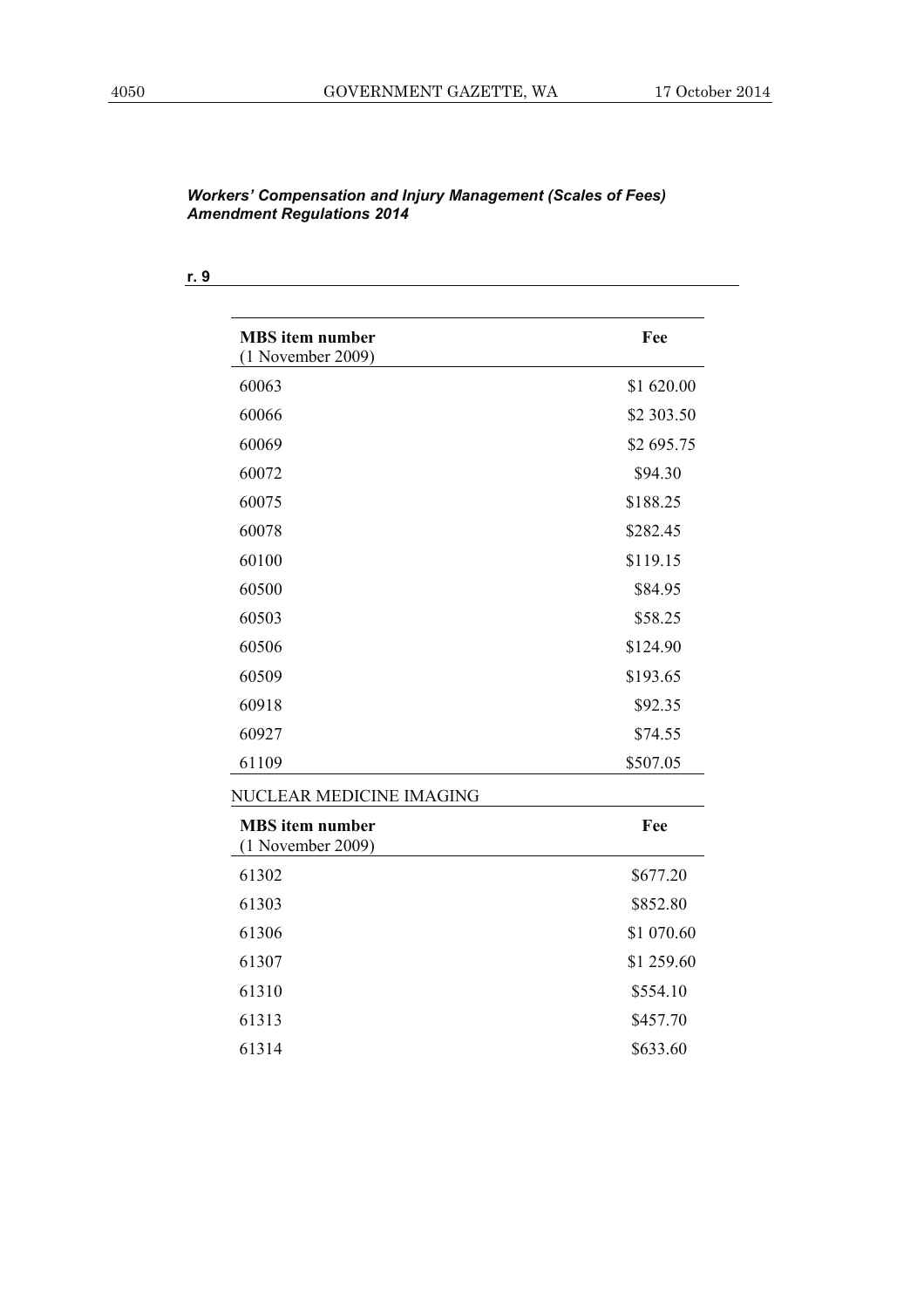| <b>MBS</b> item number<br>$(1$ November 2009) | Fee        |
|-----------------------------------------------|------------|
| 61316                                         | \$575.10   |
| 61317                                         | \$742.85   |
| 61320                                         | \$345.30   |
| 61328                                         | \$343.45   |
| 61340                                         | \$381.65   |
| 61348                                         | \$668.85   |
| 61352                                         | \$391.15   |
| 61353                                         | \$583.15   |
| 61356                                         | \$592.55   |
| 61360                                         | \$608.50   |
| 61361                                         | \$696.15   |
| 61364                                         | \$749.80   |
| 61368                                         | \$336.60   |
| 61369                                         | \$3 040.90 |
| 61372                                         | \$336.60   |
| 61373                                         | \$738.75   |
| 61376                                         | \$216.30   |
| 61381                                         | \$866.40   |
| 61383                                         | \$942.70   |
| 61384                                         | \$1 037.45 |
| 61386                                         | \$501.65   |
| 61387                                         | \$649.90   |
| 61389                                         | \$559.00   |
| 61390                                         | \$618.45   |
| 61393                                         | \$913.45   |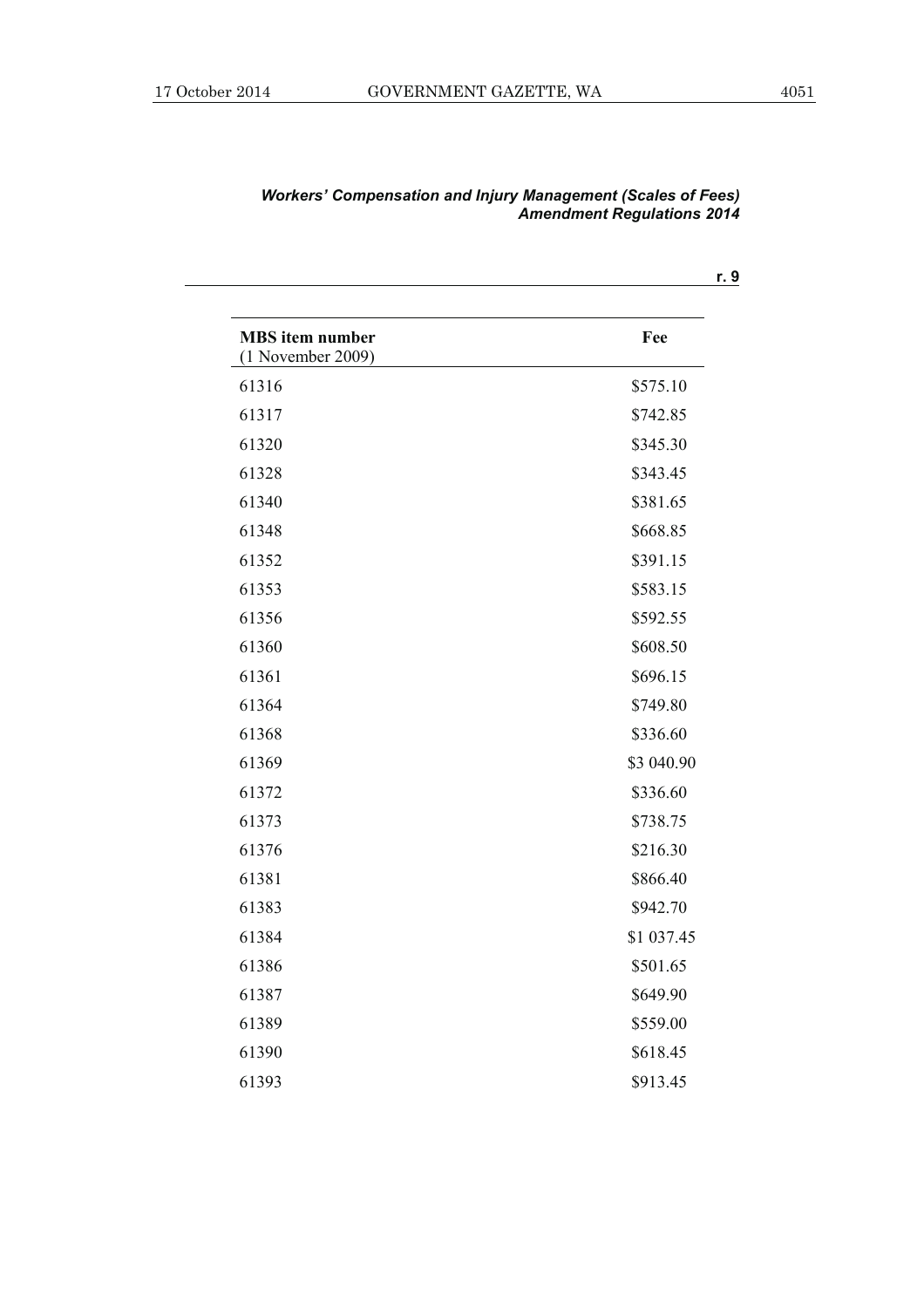| <b>MBS</b> item number<br>$(1$ November 2009) | Fee        |
|-----------------------------------------------|------------|
| 61397                                         | \$372.40   |
| 61401                                         | \$244.90   |
| 61402                                         | \$912.80   |
| 61405                                         | \$521.95   |
| 61409                                         | \$1 317.80 |
| 61413                                         | \$340.85   |
| 61417                                         | \$179.30   |
| 61421                                         | \$723.85   |
| 61425                                         | \$906.20   |
| 61426                                         | \$836.95   |
| 61429                                         | \$819.15   |
| 61430                                         | \$994.85   |
| 61433                                         | \$749.80   |
| 61434                                         | \$928.45   |
| 61437                                         | \$818.90   |
| 61438                                         | \$1 015.25 |
| 61441                                         | \$738.75   |
| 61442                                         | \$1 135.05 |
| 61445                                         | \$432.60   |
| 61446                                         | \$503.30   |
| 61449                                         | \$688.20   |
| 61450                                         | \$599.75   |
| 61453                                         | \$776.45   |
| 61454                                         | \$525.05   |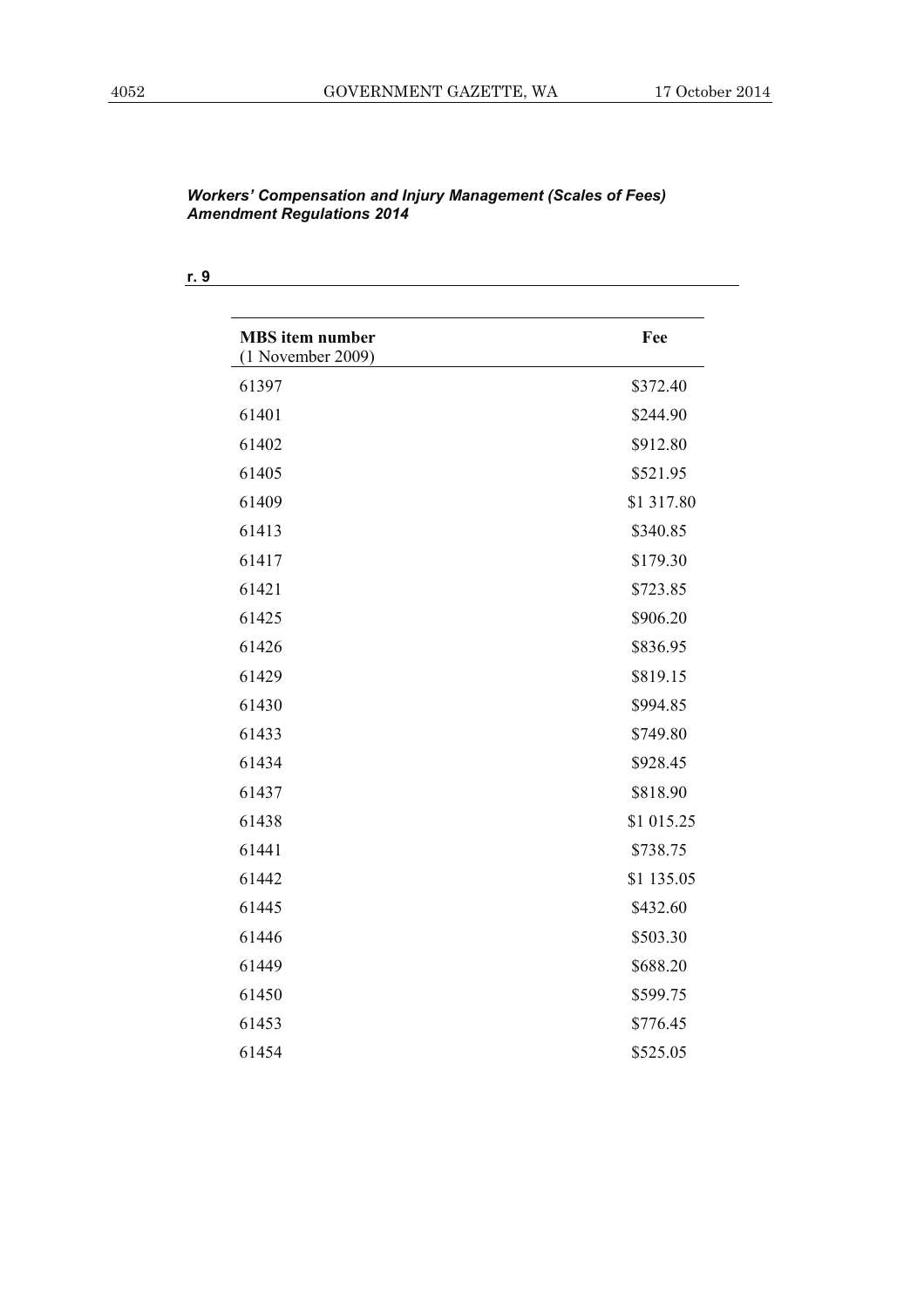| <b>MBS</b> item number<br>$(1$ November 2009) | Fee        |
|-----------------------------------------------|------------|
| 61457                                         | \$709.75   |
| 61458                                         | \$598.75   |
| 61461                                         | \$796.20   |
| 61462                                         | \$196.55   |
| 61465                                         | \$400.45   |
| 61469                                         | \$525.05   |
| 61473                                         | \$264.55   |
| 61480                                         | \$583.65   |
| 61484                                         | \$1 328.95 |
| 61485                                         | \$1 507.40 |
| 61495                                         | \$336.60   |
| 61499                                         | \$381.65   |
| 61650                                         | \$1 325.55 |
| MAGNETIC RESONANCE IMAGING                    |            |
| <b>MBS</b> item number<br>$(1$ November 2009) | Fee        |
| 63000-63200                                   | \$982.40   |
| 63201                                         | \$1 473.50 |
| 63202-63203                                   | \$982.40   |
| 63204                                         | \$1 473.50 |
| 63219-63243                                   | \$1 473.50 |
| 63271-63473                                   | \$982.40   |
| 63491-63494                                   | \$112.30   |
| 63497                                         | \$337.15   |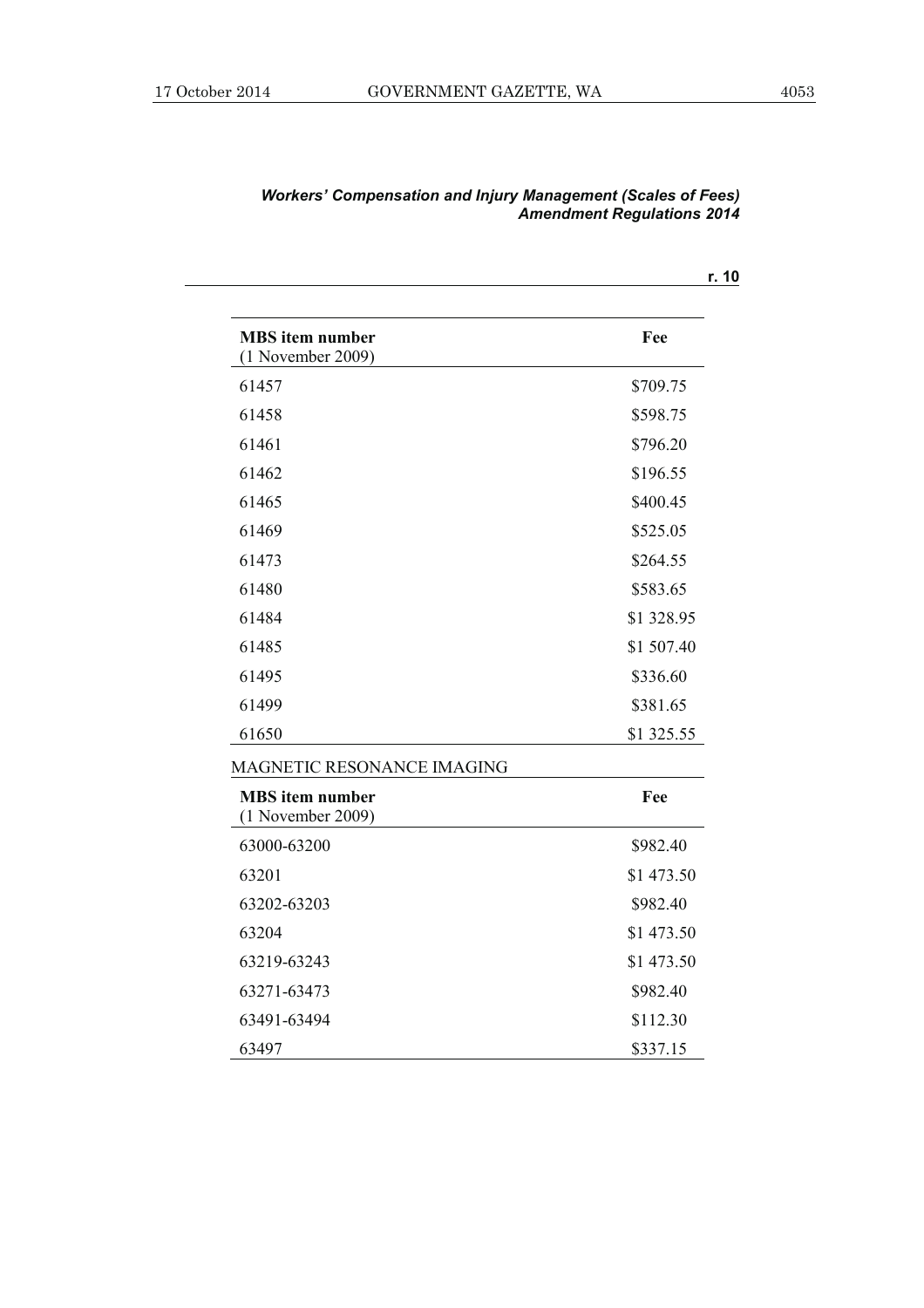**r. 10**

### **10. Schedules 2, 3, 4, 5, 5A and 6 replaced**

Delete Schedules 2, 3, 4, 5, 5A and 6 and insert:

## **Schedule 2 — Scale of fees: physiotherapists**

[r. 3]

| <b>Service</b><br>Code | <b>Service</b>                                                                                                                                                                                                      |                |
|------------------------|---------------------------------------------------------------------------------------------------------------------------------------------------------------------------------------------------------------------|----------------|
| PA001                  | <b>Initial Consultation</b>                                                                                                                                                                                         | <b>Set Fee</b> |
|                        | A consultation with the physiotherapist including<br>the following elements -                                                                                                                                       | \$80.25        |
|                        | Subjective assessment $\sim$ of the following points<br>as required:                                                                                                                                                |                |
|                        | Major symptoms and lifestyle dysfunction; current<br>history and treatment; past history and treatment;<br>pain, 24-hour behaviour, aggravating and relieving<br>factors; general health, medication, risk factors. |                |
|                        | <b>Objective assessment</b> — of the following points<br>as required:                                                                                                                                               |                |
|                        | Movement — active, passive, resisted, repeated;<br>muscle tone, spasm, weakness; accessory<br>movements, passive intervertebral movements etc.<br>Appropriate procedures/tests as indicated.                        |                |

### **Part 1** — **General**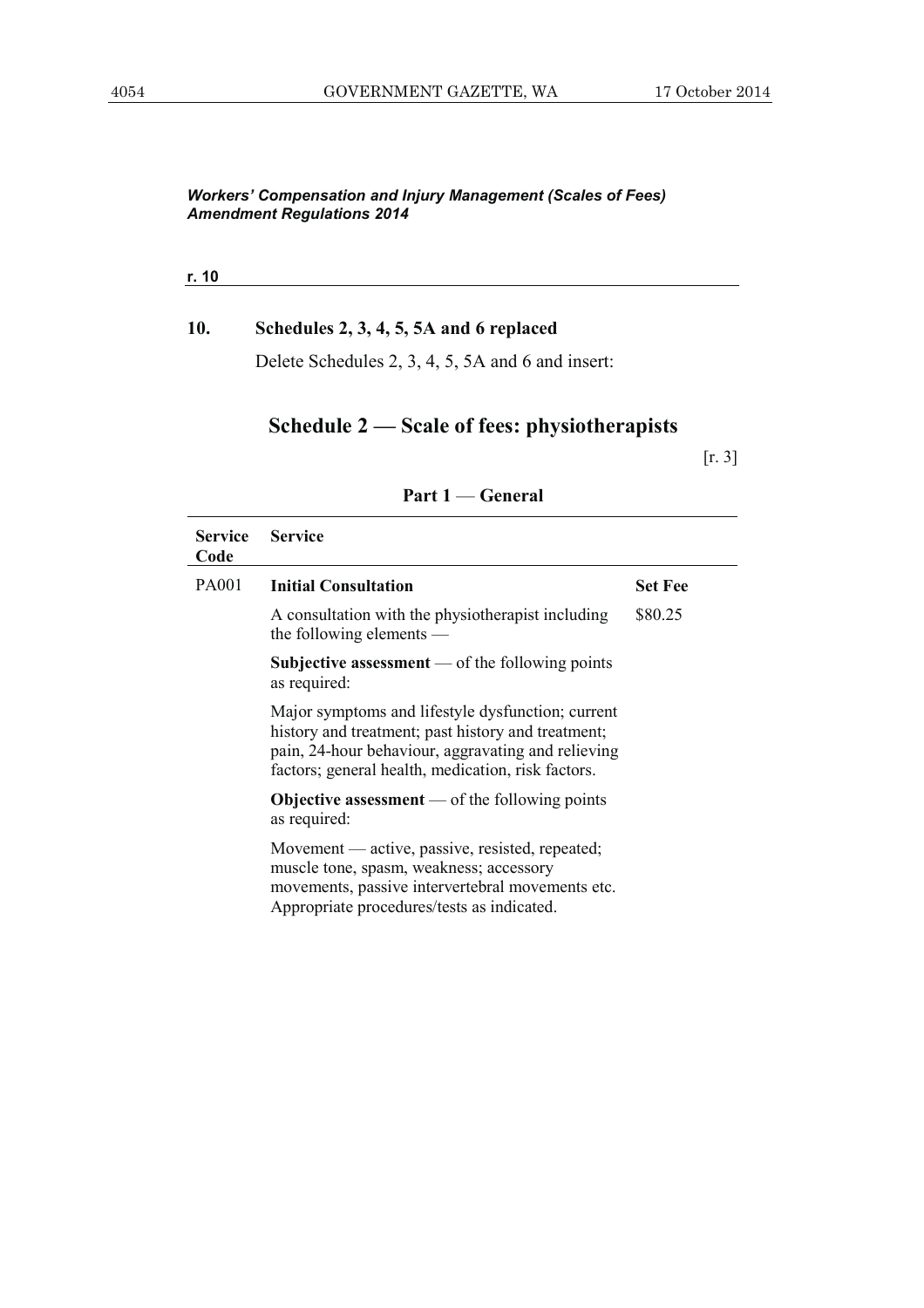|                        |                                                                                                                                                                                                                                                                                         | r. 10 |
|------------------------|-----------------------------------------------------------------------------------------------------------------------------------------------------------------------------------------------------------------------------------------------------------------------------------------|-------|
| <b>Service</b><br>Code | <b>Service</b>                                                                                                                                                                                                                                                                          |       |
|                        | Appropriate initial management, treatment or<br><b>advice</b> — based on assessment findings that could<br>include the following as required:                                                                                                                                           |       |
|                        | Provisional diagnosis; goals of treatment;<br>treatment plan. Discussion with the patient<br>regarding working hypothesis and treatment goals<br>and expected outcomes; initial treatment and<br>response; advice regarding home care including<br>any exercise program to be followed. |       |
|                        | <b>Documentation of consultation</b> $\qquad$ as required<br>that could include:                                                                                                                                                                                                        |       |
|                        | The assessment findings, physiotherapy<br>intervention(s), evaluation of intervention(s), plan<br>for future treatment and results of other relevant<br>tests and warnings (if applicable).                                                                                             |       |
|                        | <b>Includes:</b>                                                                                                                                                                                                                                                                        |       |
|                        | Individual services provided in rooms, home<br>or hospital; hydrotherapy treatment;<br>extended treatments; and services provided<br>outside of normal business hours.                                                                                                                  |       |
|                        | Courtesy communication by the<br>physiotherapist with the medical practitioner<br>such as acknowledgment of referral.                                                                                                                                                                   |       |
|                        | The physiotherapist's notes of the<br>consultation.                                                                                                                                                                                                                                     |       |
|                        |                                                                                                                                                                                                                                                                                         |       |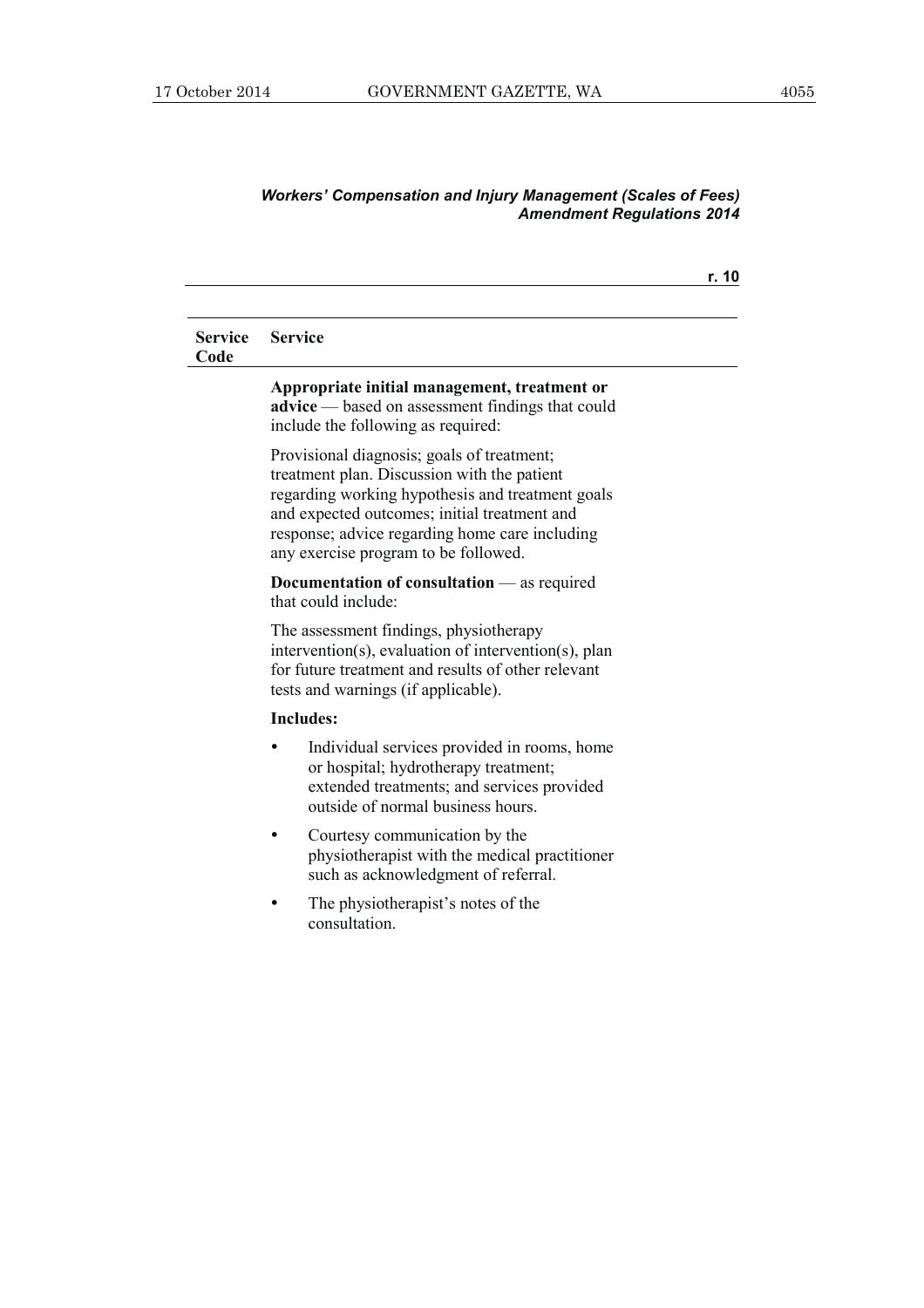| Service<br>Code | <b>Service</b>                                                                                                                                                                                                                                                                                                            |                |
|-----------------|---------------------------------------------------------------------------------------------------------------------------------------------------------------------------------------------------------------------------------------------------------------------------------------------------------------------------|----------------|
|                 | Does not include:                                                                                                                                                                                                                                                                                                         |                |
|                 | Oral or written communication by the<br>physiotherapist with a medical specialist,<br>medical practitioner, employer, insurer or<br>vocational rehabilitation provider (other than<br>a courtesy communication with the medical<br>practitioner). Oral communication has a<br>specific item number in this Table (PK001). |                |
|                 | The physiotherapist's involvement in case<br>conferences. This service has a specific item<br>number in this Table (PQ001).                                                                                                                                                                                               |                |
| <b>PB001</b>    | <b>Standard Consultation</b>                                                                                                                                                                                                                                                                                              | <b>Set Fee</b> |
|                 | Consultation for one body area or condition<br>including the following elements —                                                                                                                                                                                                                                         | \$64.45        |
|                 | subjective re-assessment;                                                                                                                                                                                                                                                                                                 |                |
|                 | objective re-assessment;                                                                                                                                                                                                                                                                                                  |                |
|                 | appropriate management, intervention or<br>advice:                                                                                                                                                                                                                                                                        |                |
|                 | documentation of consultation.                                                                                                                                                                                                                                                                                            |                |
|                 | <b>Includes:</b>                                                                                                                                                                                                                                                                                                          |                |
|                 | Individual services provided in rooms, home<br>or hospital; hydrotherapy treatment;<br>extended treatments; and services provided<br>outside of normal business hours.                                                                                                                                                    |                |
|                 | Courtesy communication by the<br>physiotherapist such as brief oral or written<br>communication with the medical<br>practitioner.                                                                                                                                                                                         |                |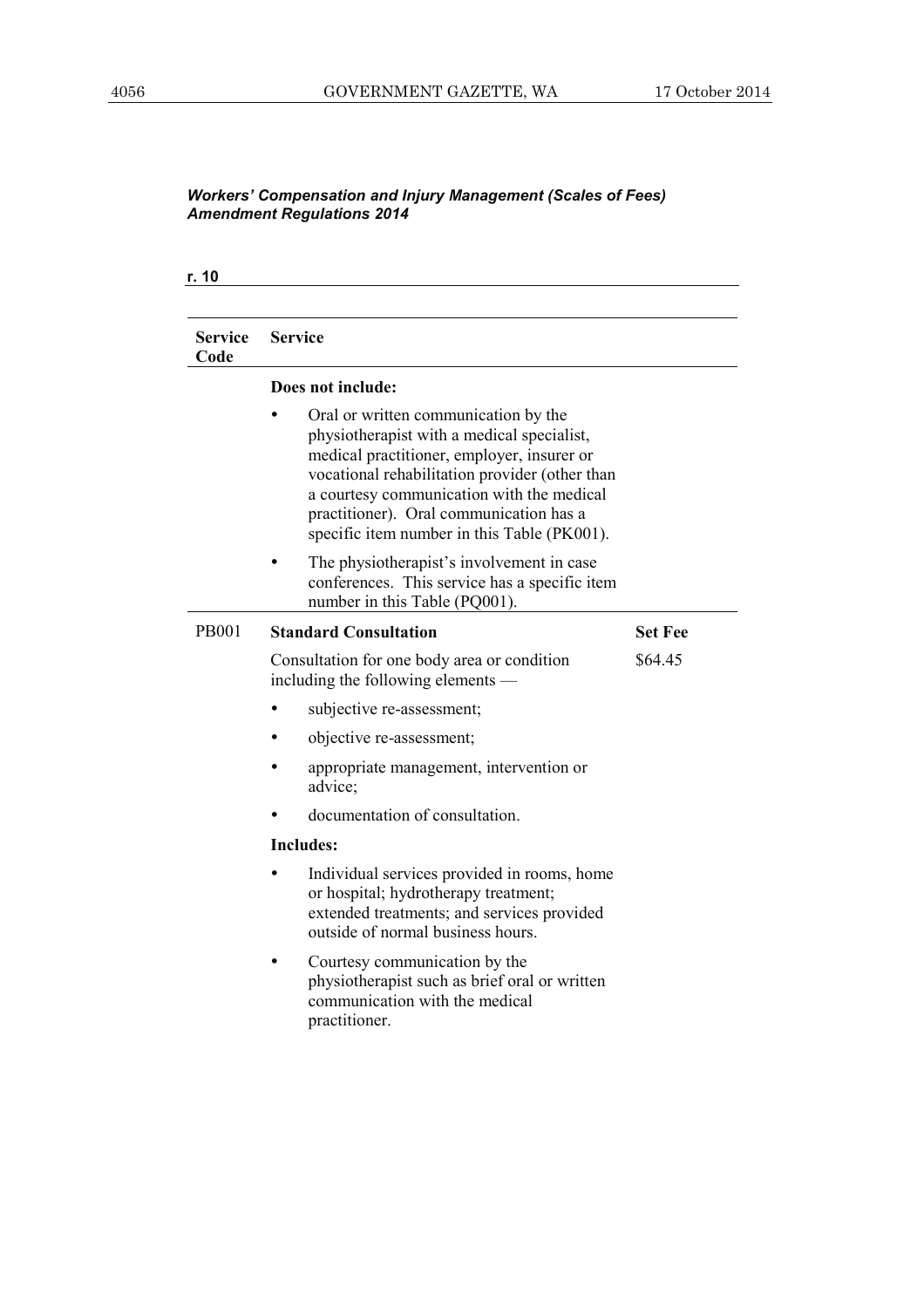|                        |                                                                                                                                                                                                                                                                                                                           | r. 10                   |
|------------------------|---------------------------------------------------------------------------------------------------------------------------------------------------------------------------------------------------------------------------------------------------------------------------------------------------------------------------|-------------------------|
| <b>Service</b><br>Code | <b>Service</b>                                                                                                                                                                                                                                                                                                            |                         |
|                        | Does not include:                                                                                                                                                                                                                                                                                                         |                         |
|                        | Oral or written communication by the<br>physiotherapist with a medical specialist,<br>medical practitioner, employer, insurer or<br>vocational rehabilitation provider (other than<br>a courtesy communication with the medical<br>practitioner). Oral communication has a<br>specific item number in this Table (PK001). |                         |
|                        | The physiotherapist's involvement in case<br>conferences. This service has a specific item<br>number in this Table (PQ001).                                                                                                                                                                                               |                         |
| <b>PC001</b>           | Two distinct areas of treatment per visit                                                                                                                                                                                                                                                                                 | <b>Set Fee</b>          |
|                        | Same description as PB001 except relates to the<br>treatment/management of 2 distinct<br>areas/conditions.                                                                                                                                                                                                                | \$81.55                 |
| <b>PG001</b>           | Group Consultation — per person                                                                                                                                                                                                                                                                                           | Cost per<br>participant |
|                        | Includes non-individualised services provided to<br>more than one individual whether -                                                                                                                                                                                                                                    | \$19.80                 |
|                        | in rooms, home or hospital;                                                                                                                                                                                                                                                                                               |                         |
|                        | hydrotherapy treatment;                                                                                                                                                                                                                                                                                                   |                         |
|                        | extended treatments;                                                                                                                                                                                                                                                                                                      |                         |
|                        | services provided outside of normal business<br>hours.                                                                                                                                                                                                                                                                    |                         |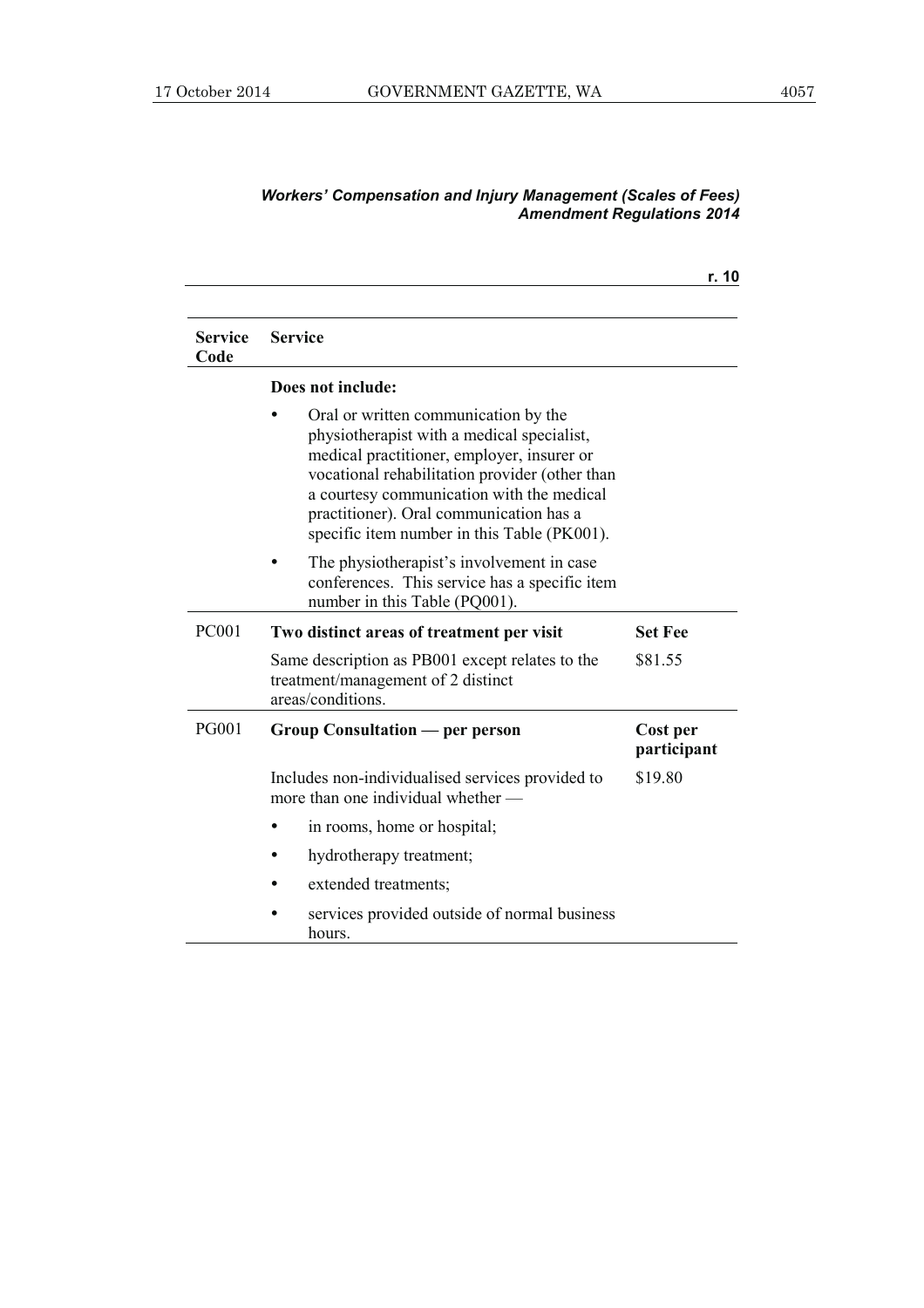| <b>Service</b> | <b>Service</b>                                                                                                                                                                                                                                                |                         |
|----------------|---------------------------------------------------------------------------------------------------------------------------------------------------------------------------------------------------------------------------------------------------------------|-------------------------|
| Code           |                                                                                                                                                                                                                                                               |                         |
| <b>PE001</b>   | Worksite Visit — prior approval from insurer<br>required                                                                                                                                                                                                      | <b>Hourly</b><br>rate** |
|                | Prior to a worksite evaluation, consideration of<br>details such as relevance to injury; intended<br>outcomes; likely duration and reporting<br>requirements should be made and discussed with<br>the insurer with a suggested maximum duration of<br>2 hours | \$183.10                |
|                | Does not include reports or travel.                                                                                                                                                                                                                           |                         |
| <b>PR001</b>   | <b>Progress/Standard Report</b>                                                                                                                                                                                                                               | <b>Set Fee</b>          |
|                | A report relating to a specific worker that is<br>provided to a medical specialist, medical<br>practitioner, employer, insurer or vocational<br>rehabilitation provider that contains (where<br>$applicable)$ —                                               | \$80.25                 |
|                | a summary of assessment findings;                                                                                                                                                                                                                             |                         |
|                | treatment/management services provided and<br>results obtained;                                                                                                                                                                                               |                         |
|                | recommendations for further<br>treatment/management;                                                                                                                                                                                                          |                         |
|                | functional and objective improvements;                                                                                                                                                                                                                        |                         |
|                | perceived treatment duration required;                                                                                                                                                                                                                        |                         |
|                | return to work recommendation;                                                                                                                                                                                                                                |                         |
|                | perceived barriers to return to work;                                                                                                                                                                                                                         |                         |
|                | questionnaire results and implications.                                                                                                                                                                                                                       |                         |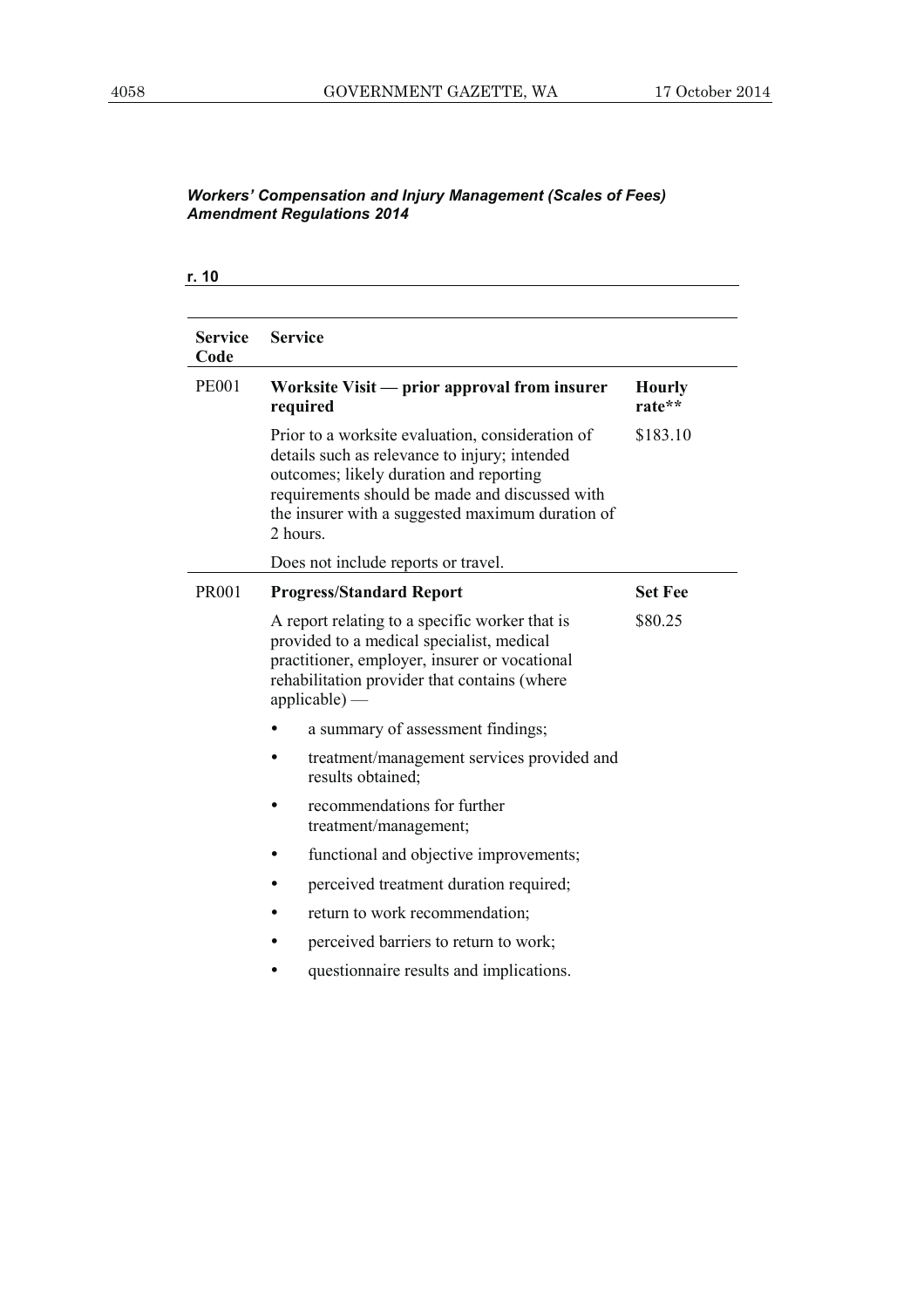|                        |                                                                                                                                                                                                       | r. 10                   |
|------------------------|-------------------------------------------------------------------------------------------------------------------------------------------------------------------------------------------------------|-------------------------|
| <b>Service</b><br>Code | <b>Service</b>                                                                                                                                                                                        |                         |
|                        | A maximum combined total of 3 reports or<br><b>Treatment Management Plans (PR003)</b><br>permitted without prior approval from<br>insurer. Additional reports require prior<br>approval from insurer. |                         |
|                        | Does not include:                                                                                                                                                                                     |                         |
|                        | Courtesy communication by the<br>physiotherapist such as brief oral or written<br>communication with the medical<br>practitioner.                                                                     |                         |
| PR002                  | <b>Comprehensive Report</b>                                                                                                                                                                           | <b>Hourly</b><br>rate** |
|                        | As above for progress/standard report and contains<br>information relating to more detailed assessments<br>and interventions performed.                                                               | \$183.10                |
|                        | The specific requirements for a comprehensive<br>report must be discussed with the insurer prior to<br>approval with a suggested maximum duration of<br>2 hours.                                      |                         |
| PR003                  | <b>Treatment Management Plan</b>                                                                                                                                                                      | <b>Set Fee</b>          |
|                        | Provision of a completed Treatment Management<br>Plan that must contain —                                                                                                                             | \$80.25                 |
|                        | clinical assessment of injured worker and<br>results of any investigation;                                                                                                                            |                         |
|                        | injured worker's current work status and<br>level of incapacity;                                                                                                                                      |                         |
|                        | proposed management plan including —                                                                                                                                                                  |                         |
|                        | the proposed work and functional goals<br>1.<br>and estimated timeframe in weeks;                                                                                                                     |                         |
|                        | 2.<br>description and number of proposed<br>treatment methods;                                                                                                                                        |                         |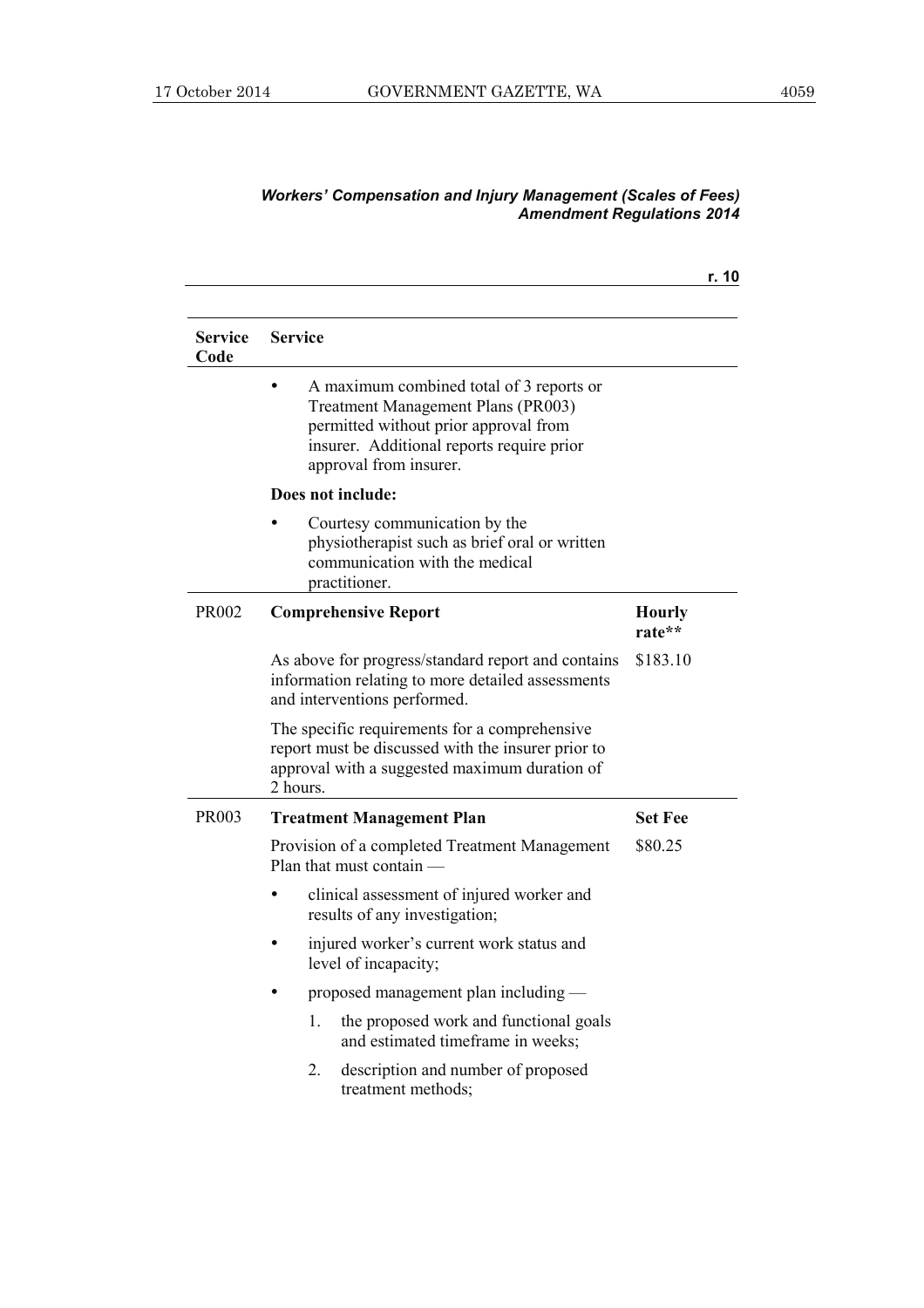| <b>Service</b><br>Code | <b>Service</b>    |                                                                                                                                                                                                                   |                                  |
|------------------------|-------------------|-------------------------------------------------------------------------------------------------------------------------------------------------------------------------------------------------------------------|----------------------------------|
|                        | 3.                | the number of weeks treatment is to be<br>conducted;                                                                                                                                                              |                                  |
|                        | 4.                | the injured worker's expected fitness for<br>work at the end of the management<br>plan;                                                                                                                           |                                  |
|                        | 5.                | other comments or recommendations<br>(including barriers to recovery where<br>relevant).                                                                                                                          |                                  |
|                        |                   | A maximum combined total of 3 Treatment<br>Management Plans or reports (PR001) permitted<br>without prior approval from insurer. Additional<br>Treatment Management Plans require prior<br>approval from insurer. |                                  |
| <b>PT001</b>           | <b>Travel</b>     |                                                                                                                                                                                                                   | <b>Hourly</b><br>rate**          |
|                        | hour.             | Travel when the most appropriate management of<br>the patient requires the provider to travel away<br>from their normal practice. The insurer must<br>provide pre-approval for travel in excess of one            | \$146.55                         |
|                        |                   | If services are provided to more than one worker<br>before leaving a venue, the fee for the journey is<br>to be apportioned equally between workers.                                                              |                                  |
| PQ001                  |                   | <b>Case Conferences</b>                                                                                                                                                                                           |                                  |
|                        | the following $-$ | Face-to-face or telephone communication<br>involving the physiotherapist with one or more of                                                                                                                      | \$18.40<br>per 6 minute<br>block |
|                        |                   | doctor, employer, insurer/claims manager,<br>rehabilitation providers and worker.                                                                                                                                 |                                  |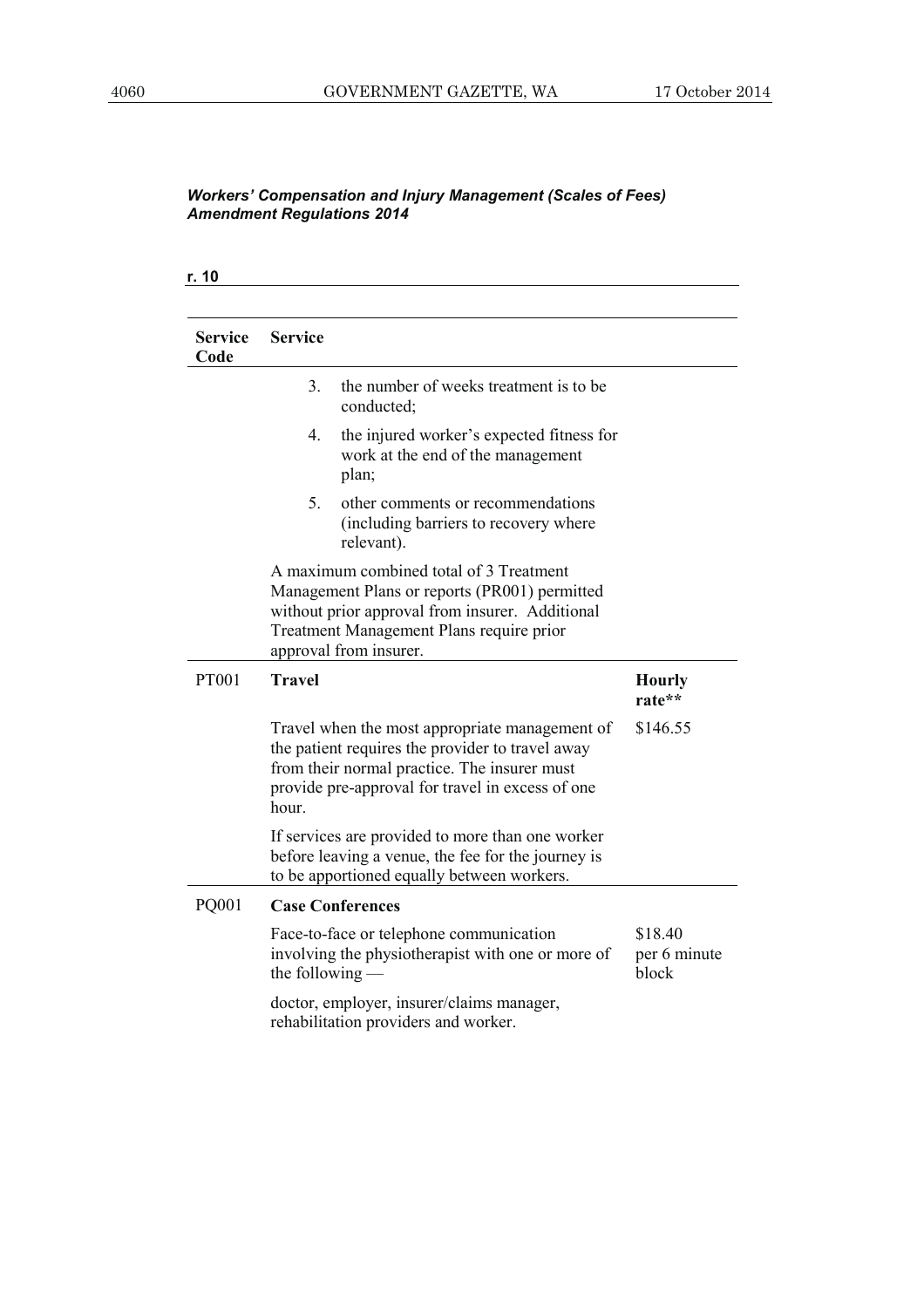### **r. 10 Service Code Service**  The aim of the case conference is to plan, implement, manage or review treatment options and/or rehabilitation plan. PK001 **Communication**  Any required oral communication by the physiotherapist with a medical specialist, medical practitioner, employer, insurer or vocational rehabilitation provider (other than a courtesy communication with the medical practitioner) relating to the treatment or rehabilitation of a specific worker. \$18.40 per 6 minute block The physiotherapist must keep a written record of the details of the communication, including its date, time and duration. Maximum duration per communication is 30 minutes. Maximum cumulative duration of communications per claim is one hour. When the maximum cumulative duration has been reached, prior approval from insurer for a minimum of 5 blocks of 6 minutes is required. PS001 **Specific Physiotherapy Assessment — prior approval from insurer required** Includes specific types of assessments not classified elsewhere in these scales required by the insurer which physiotherapists may undertake (e.g. diagnostic ultrasound imaging, Functional Capacity Assessments (FCA's), seating and wheelchair assessments). **Hourly rate\*\***  \$183.10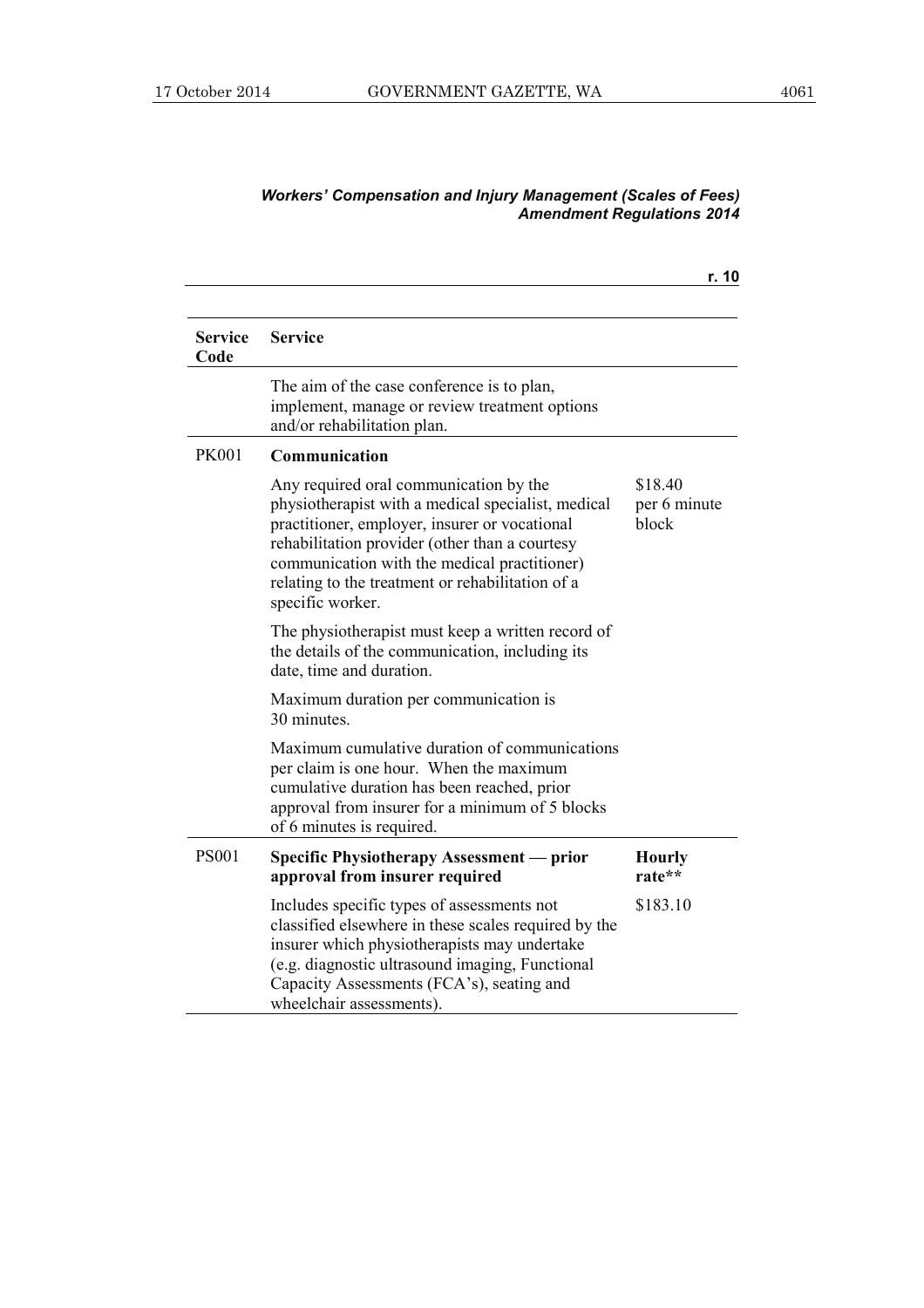### **r. 10**

| <b>Service</b><br>Code | <b>Service</b>                                                                                                                                                                                                                                                                                                                                                                      |                                          |
|------------------------|-------------------------------------------------------------------------------------------------------------------------------------------------------------------------------------------------------------------------------------------------------------------------------------------------------------------------------------------------------------------------------------|------------------------------------------|
| <b>PW001</b>           | Specific Physiotherapy Intervention — prior<br>approval from insurer required (*replaces<br>PD001).                                                                                                                                                                                                                                                                                 | <b>Hourly</b><br>rate**<br>\$183.10      |
|                        | Includes treatments not classified elsewhere in<br>these scales required by the insurer which<br>physiotherapists may undertake (e.g. treatment of<br>severe multiple area trauma, burns, neurologically<br>injured patients and patients with severe spinal<br>injuries, ergonomic corrections of workplace,<br>specialised real-time ultrasound imaging, short<br>consultations). | per hour to a<br>maximum of<br>2 hours** |

\*\* Denotes that where the service provided is a fraction of one hour, the amount chargeable is to be calculated as that fraction of the maximum amount.

|                   | <b>Type of service</b>                                                         | Fee                          |
|-------------------|--------------------------------------------------------------------------------|------------------------------|
| EXE <sub>20</sub> | <b>Initial Consultation/Assessment</b>                                         |                              |
|                   | Insurer approval must be obtained prior to<br>undertaking the service.         | \$183.10<br>per hour to      |
|                   | Review of current medical and vocational status.                               | a maximum<br>of<br>2 hours** |
|                   | Communication/Liaison with relevant parties.                                   |                              |
|                   | Physiological Assessment/testing.                                              |                              |
|                   | Screening questionnaires relating to worker's level<br>of function.            |                              |
|                   | Program design based on above.                                                 |                              |
|                   | Exercise facility/equipment coordination (pool or<br>gym based).               |                              |
|                   | Provider to patient ratio must be 1:1 for the<br>duration of the consultation. |                              |

### **Part 2 — Exercise-based programs**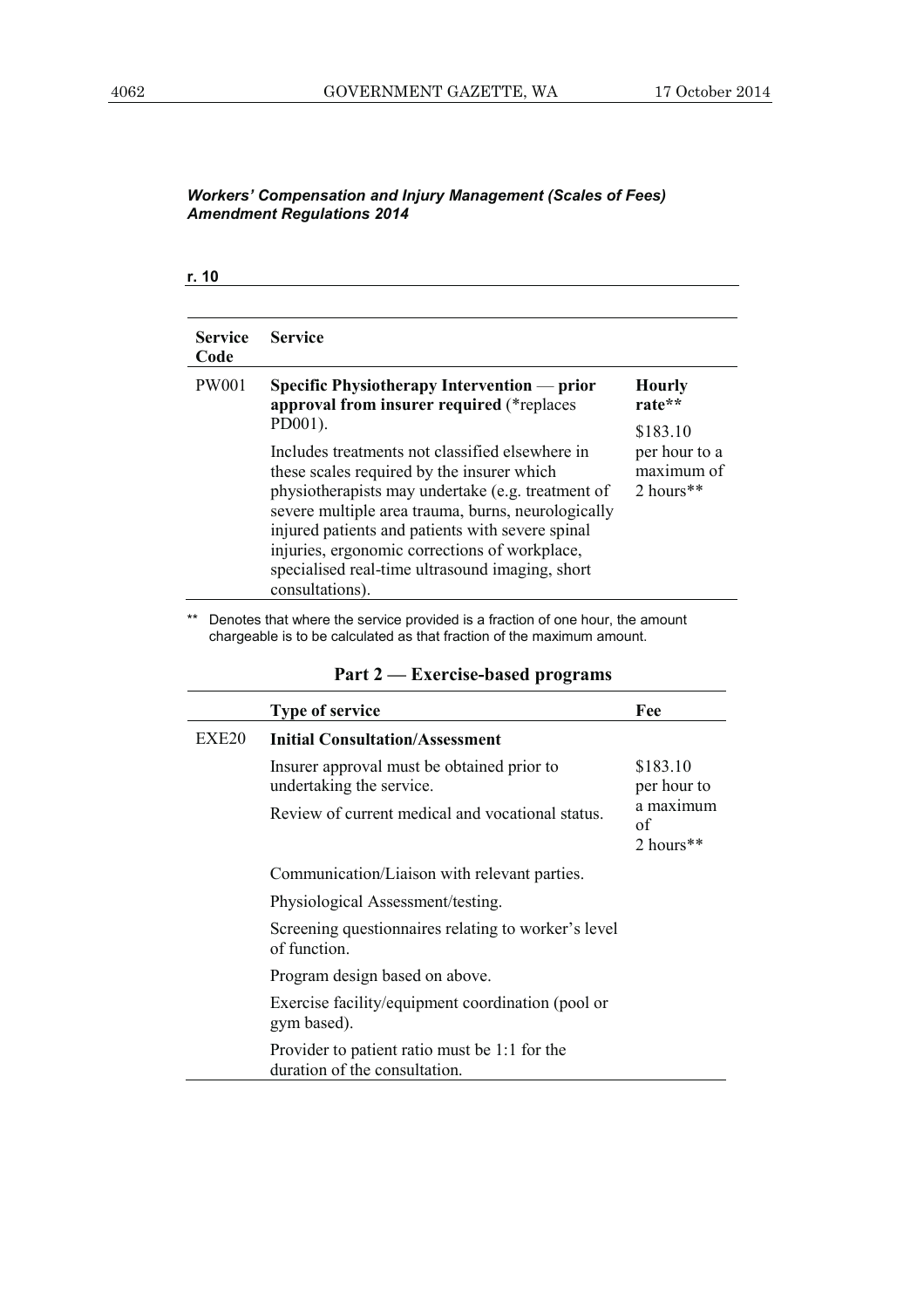|       |                                                                                                                                    | r. 10                                                          |
|-------|------------------------------------------------------------------------------------------------------------------------------------|----------------------------------------------------------------|
|       | Type of service                                                                                                                    | Fee                                                            |
| EXE21 | <b>Subsequent Exercise Consultation/Assessment</b>                                                                                 |                                                                |
|       | Includes $-$                                                                                                                       | \$183.10                                                       |
|       | program implementation — prescription and<br>provision of exercises (land or pool based);                                          | per hour to<br>a maximum<br>of one                             |
|       | program monitoring;                                                                                                                | $hour**$                                                       |
|       | post program screening question aire relating to<br>worker's level of function;                                                    |                                                                |
|       | psychosocial reassessment;                                                                                                         |                                                                |
|       | communication/liaison with relevant parties.                                                                                       |                                                                |
| EXE02 | <b>Initial report</b>                                                                                                              |                                                                |
|       | $Includes$ —                                                                                                                       | \$183.10                                                       |
|       | initial assessment report outlining results<br>(self-reported and objective), recommendations<br>and exercise rehabilitation plan; | per hour to<br>a maximum<br>of one<br>hour**                   |
|       | current status as per medical certification and<br>proposed outcome status;                                                        |                                                                |
|       | detailed cost plan outlining proposed outcome,<br>services required and proposed costs for insurer<br>approval.                    |                                                                |
| EXE03 | <b>Subsequent reports</b>                                                                                                          |                                                                |
|       | Progress report to be provided at the request of the<br>referrer.                                                                  | \$183.10<br>per hour to<br>a maximum<br>of<br>30 minutes<br>** |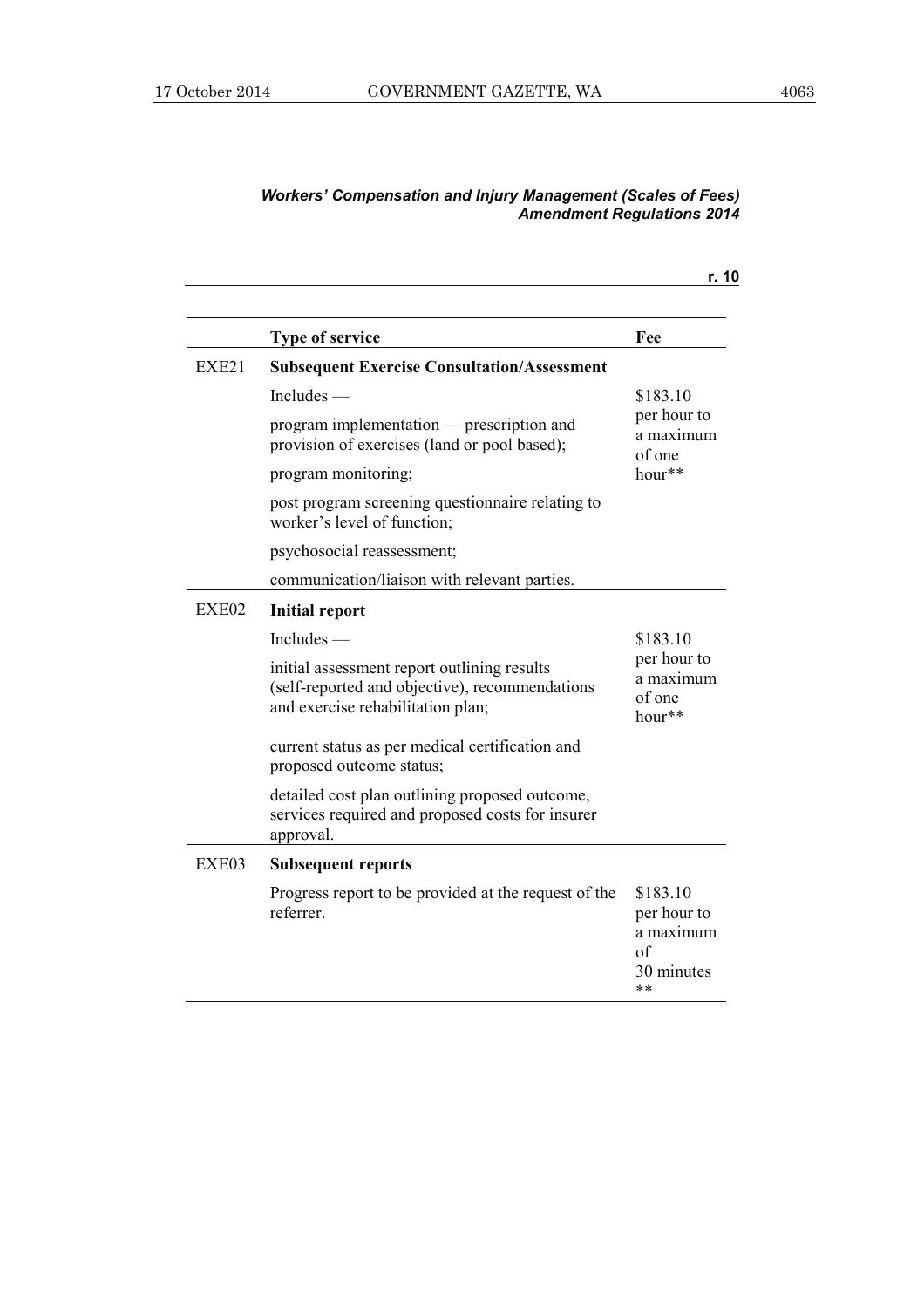| r. 10 |                                                                                                                                                                                      |                                     |
|-------|--------------------------------------------------------------------------------------------------------------------------------------------------------------------------------------|-------------------------------------|
|       | Type of service                                                                                                                                                                      | Fee                                 |
| EXE04 | <b>Final report</b>                                                                                                                                                                  |                                     |
|       | Comprehensive report to be provided at the end of<br>the service delivery detailing —                                                                                                | \$183.10<br>per hour to             |
|       | physiological testing results pre and post program;                                                                                                                                  | a maximum<br>$\sigma$ f             |
|       | worker attendance/program compliance.                                                                                                                                                | 30 minutes<br>**                    |
| EXE05 | <b>Gym membership/Entry fees</b>                                                                                                                                                     |                                     |
|       | Includes direct cost of membership (pool or gym).                                                                                                                                    | Market                              |
|       | Prior approval from insurer required.                                                                                                                                                | rates                               |
| EXE06 | <b>Travel</b>                                                                                                                                                                        |                                     |
|       | Travel when the most appropriate management of<br>the patient requires the provider to travel away<br>from their normal practice.                                                    | \$146.55<br>per hour**              |
|       | The insurer must provide pre-approval for travel in<br>excess of one hour.                                                                                                           |                                     |
|       | If services are provided to more than one worker<br>before leaving a venue, the fee for the journey is to<br>be apportioned equally between workers.                                 |                                     |
| EXE08 | Communication                                                                                                                                                                        |                                     |
|       | Any requested or required oral communication<br>with relevant parties (treating medical<br>practitioners, employers and insurers) relating to<br>the treatment of a specific worker. | \$18.40<br>per<br>6 minute<br>block |
|       | Excludes courtesy communication such as<br>acknowledgment of referral and brief updates to<br>the medical practitioner.                                                              |                                     |
|       | Maximum time allowable per communication of<br>30 minutes.                                                                                                                           |                                     |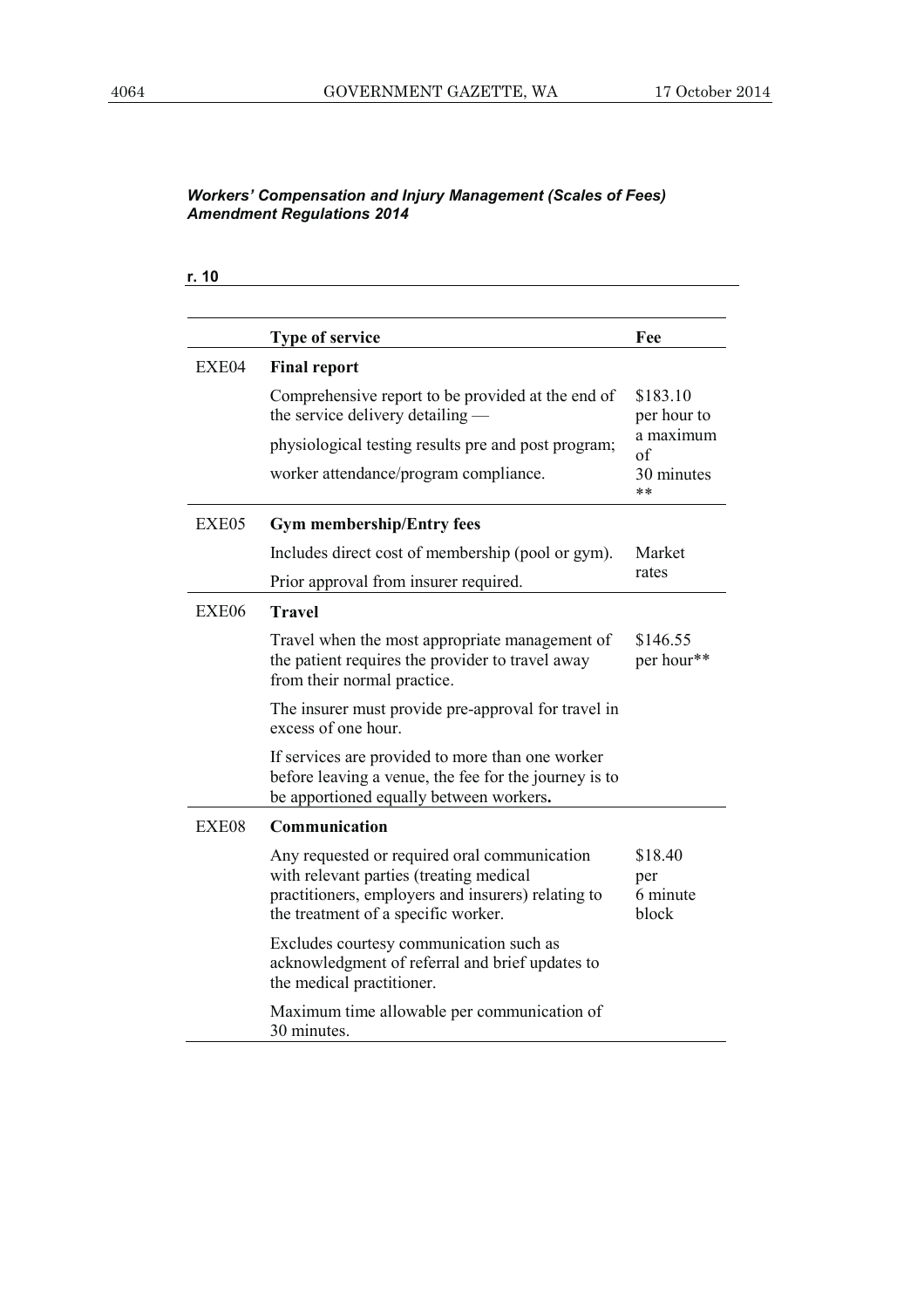|       |                                                                        | r. 10                  |
|-------|------------------------------------------------------------------------|------------------------|
|       | <b>Type of service</b>                                                 | Fee                    |
| EXE09 | <b>Attendance at Medical Case Conferences</b>                          |                        |
|       | Insurer approval must be obtained prior to<br>undertaking the service. | \$183.10<br>per hour** |

\*\* Denotes that where the service provided is a fraction of one hour, the amount chargeable is to be calculated as that fraction of the maximum amount.

|    |                                      | [r. 3]   |
|----|--------------------------------------|----------|
|    | <b>Type of service</b>               | Fee      |
|    | Initial consultation and examination | \$63.50  |
| 2. | Subsequent consultation              | \$52.95  |
| 3. | Spinal x-ray, one region             | \$126.15 |
| 4. | Spinal x-ray, 2 or more regions      | \$189.45 |
|    | Travel (per kilometre)               | \$1.00   |

## **Schedule 3 — Scale of fees: chiropractors**

# **Schedule 4 — Scale of fees: occupational therapists**

|                  |                                                                                                | [r. 5]   |
|------------------|------------------------------------------------------------------------------------------------|----------|
|                  | <b>Type of service</b>                                                                         | Fee      |
| 1.               | Brief consultation $(< 15$ minutes)                                                            | \$27.35  |
| 2.               | Short consultation (15 minutes to $\leq$ 30 minutes)                                           | \$54.90  |
| 3.               | Standard consultation (30 minutes to $\leq$ 45 minutes)                                        | \$90.55  |
| $\overline{4}$ . | Extended consultation (45 minutes to $\le$ one hour)                                           | \$135.80 |
| 5.               | Extended consultation ( $>$ one hour)                                                          | \$181.20 |
| 6.               | Standard group consultation (30 minutes) per person                                            | \$59.45  |
| 7.               | Travel costs are to be calculated at the hourly rate by<br>the length of time spent travelling |          |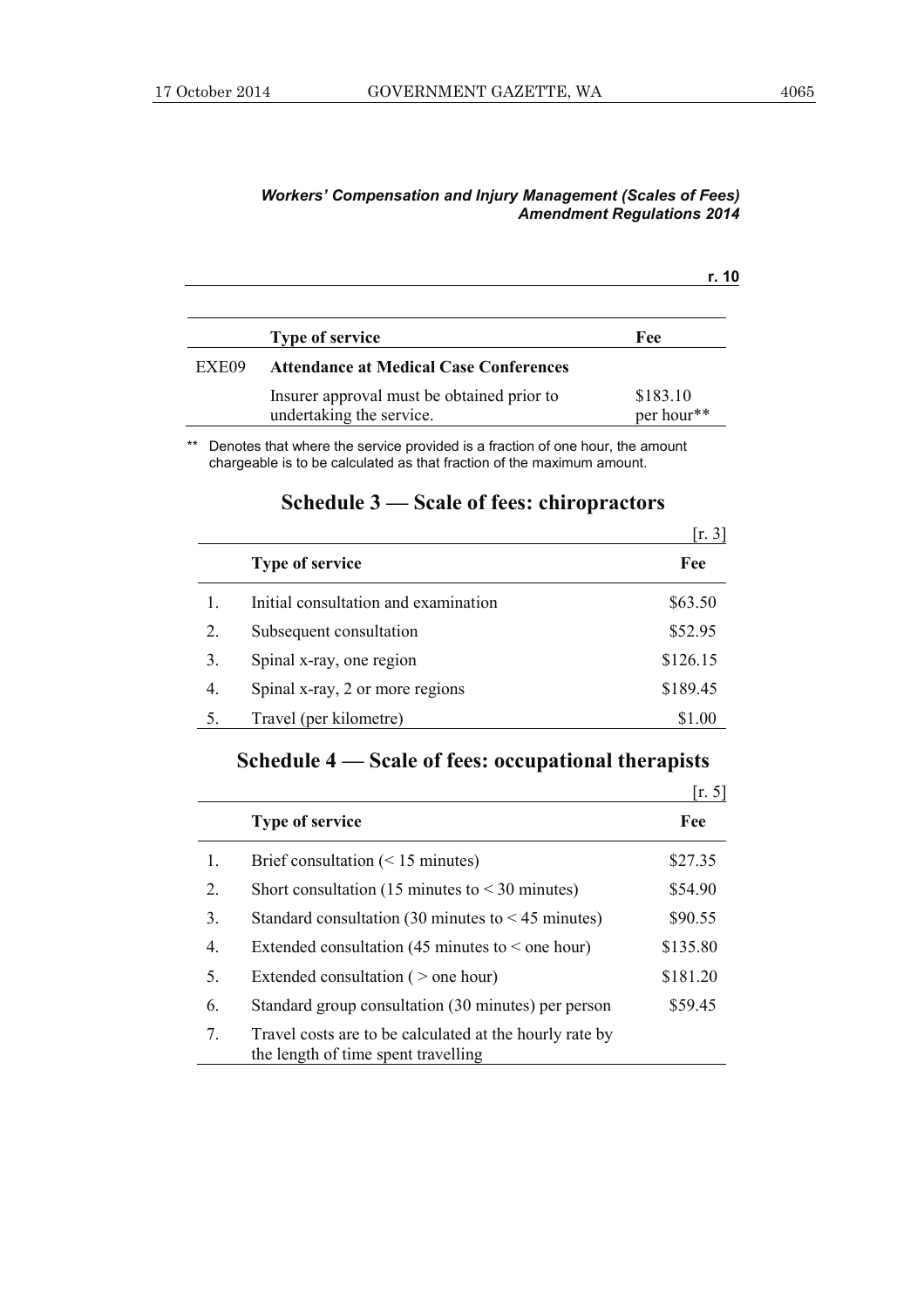### **r. 10**

|    |                                                                   | $\left  \mathbf{r} \right $ . 7 |
|----|-------------------------------------------------------------------|---------------------------------|
|    | <b>Type of service</b>                                            | Fee                             |
| 1. | Initial consultation/assessment (up to and including<br>one hour) | \$167.40                        |
| 2. | Initial consultation/assessment (exceeding one hour)              | \$216.80                        |
| 3. | Subsequent consultation $(30 \text{ minutes})$                    | \$73.05                         |
| 4. | Subsequent consultation $(30 \text{ minutes} - \text{one hour})$  | \$94.80                         |
| 5. | Subsequent consultation $($ > one hour)                           | \$127.95                        |

## **Schedule 5 — Scale of fees: speech pathologists**

# **Schedule 5A — Scale of fees: exercise physiologists**

[r. 7B]

|                   | <b>Type of service</b>                                                 | Fee                                                     |
|-------------------|------------------------------------------------------------------------|---------------------------------------------------------|
| EXE <sub>20</sub> | <b>Initial Consultation/Assessment</b>                                 |                                                         |
|                   | Insurer approval must be obtained prior to<br>undertaking the service. | \$183.10<br>per hour to<br>a maximum<br>of<br>2 hours** |
|                   | Review of current medical and vocational status.                       |                                                         |
|                   | Communication/Liaison with relevant parties.                           |                                                         |
|                   | Physiological Assessment/testing.                                      |                                                         |
|                   | Screening questionnaires relating to worker's<br>level of function     |                                                         |
|                   | Program design based on above.                                         |                                                         |

### **Exercise-based programs**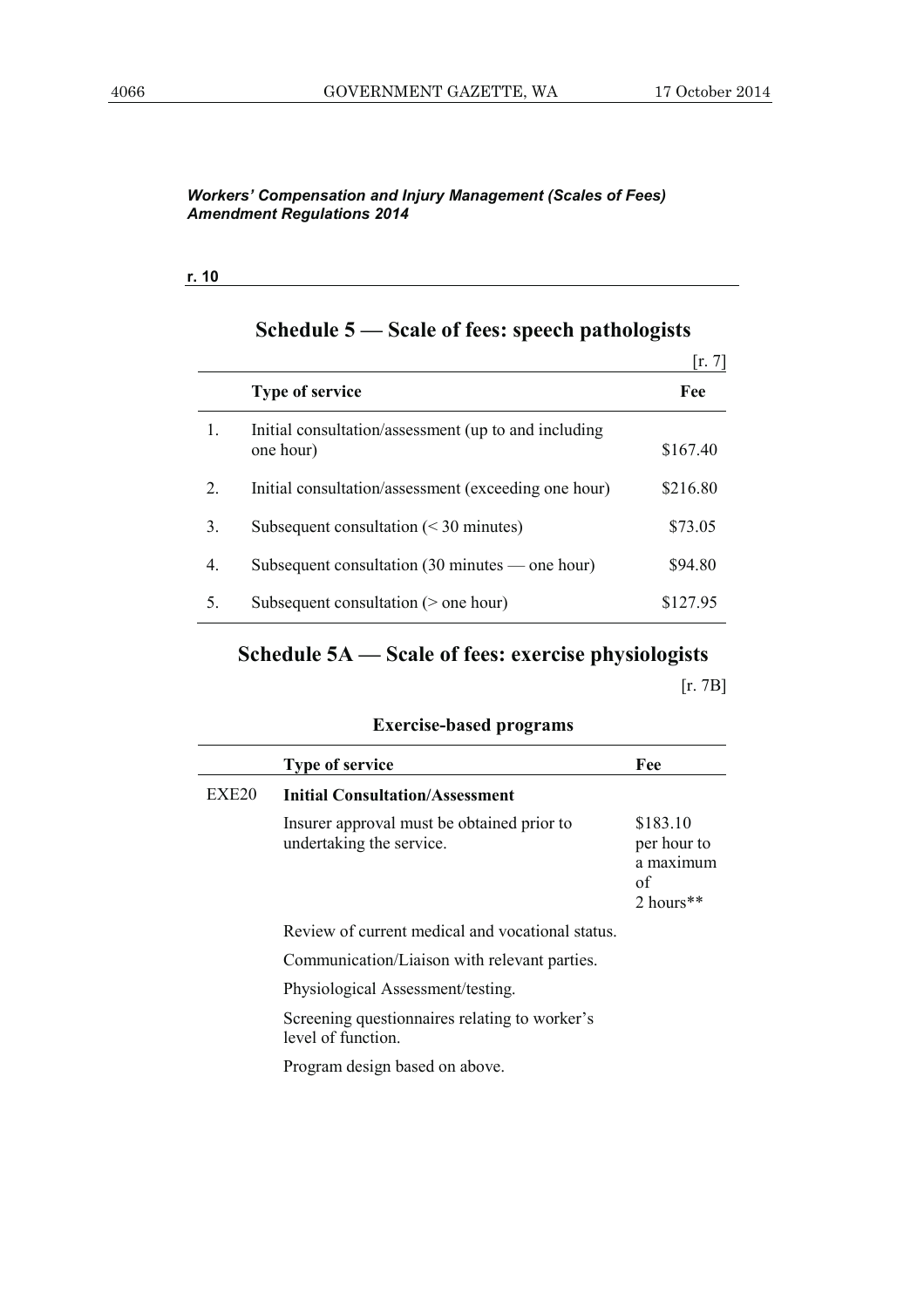| <b>Workers' Compensation and Injury Management (Scales of Fees)</b> |
|---------------------------------------------------------------------|
| <b>Amendment Regulations 2014</b>                                   |

|       |                                                                                                                                    | r. 10                                          |
|-------|------------------------------------------------------------------------------------------------------------------------------------|------------------------------------------------|
|       | <b>Type of service</b>                                                                                                             | Fee                                            |
|       | Exercise facility/equipment coordination (pool<br>or gym based).                                                                   |                                                |
|       | Provider to patient ratio must be 1:1 for the<br>duration of the consultation.                                                     |                                                |
| EXE21 | <b>Subsequent Exercise</b><br><b>Consultation/Assessment</b>                                                                       | \$183.10                                       |
|       | $Includes$ —                                                                                                                       | per hour to                                    |
|       | program implementation — prescription and<br>provision of exercises (land or pool based);                                          | a maximum<br>of one<br>$hour**$                |
|       | program monitoring;                                                                                                                |                                                |
|       | post program screening questionnaire relating to<br>worker's level of function;                                                    |                                                |
|       | psychosocial reassessment;                                                                                                         |                                                |
|       | communication/liaison with relevant parties.                                                                                       |                                                |
| EXE02 | <b>Initial report</b>                                                                                                              |                                                |
|       | $Includes$ —                                                                                                                       | \$183.10                                       |
|       | initial assessment report outlining results<br>(self-reported and objective), recommendations<br>and exercise rehabilitation plan; | per hour to<br>a maximum<br>of one<br>$hour**$ |
|       | current status as per medical certification and<br>proposed outcome status;                                                        |                                                |
|       | detailed cost plan outlining proposed outcome,<br>services required and proposed costs for insurer<br>approval.                    |                                                |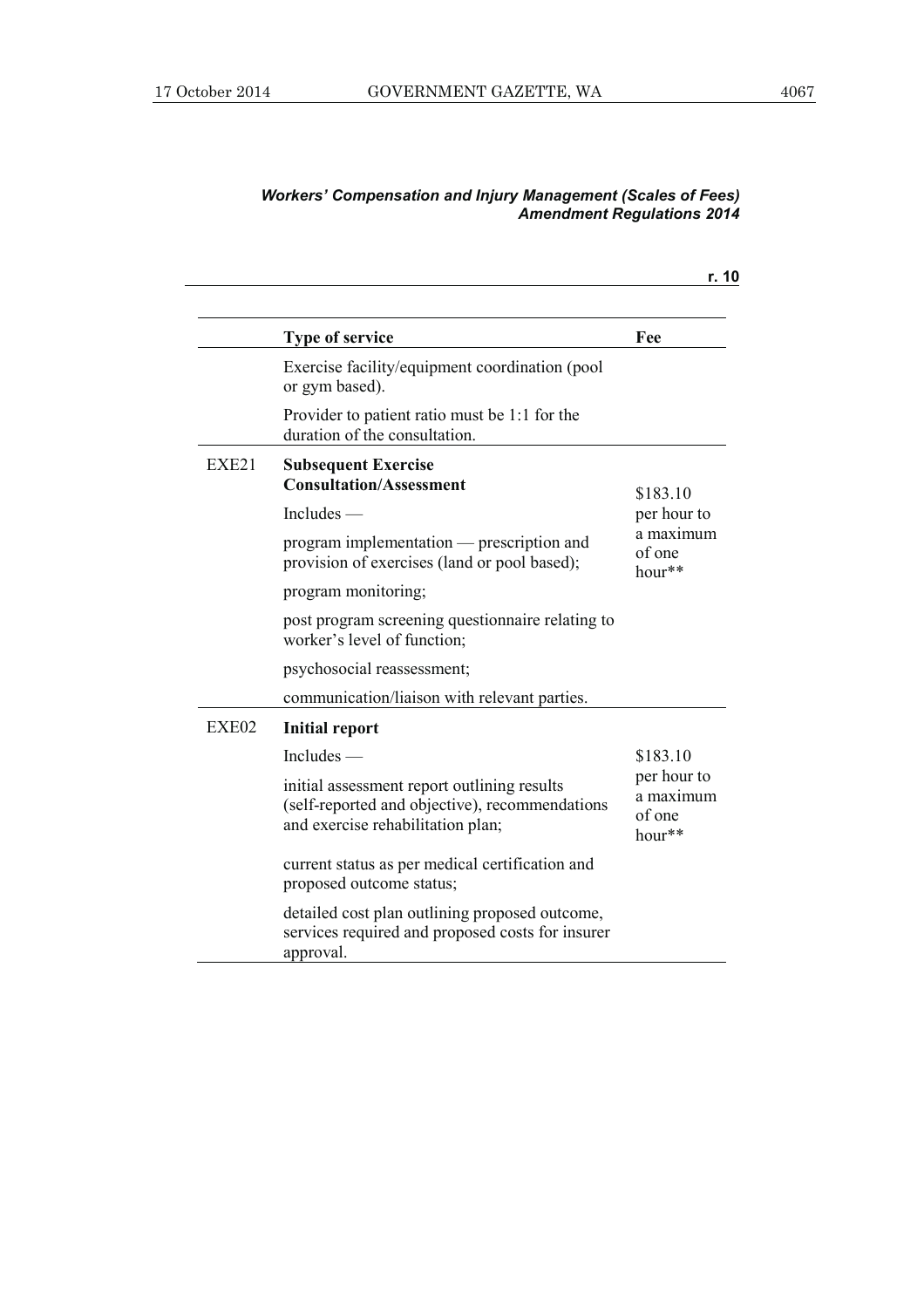| r. 10 |                                                                                                                                                      |                                                                |
|-------|------------------------------------------------------------------------------------------------------------------------------------------------------|----------------------------------------------------------------|
|       | <b>Type of service</b>                                                                                                                               | Fee                                                            |
| EXE03 | <b>Subsequent reports</b>                                                                                                                            |                                                                |
|       | Progress report to be provided at the request of<br>the referrer.                                                                                    | \$183.10<br>per hour to<br>a maximum<br>of<br>30 minutes<br>** |
| EXE04 | <b>Final report</b>                                                                                                                                  |                                                                |
|       | Comprehensive report to be provided at the end<br>of the service delivery detailing —                                                                | \$183.10<br>per hour to                                        |
|       | physiological testing results pre and post<br>program;                                                                                               | a maximum<br>of<br>30 minutes                                  |
|       | worker attendance/program compliance.                                                                                                                | **                                                             |
| EXE05 | <b>Gym membership/Entry fees</b>                                                                                                                     |                                                                |
|       | Includes direct cost of membership (pool or<br>gym).                                                                                                 | Market<br>rates                                                |
|       | Prior approval from insurer required.                                                                                                                |                                                                |
| EXE06 | <b>Travel</b>                                                                                                                                        |                                                                |
|       | Travel when the most appropriate management<br>of the patient requires the provider to travel<br>away from their normal practice.                    | \$146.55<br>per hour**                                         |
|       | The insurer must provide pre-approval for travel<br>in excess of one hour.                                                                           |                                                                |
|       | If services are provided to more than one worker<br>before leaving a venue, the fee for the journey is<br>to be apportioned equally between workers. |                                                                |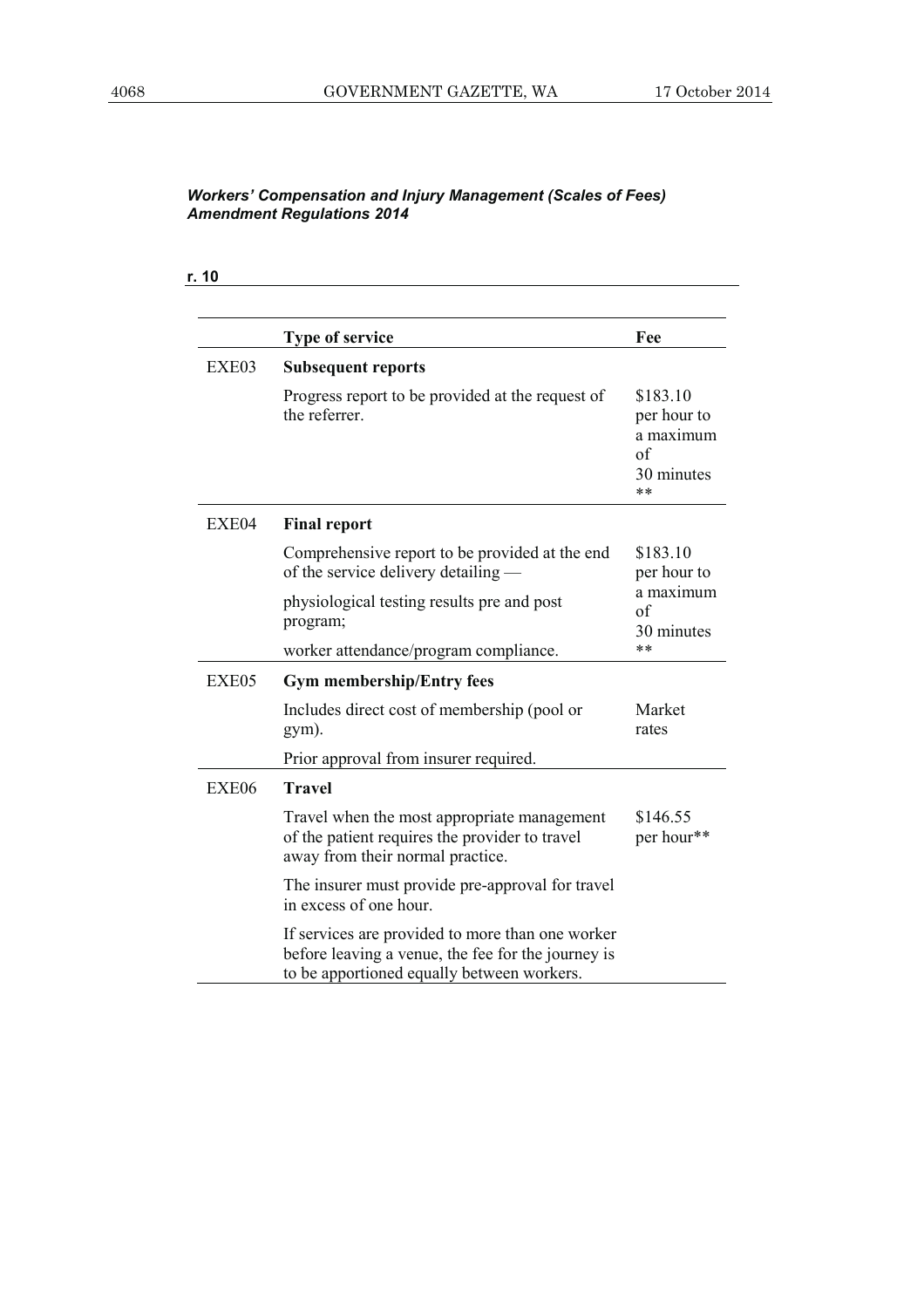|       | <b>Type of service</b>                                                                                                                                                               | Fee                                 |
|-------|--------------------------------------------------------------------------------------------------------------------------------------------------------------------------------------|-------------------------------------|
| EXE08 | Communication                                                                                                                                                                        |                                     |
|       | Any requested or required oral communication<br>with relevant parties (treating medical<br>practitioners, employers and insurers) relating to<br>the treatment of a specific worker. | \$18.40<br>per<br>6 minute<br>block |
|       | Excludes courtesy communication such as<br>acknowledgment of referral and brief updates to<br>the medical practitioner.                                                              |                                     |
|       | Maximum time allowable per communication of<br>30 minutes.                                                                                                                           |                                     |
| EXE09 | <b>Attendance at Medical Case Conferences</b>                                                                                                                                        |                                     |
|       | Insurer approval must be obtained prior to<br>undertaking the service.                                                                                                               | \$183.10<br>per hour <sup>**</sup>  |

\*\* Denotes that where the service provided is a fraction of one hour, the amount chargeable is to be calculated as that fraction of the maximum amount.

## **Schedule 6 — Scale of maximum fees: approved medical specialists**

[r. 9]

### **Part 1 — Assessments**

| <b>Description of assessment</b>                                                                                                                 | Maximum fee**                                                                                                                            |
|--------------------------------------------------------------------------------------------------------------------------------------------------|------------------------------------------------------------------------------------------------------------------------------------------|
| Examination and provision of report and<br>certificate — straightforward assessment —<br>other than a service mentioned in item 4, 5,<br>6 or 8. | \$1 235.10 (or, if an<br>interpreter is present at<br>the examination,<br>\$1 543.90 excluding<br>any fee payable to the<br>interpreter) |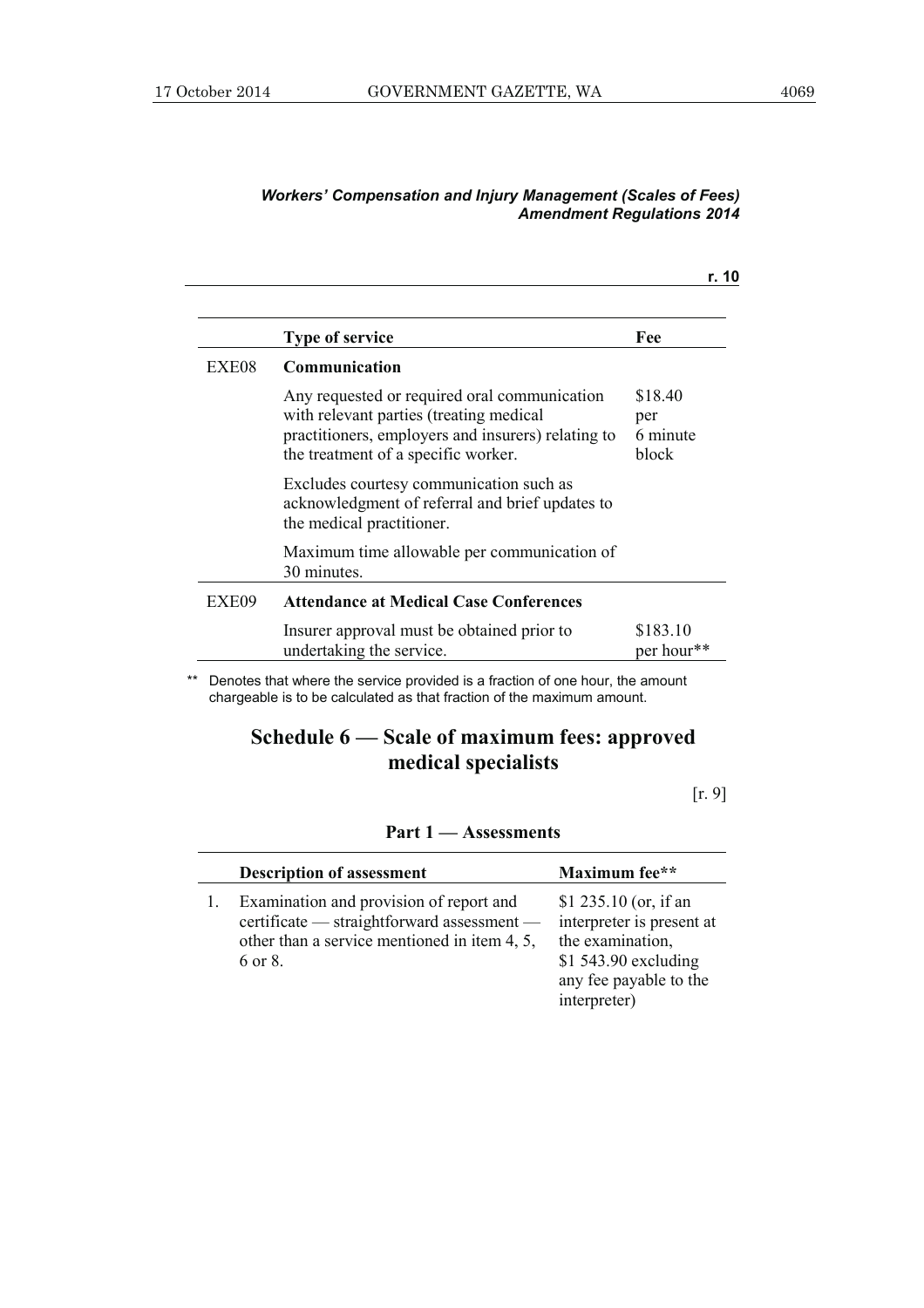**r. 10**

|                  | <b>Description of assessment</b>                                                                                                                                                                                                                                                                       | Maximum fee**                                                                                                                            |
|------------------|--------------------------------------------------------------------------------------------------------------------------------------------------------------------------------------------------------------------------------------------------------------------------------------------------------|------------------------------------------------------------------------------------------------------------------------------------------|
| 2.               | Examination and provision of report and<br>certificate — moderately complex<br>assessment (e.g. reviewing multiple<br>questions and reports; impairment<br>involving more complex assessments; more<br>than one body system involved) — other<br>than a service mentioned in item $4, 5, 6$<br>or $8.$ | \$1 543.90 (or, if an<br>interpreter is present at<br>the examination,<br>\$1 852.65 excluding<br>any fee payable to the<br>interpreter) |
| 3.               | Examination and provision of report and<br>certificate — complex assessment<br>(e.g. multiple injuries; severe impairment<br>such as spinal cord injury or head injury) —<br>other than a service mentioned in item 4, 5,<br>6 or 8.                                                                   | \$1 852.65 (or, if an<br>interpreter is present at<br>the examination,<br>\$2 161.35 excluding<br>any fee payable to the<br>interpreter) |
| $\overline{4}$ . | Examination of any ear, nose and throat<br>only, including audiometric testing and<br>provision of report and certificate — other<br>than a service mentioned in item 8.                                                                                                                               | \$1 235.10 (or, if an<br>interpreter is present at<br>the examination,<br>\$1 543.90 excluding<br>any fee payable to the<br>interpreter) |
| 5.               | Examination and provision of report and<br>certificate — psychiatric — standard<br>assessment — other than a service<br>mentioned in item 8.                                                                                                                                                           | \$1 852.65 (or, if an<br>interpreter is present at<br>the examination,<br>\$2 161.35 excluding<br>any fee payable to the<br>interpreter) |
| 6.               | Examination and provision of report and<br>certificate — psychiatric — complex<br>assessment (e.g. reviewing significant<br>documented prior psychiatric history) —<br>other than a service mentioned in item 8.                                                                                       | \$3 087.60 (or, if an<br>interpreter is present at<br>the examination,<br>\$3 396.40 excluding<br>any fee payable to the<br>interpreter) |
| 7.               | Consolidation of written assessments from<br>multiple assessors.                                                                                                                                                                                                                                       | \$617.55                                                                                                                                 |